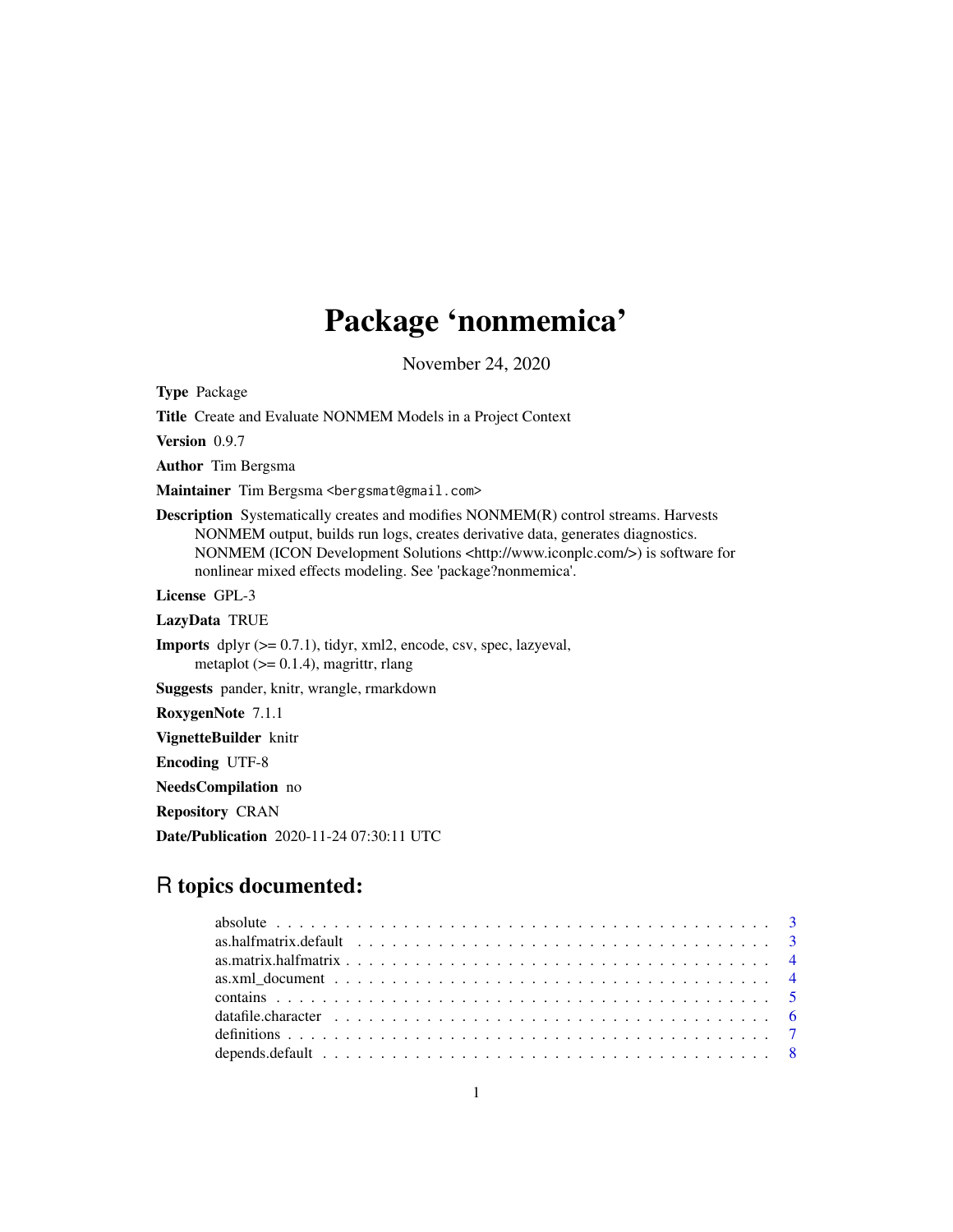|                   | 9  |
|-------------------|----|
|                   | 10 |
|                   | 11 |
|                   | 11 |
|                   | 12 |
|                   | 12 |
|                   | 13 |
|                   | 14 |
|                   | 15 |
|                   | 15 |
|                   | 16 |
|                   | 17 |
|                   | 18 |
|                   | 19 |
|                   | 19 |
|                   | 20 |
|                   | 21 |
|                   | 22 |
|                   | 22 |
|                   | 23 |
|                   | 23 |
|                   | 24 |
|                   | 25 |
|                   | 25 |
|                   | 26 |
|                   | 26 |
|                   | 27 |
|                   | 30 |
|                   | 31 |
|                   | 31 |
|                   | 32 |
|                   | 34 |
|                   | 35 |
|                   | 35 |
|                   | 36 |
|                   | 37 |
|                   | 37 |
|                   |    |
|                   | 38 |
|                   | 39 |
|                   | 39 |
|                   | 40 |
|                   | 41 |
| superspec         | 43 |
|                   | 44 |
| superspec.numeric | 45 |
|                   | 45 |
| tad 1             | 46 |
|                   | 47 |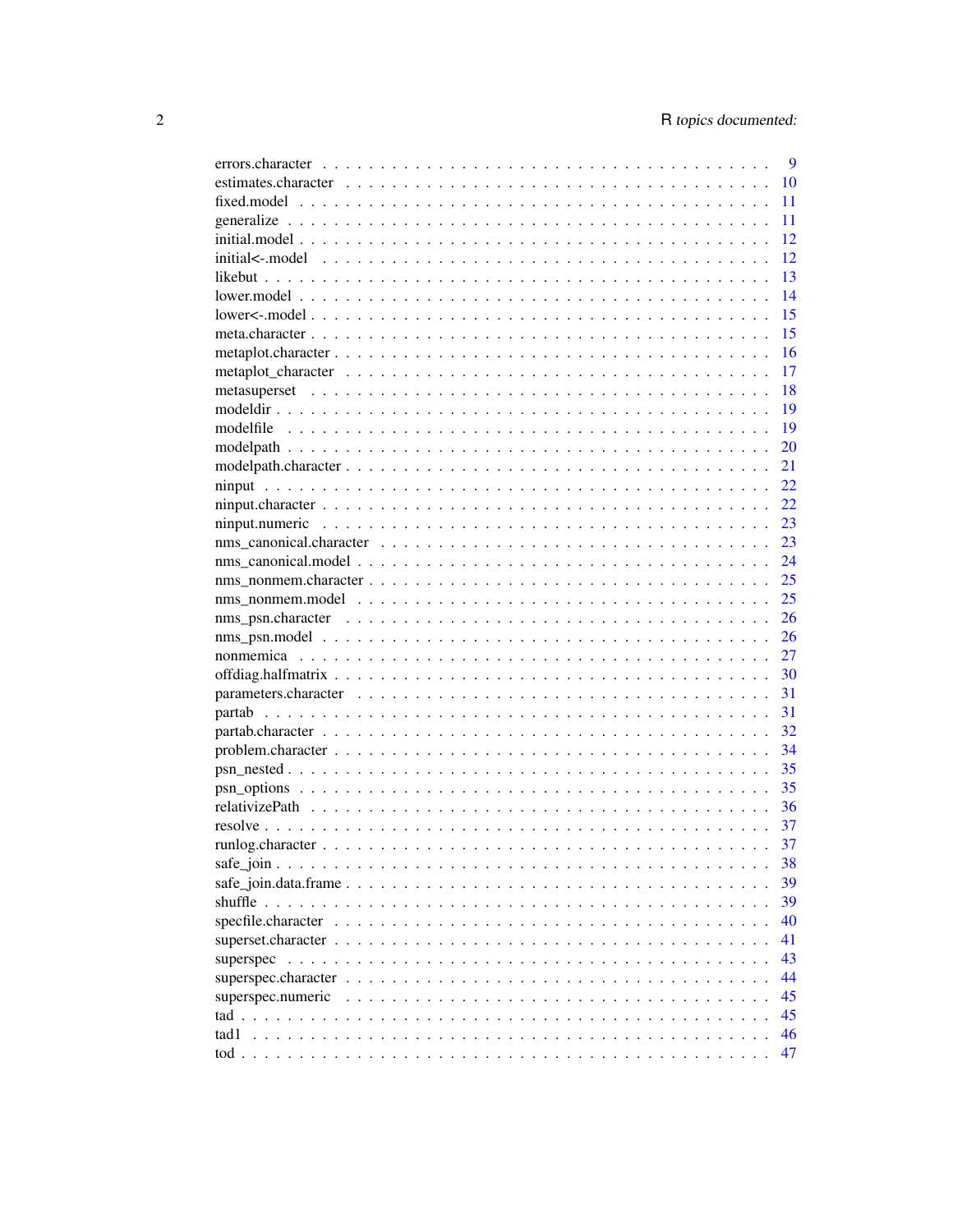#### <span id="page-2-0"></span>absolute 3

| Index |  |
|-------|--|
|       |  |
|       |  |
|       |  |
|       |  |
|       |  |
|       |  |

absolute *Check if File Path is Absolute*

# Description

Checks if file path is absolute.

# Usage

absolute(x)

# Arguments

x character (a file path)

# Value

logical; TRUE if x starts with / or .: (e.g. C:)

<span id="page-2-1"></span>as.halfmatrix.default *Coerce to Half Matrix by Default*

# Description

Coerces to half matrix. Treats x as halfmatrix, coerces to matrix and takes half.

# Usage

## Default S3 method: as.halfmatrix(x, ...)

# Arguments

| x | object           |
|---|------------------|
| . | passed arguments |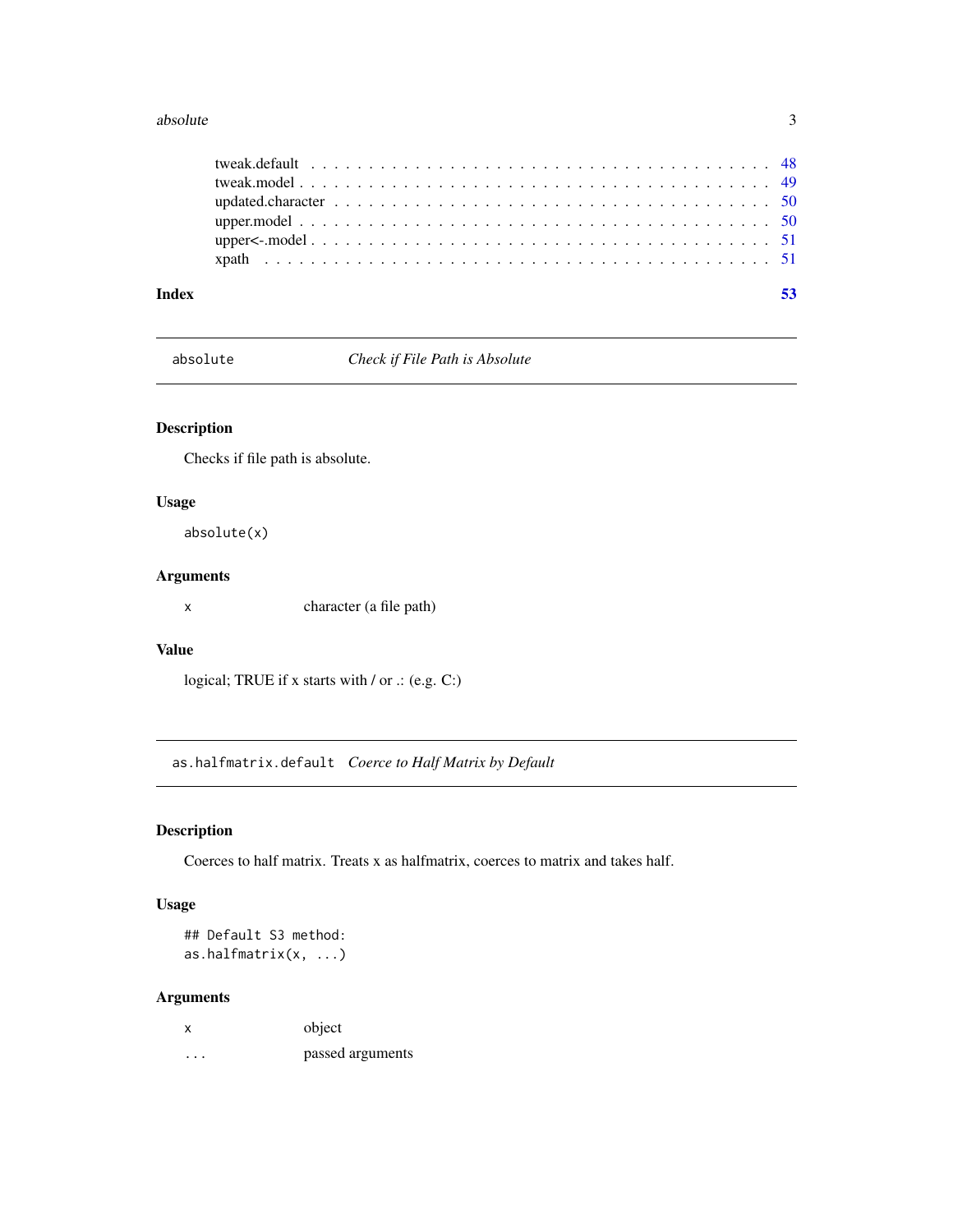# See Also

```
as.data.frame.halfmatrix(as.halfmatrix.halfmatrix(as.halfmatrix(),
as.matrix.halfmatrix(half.matrix(half(is.square.matrix(is.square(offdiag.halfmatrix(),
offdiag(), ord.halfmatrix(), ord.matrix(), ord(), print.halfmatrix()
```
<span id="page-3-1"></span>as.matrix.halfmatrix *Coerce Half Matrix to Matrix*

#### Description

Coerces half matrix to matrix.

#### Usage

## S3 method for class 'halfmatrix' as.matrix $(x, \ldots)$ 

#### Arguments

| x        | object           |
|----------|------------------|
| $\cdots$ | passed arguments |

#### See Also

```
as.data.frame.halfmatrix(as.halfmatrix.default(as.halfmatrix.halfmatrix(),
as.halfmatrix(), half.matrix(), half(), is.square.matrix(), is.square(), offdiag.halfmatrix(),
offdiag(), ord.halfmatrix(), ord.matrix(), ord(), print.halfmatrix()
```
<span id="page-3-3"></span>as.xml\_document *Create an xml\_document in a Project Context*

#### <span id="page-3-2"></span>Description

Creates an xml\_document in a project context.

Coerces xml\_document to xml\_document

Creates an xml\_document from character (modelname or filepath).

#### Usage

```
as.xml_document(x, ...)
## S3 method for class 'xml_document'
as.xml_document(x, ...)
## S3 method for class 'character'
as.xml_document(x, strip.name space = TRUE, ...)
```
<span id="page-3-0"></span>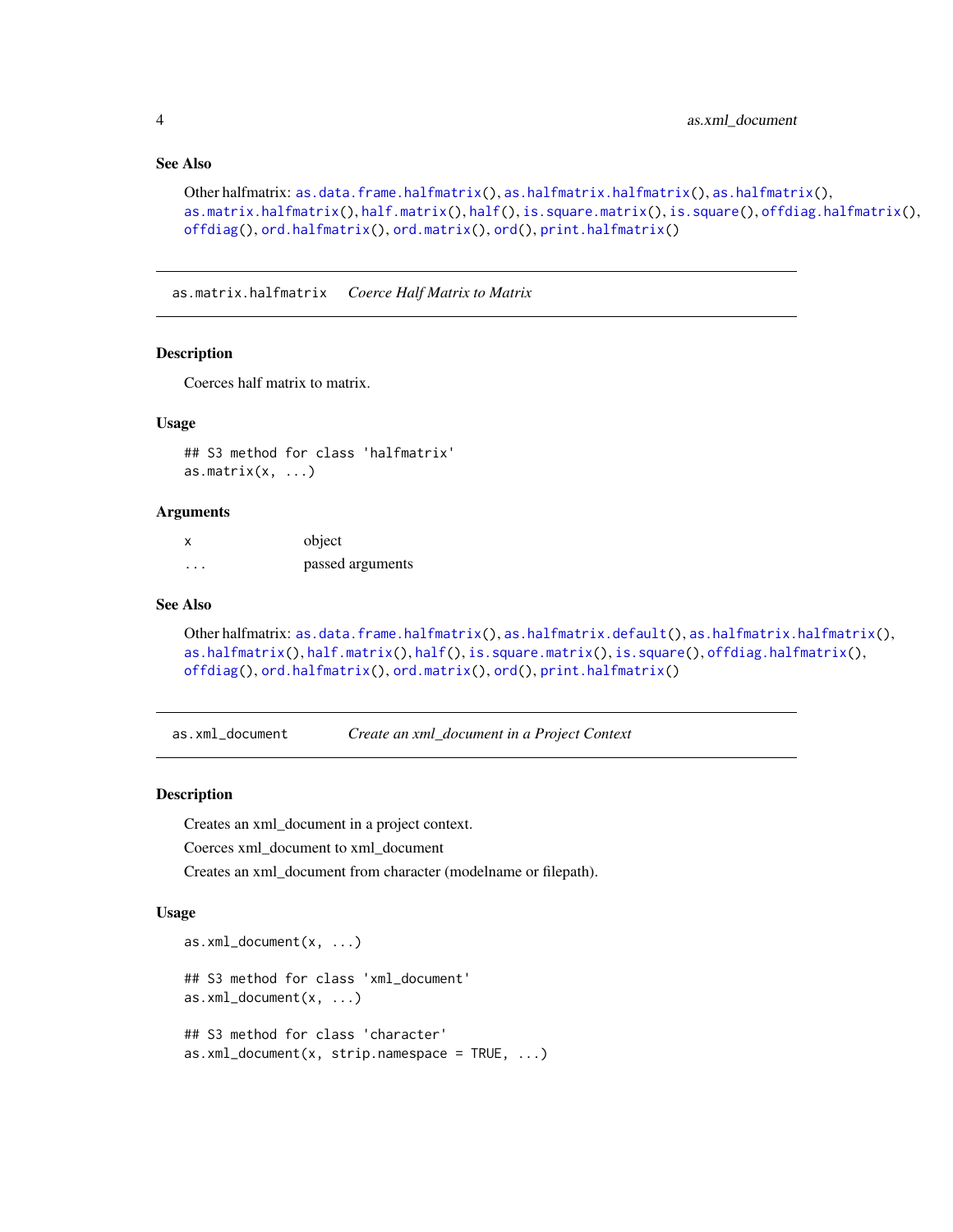#### <span id="page-4-0"></span>contains 5

# Arguments

| $\mathsf{x}$    | object of dispatch                                 |
|-----------------|----------------------------------------------------|
| $\cdot$         | arguments to methods                               |
| strip.namespace |                                                    |
|                 | and attenue to state of a control from more 1 alon |

# whether to strip e.g. nm: from xml elements

# Value

xml\_document xml\_document xml\_document

# Methods (by class)

- xml\_document: xml\_document method
- character: filepath method

# See Also

#### [xpath](#page-50-1)

Other xpath: [as.xml\\_document.numeric\(](#page-0-0)), [xpath\(](#page-50-1)) Other xpath: [as.xml\\_document.numeric\(](#page-0-0)), [xpath\(](#page-50-1)) Other xpath: [as.xml\\_document.numeric\(](#page-0-0)), [xpath\(](#page-50-1))

# Examples

```
library(magrittr)
options(project = system.file('project/model',package='nonmemica'))
1001 %>% as.xml_document
```
contains *Check Whether Text Contains Pattern*

# Description

Checks whether text contains pattern.

# Usage

contains(pattern, text, ...)

# Arguments

| pattern | regular expression        |
|---------|---------------------------|
| text    | character vector to check |
| .       | arguments to methods      |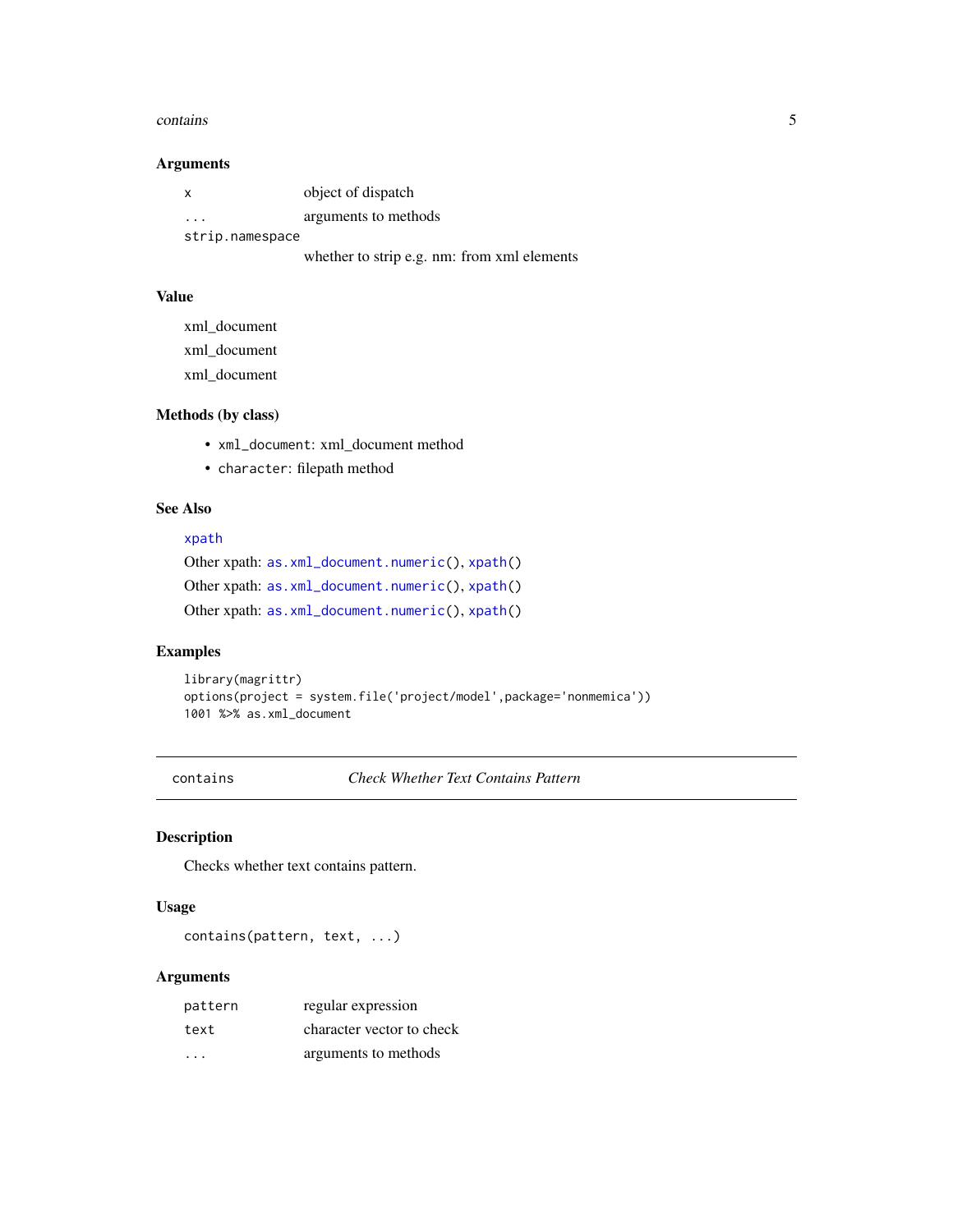#### Value

logical

#### See Also

[%contains%](#page-0-0)

<span id="page-5-1"></span>datafile.character *Identify the Datafile for a Model*

#### Description

Identifies the datafile used by a model. Expresses it relative to current working directory.

#### Usage

```
## S3 method for class 'character'
datafile(x, ...)
```
#### Arguments

| X        | the model name or path to a control stream |
|----------|--------------------------------------------|
| $\cdots$ | ext can be passed to modelfile, etc.       |

# Value

character

# See Also

```
Other path: datafile.numeric(), datafile(), modeldir(), modelfile(), modelpath.character(),
modelpath.numeric(), modelpath(), psn_options(), specfile.character(), specfile.numeric(),
specfile()
```
# Examples

```
library(spec)
source <- system.file(package = 'nonmemica','project')
target <- tempdir()
target <- gsub('\\\\','/',target) # for windows
file.copy(source,target,recursive = TRUE)
project <- file.path(target,'project','model')
options(project = project)
library(magrittr)
1001 %>% datafile
datafile(1001) %matches% specfile(1001)
1001 %>% specfile
1001 %>% specfile %>% read.spec
```
<span id="page-5-0"></span>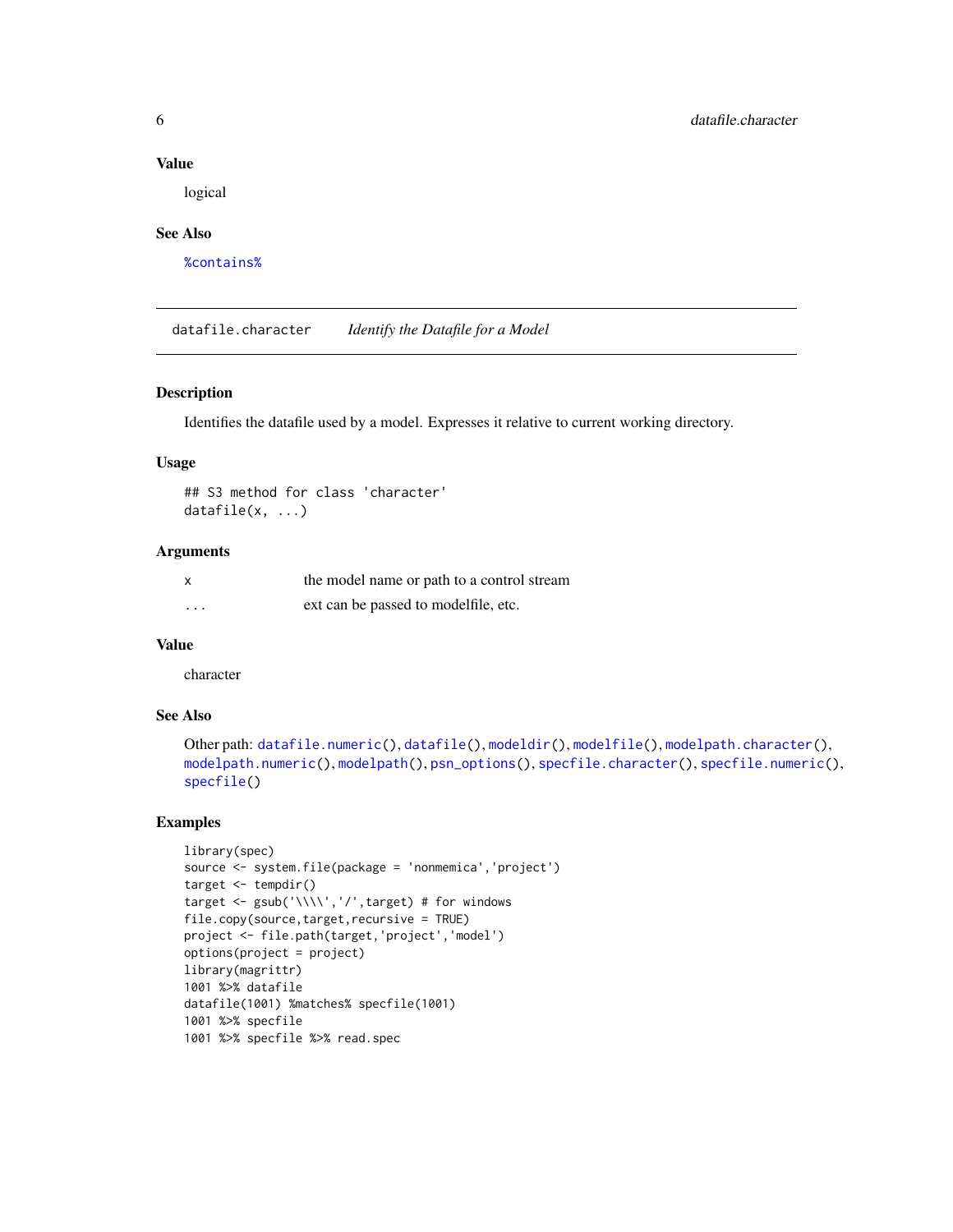<span id="page-6-0"></span>

# <span id="page-6-1"></span>Description

Havests model item definitions.

Creates a model item definitions from a definitions object. Create Item Definitions from Model Name

#### Usage

```
definitions(x, ...)
## S3 method for class 'definitions'
definitions(x, ...)
## S3 method for class 'character'
definitions(
  x,
  verbose = FALSE,
  ctlfile = modelfile(x, ...),metafile = modelpath(x, "def", ...),fields = getOption("fields", default = c("symbol", "label", "unit")),
  read = length(metafile) == 1,
  write = FALSE,
  ...
\mathcal{L}
```
# Arguments

| x        | object of dispatch                                             |
|----------|----------------------------------------------------------------|
| .        | arguments to methods                                           |
| verbose  | set FALSE to suppress messages                                 |
| ctlfile  | path to control stream (pass length-zero argument to ignore)   |
| metafile | path to definitions file (pass length-zero argument to ignore) |
| fields   | metadata fields to read from control stream if no metafile     |
| read     | whether to read the definitions file                           |
| write    | whether to write the definitions file                          |

#### Details

x can be numeric or character model name, assuming project is identified by argument or option.

Just returns the object unmodified.

Creates item definitions from a model name. Scavenges definitions optionally from the control stream and optionally from the definitions file. Optionally writes the result to the definitions file. Always returns a data.frame with at least the column 'item' but possibly no rows.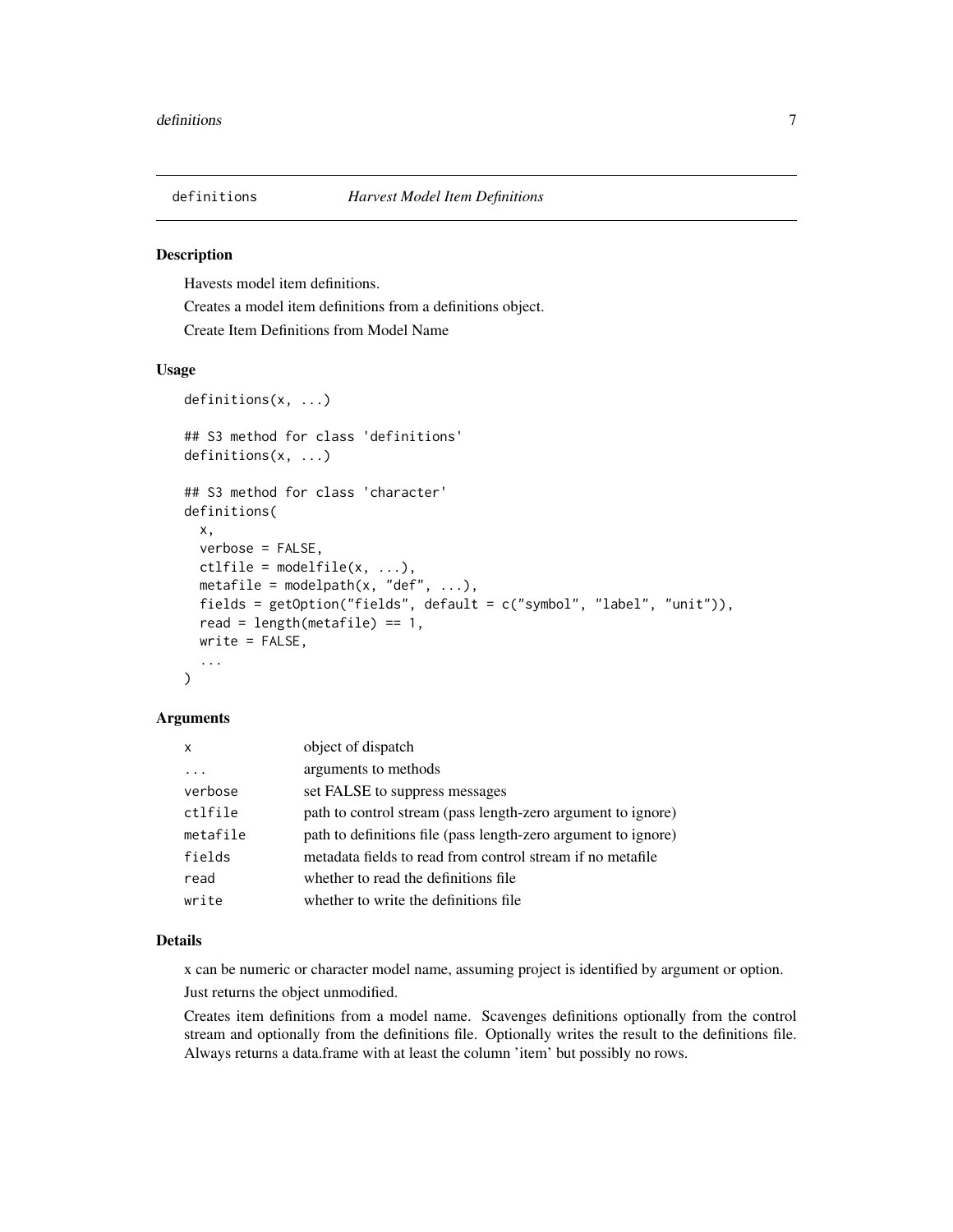# <span id="page-7-0"></span>Value

object of class definitions, or path to metafile if write = TRUE.

# Methods (by class)

- definitions: definitions method
- character: character method

# See Also

[definitions.character](#page-6-1)

[as.xml\\_document.character](#page-3-2)

[as.bootstrap.character](#page-0-0)

[as.model.character](#page-0-0)

Other definitions: [definitions.numeric\(](#page-0-0))

Other definitions: [definitions.numeric\(](#page-0-0))

Other definitions: [definitions.numeric\(](#page-0-0))

# Examples

```
library(magrittr)
options(project = system.file('project/model',package='nonmemica'))
1001 %>% definitions
```
depends.default *Identify Model Dependencies*

# Description

Identify those models in the lineage of models in x.

# Usage

## Default S3 method: depends $(x, \ldots)$ 

# Arguments

|   | object           |
|---|------------------|
| . | passed arguments |

# Value

character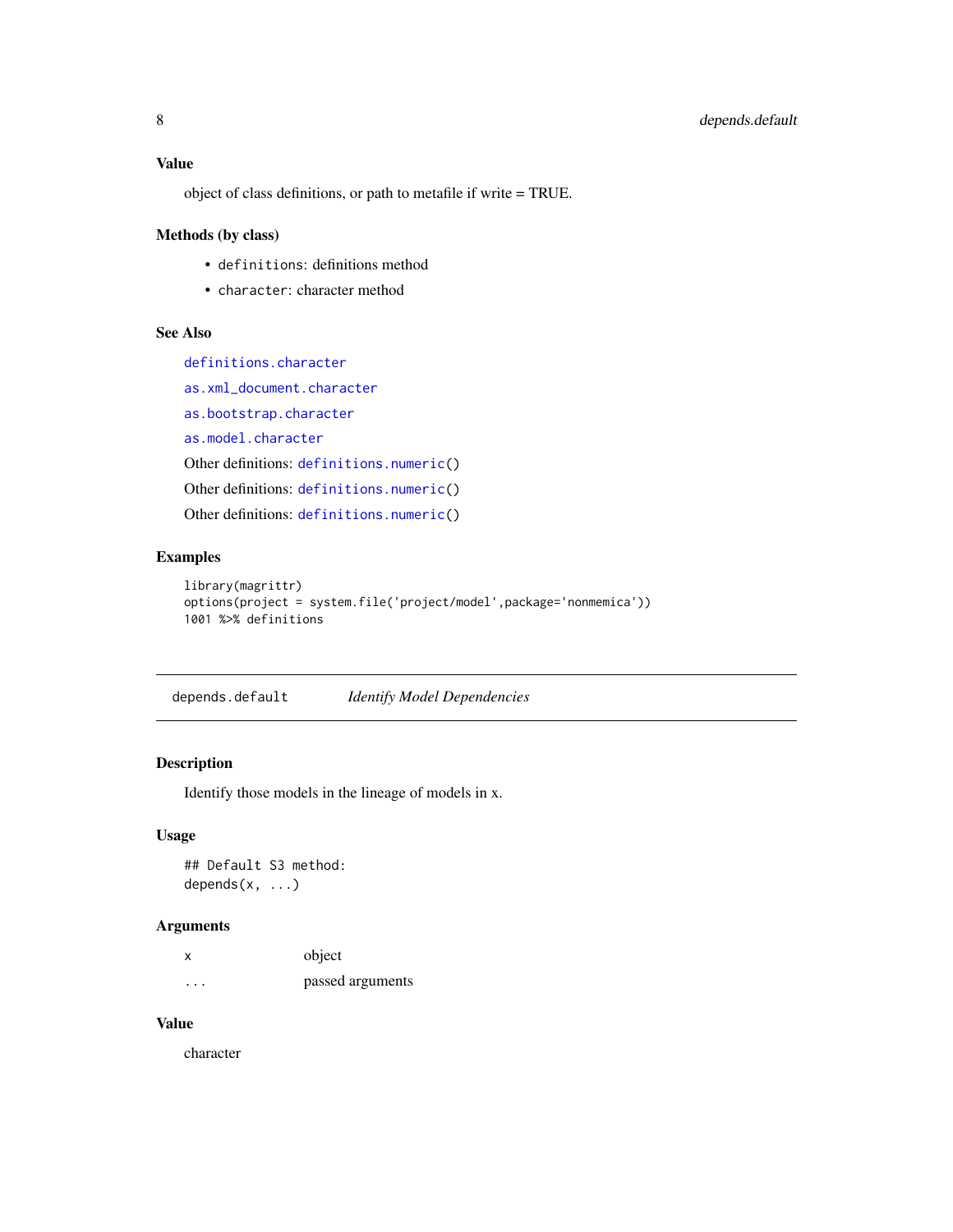<span id="page-8-0"></span>errors.character 9

# See Also

Other depends: [depends\(](#page-0-0))

errors.character *Get Errors for Character*

# Description

Gets model asymptotic standard errors in canonical order, treating character as model names. See [parameters](#page-0-0) for a less formal interface.

# Usage

```
## S3 method for class 'character'
errors(
 x,
 xmlfile = modelpath(x, ext = "xml", ...),strip.namespace = TRUE,
 digits = 3,
  ...
)
```
#### Arguments

| X               | character (modelname)                                               |
|-----------------|---------------------------------------------------------------------|
| xmlfile         | path to xml file                                                    |
| strip.namespace |                                                                     |
|                 | whether to strip e.g. nm: from xml elements for easier xpath syntax |
| digits          | passed to signif                                                    |
|                 | dots                                                                |

# Value

numeric

# See Also

nms\_canonical errors

Other errors: [errors.numeric\(](#page-0-0)), [errors\(](#page-0-0))

# Examples

```
library(magrittr)
options(project = system.file('project/model',package='nonmemica'))
1001 %>% errors
```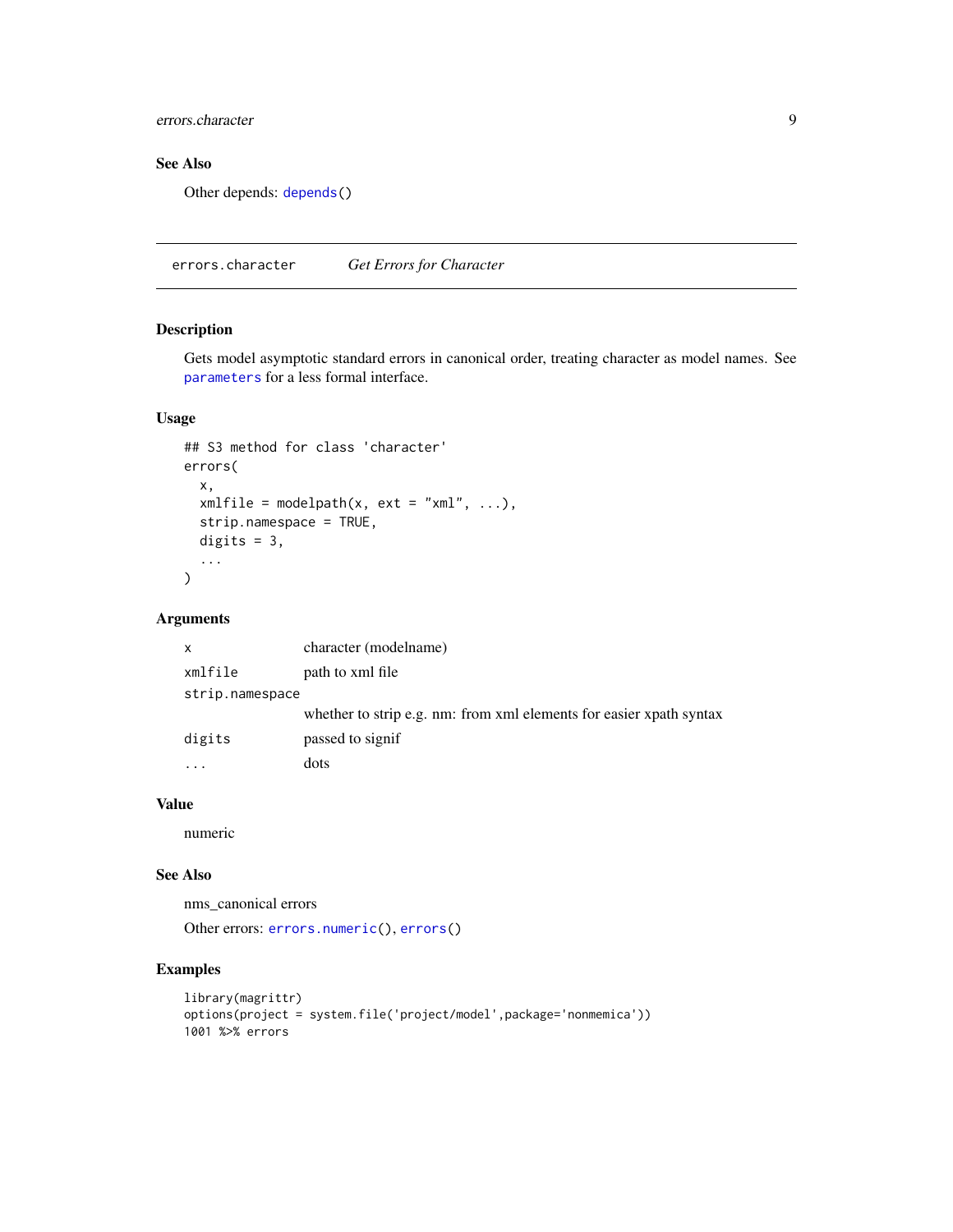# <span id="page-9-0"></span>Description

Gets model parameter estimates in canonical order, treating character as model names. See [parameters](#page-0-0) for a less formal interface.

# Usage

```
## S3 method for class 'character'
estimates(
 x,
  xmlfile = modelpath(x, ext = "xml", ...),
  strip.namespace = TRUE,
 digits = 3,
  ...
\mathcal{E}
```
# Arguments

| x               | character (modelname)                                               |
|-----------------|---------------------------------------------------------------------|
| xmlfile         | path to xml file                                                    |
| strip.namespace |                                                                     |
|                 | whether to strip e.g. nm: from xml elements for easier xpath syntax |
| digits          | passed to signif                                                    |
| .               | dots                                                                |

# Value

numeric

#### See Also

nms\_canonical errors

Other estimates: [estimates.numeric\(](#page-0-0)), [estimates\(](#page-0-0))

# Examples

```
library(magrittr)
options(project = system.file('project/model',package='nonmemica'))
1001 %>% estimates
```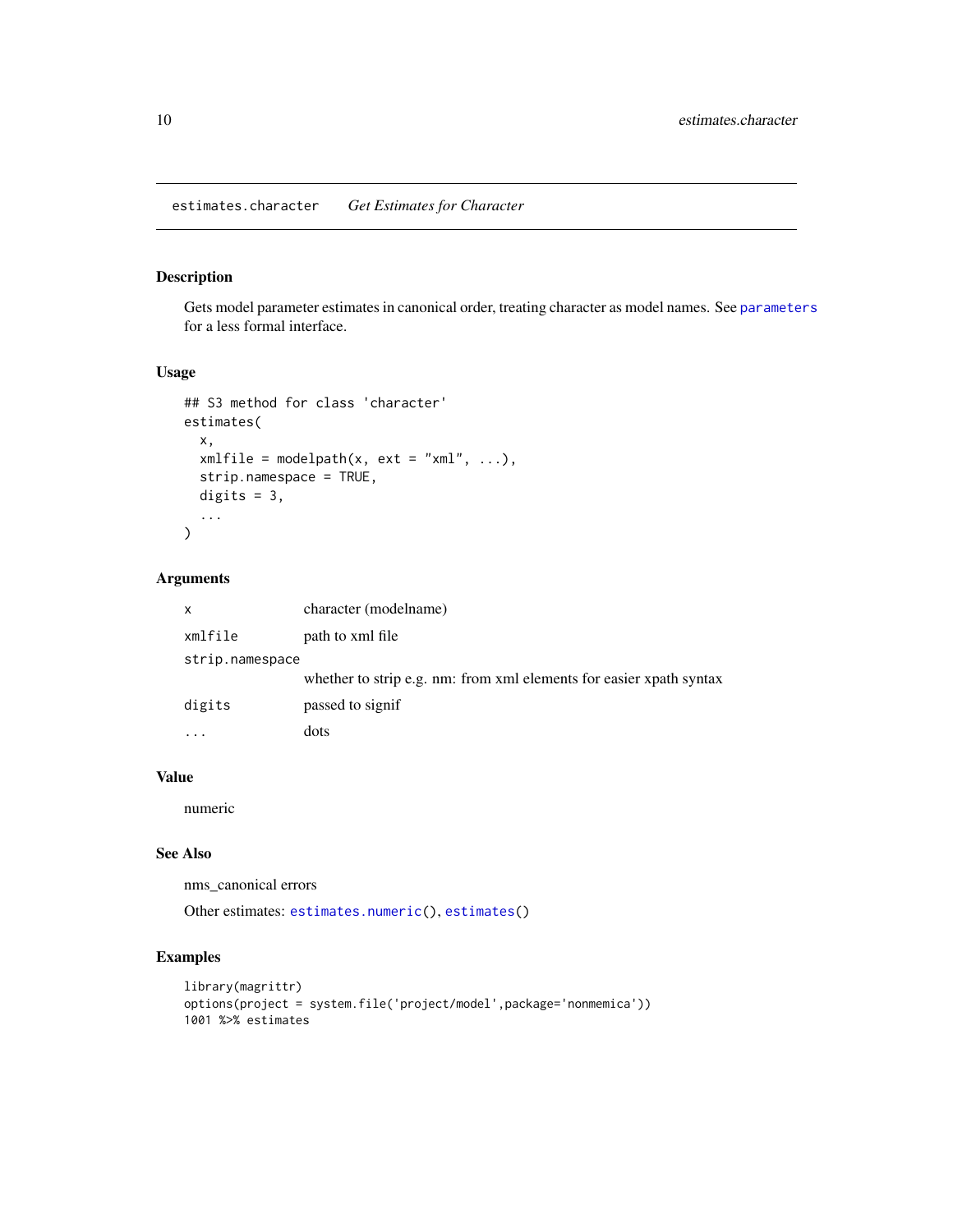<span id="page-10-0"></span>

#### Description

Checks if model is fixed. Returns a logical vector with element for each init, in canonical order.

# Usage

## S3 method for class 'model' fixed $(x, \ldots)$ 

#### Arguments

x object ... dots

# Value

logical

# See Also

Other fixed: [fixed<-.inits\(](#page-0-0)), [fixed<-.init\(](#page-0-0)), [fixed<-.model\(](#page-0-0)), [fixed<-\(](#page-0-0)), [fixed\(](#page-0-0))

# Examples

```
library(magrittr)
options(project = system.file('project/model',package='nonmemica'))
1001 %>% as.model %>% fixed
```
<span id="page-10-1"></span>generalize *Generalize a Nonmissing Value*

# Description

#Generalize a nonmissing value. If there is only one such among zero or more NA, impute that value for all NA.

# Usage

generalize(x, ...)

# Arguments

| x | vector  |
|---|---------|
| . | ignored |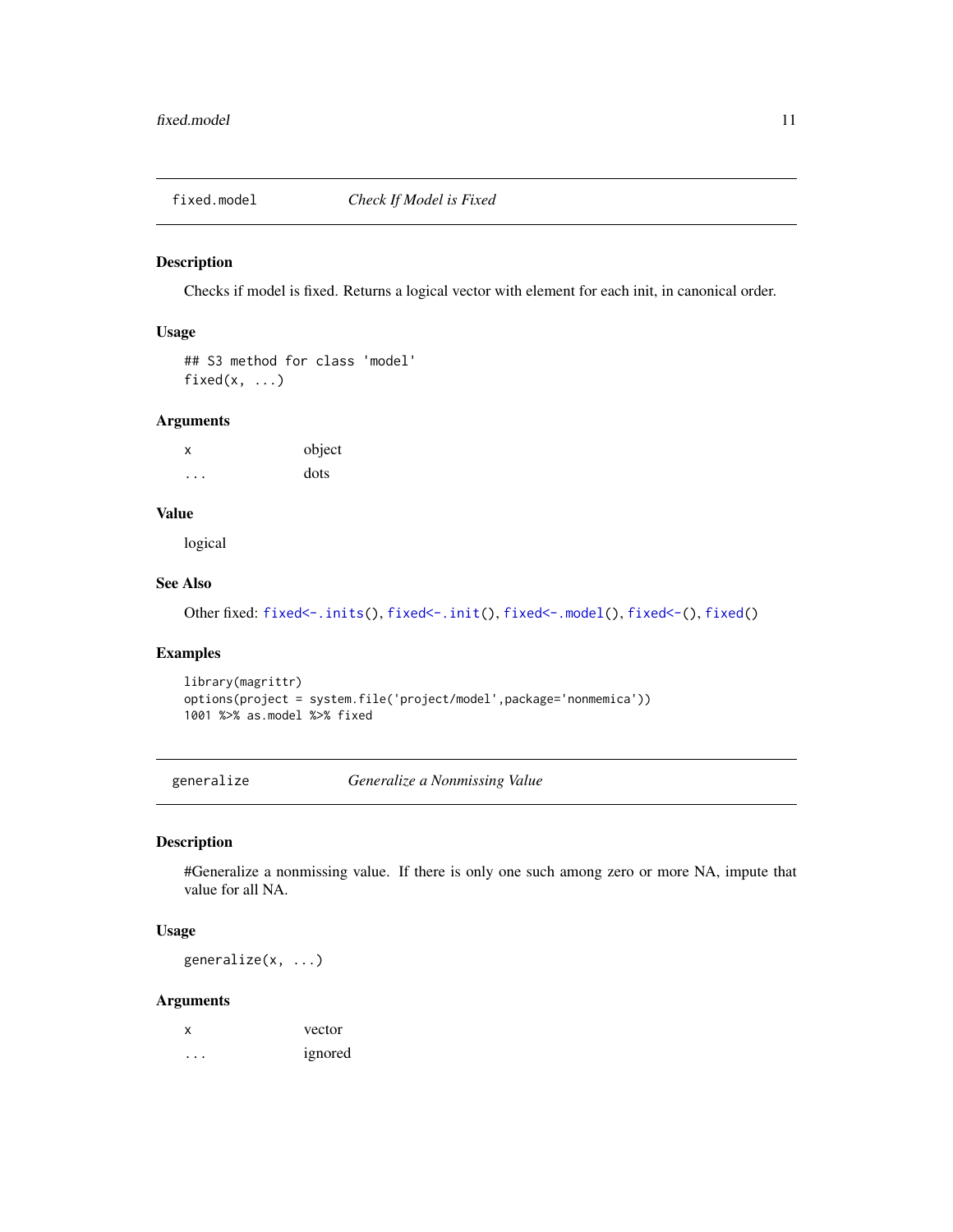# See Also

```
Other superset: meta.character(), meta.numeric(), metaplot.character(), metaplot.numeric(),
metaplot_character(), metasuperset(), meta(), ninput.character(), ninput.numeric(),
ninput(), shuffle(), superset.character(), superset.numeric(), superset(), superspec.character(),
superspec.numeric(), superspec()
```
<span id="page-11-2"></span>initial.model *Get Model Initial Estimates*

#### Description

Gets model initial estimates.

#### Usage

## S3 method for class 'model'  $initial(x, \ldots)$ 

# Arguments

x model ... dots

#### See Also

Other initial: [initial<-.model\(](#page-11-1)), [initial<-\(](#page-0-0)), [initial\(](#page-0-0))

#### Examples

```
library(magrittr)
options(project = system.file('project/model',package='nonmemica'))
1001 %>% as.model %>% initial
```
<span id="page-11-1"></span>initial<-.model *Set Upper Bounds for Model Initial Estimates*

# Description

Sets upper bounds for model initial estimates.

#### Usage

```
## S3 replacement method for class 'model'
initial(x) <- value
```
<span id="page-11-0"></span>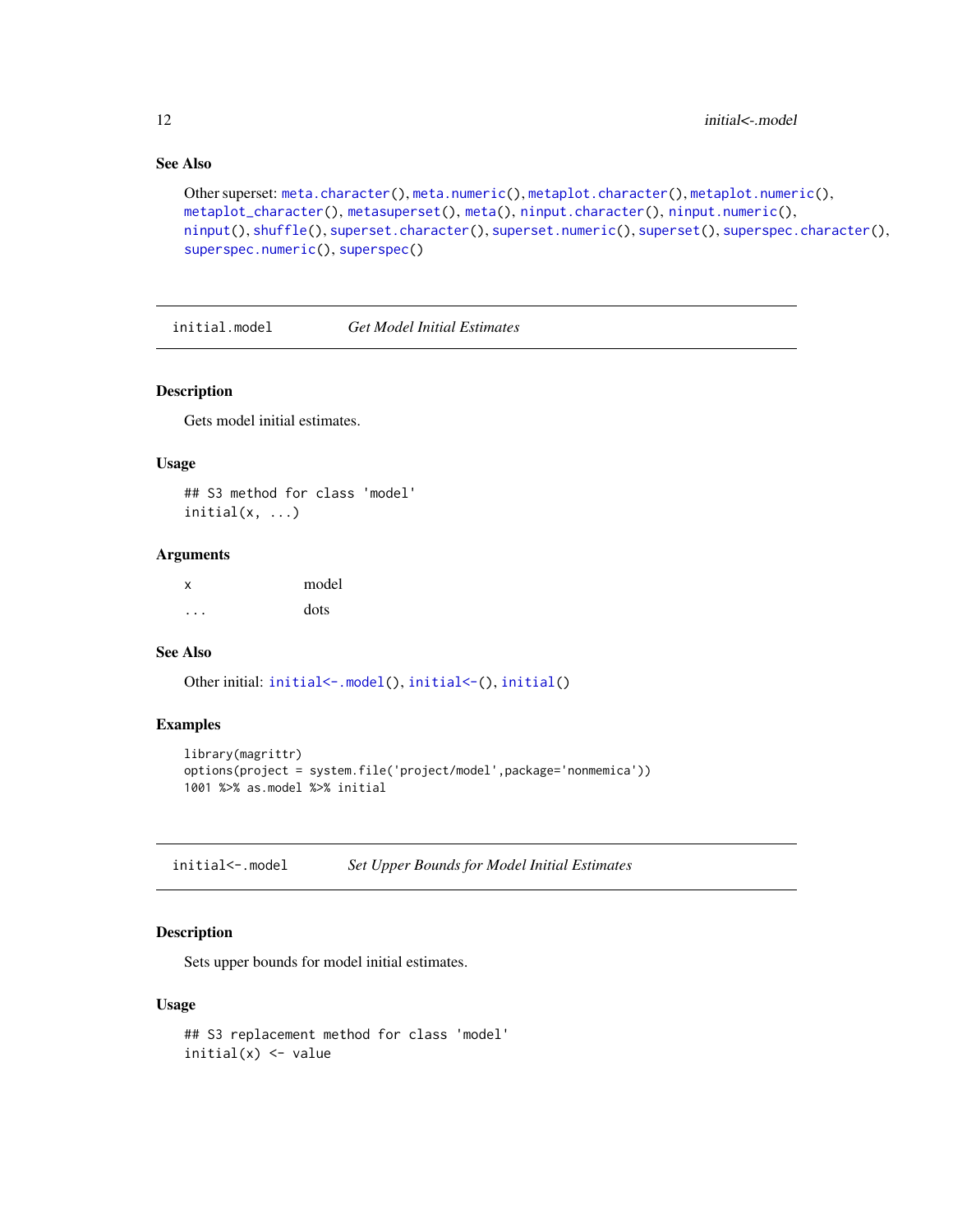#### <span id="page-12-0"></span>likebut 13

#### Arguments

| X     | model   |
|-------|---------|
| value | numeric |

# See Also

```
Other initial: initial.model(), initial<-(), initial()
```
<span id="page-12-1"></span>

likebut *Modify a Model*

# Description

Makes a copy of a model in a corresponding directory. Problem statement is updated to reflect that the model is LIKE the reference model BUT different in some fundamental way.

# Usage

```
likebut(
  x,
 but = "better",
 y = NULL,project = getOption("project", getwd()),
 nested = getOption("nested", TRUE),
 overwrite = FALSE,
  ext = getOption("modex", "ctl"),
  include = "\\ \lambda def;
  update = FALSE,
  ...
)
```
# Arguments

| X         | a model name, presumably interpretable as numeric                  |
|-----------|--------------------------------------------------------------------|
| but       | a short description of the characteristic difference from x        |
| V         | optional name for model to be created, auto-incremented by default |
| project   | project directory                                                  |
| nested    | model files nested in run-specific directories                     |
| overwrite | whether to overwrite y if it exists                                |
| ext       | extension for the model file                                       |
| include   | regular expressions for files to copy to new directory             |
| update    | use final estimates of x as initial estimates of y                 |
|           | passed arguments, including PsN runrecord elements (experimental)  |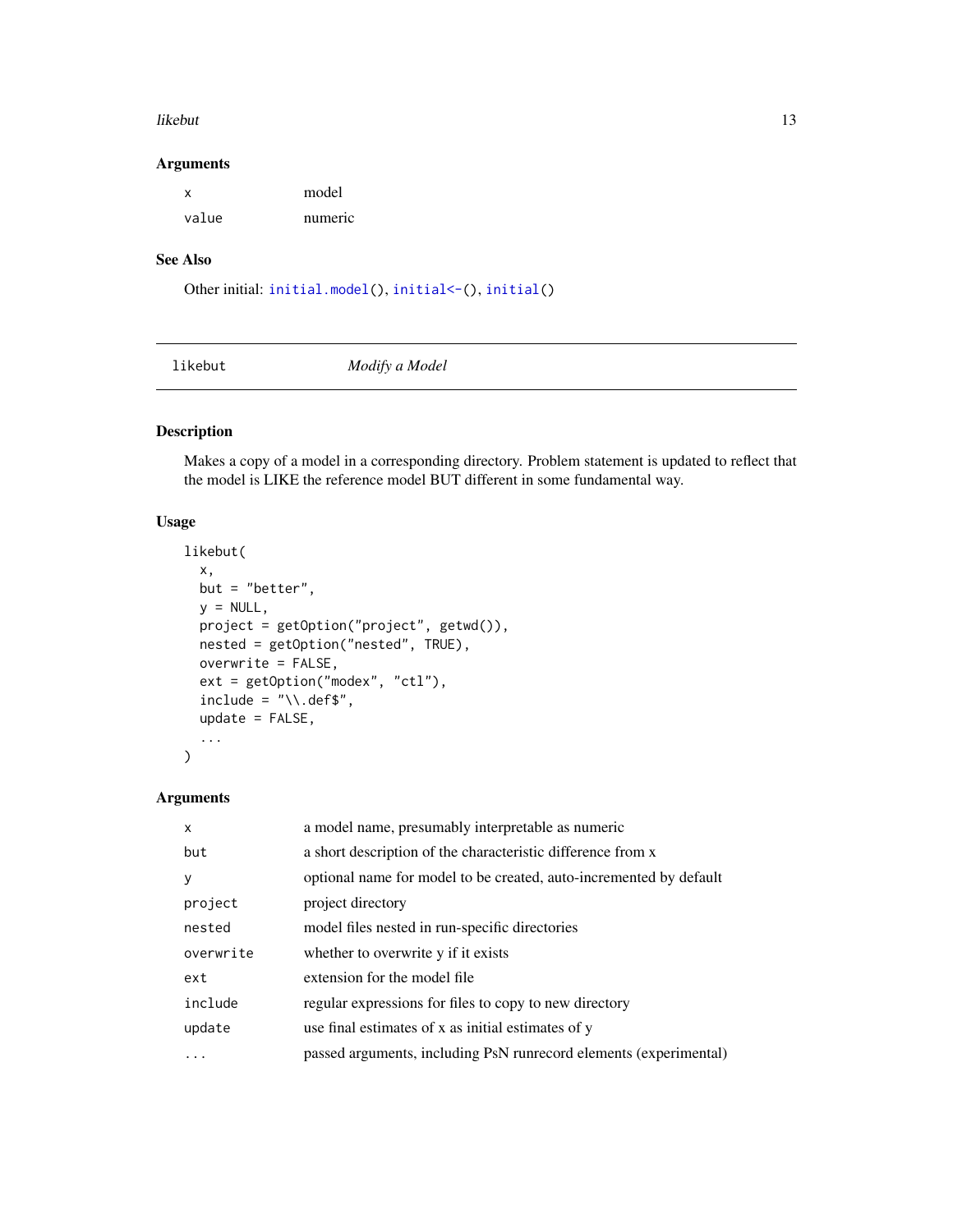#### <span id="page-13-0"></span>Value

the value of y

# See Also

[runlog.character](#page-36-1)

# Examples

```
# Create a working project.
source <- system.file(package = 'nonmemica','project')
target <- tempdir()
target <- gsub('\\\\','/',target) # for windows
source
target
file.copy(source,target,recursive = TRUE)
project <- file.path(target,'project','model')
# Point project option at working project
options(project = project)
library(magrittr)
# Derive models.
1001 %>% likebut('revised',y = 1002, overwrite=TRUE )
# At this point, edit 1002.ctl to match whatever 'revised' means.
# Then run it with NONMEM.
```
<span id="page-13-1"></span>lower.model *Get Lower Bounds for Model Initial Estimates*

# Description

Gets lower bounds for model initial estimates.

# Usage

## S3 method for class 'model'  $lower(x, ...)$ 

#### Arguments

| х | model |
|---|-------|
| . | dots  |

# See Also

Other lower: [lower<-.model\(](#page-14-2)), [lower<-\(](#page-0-0)), [lower\(](#page-0-0))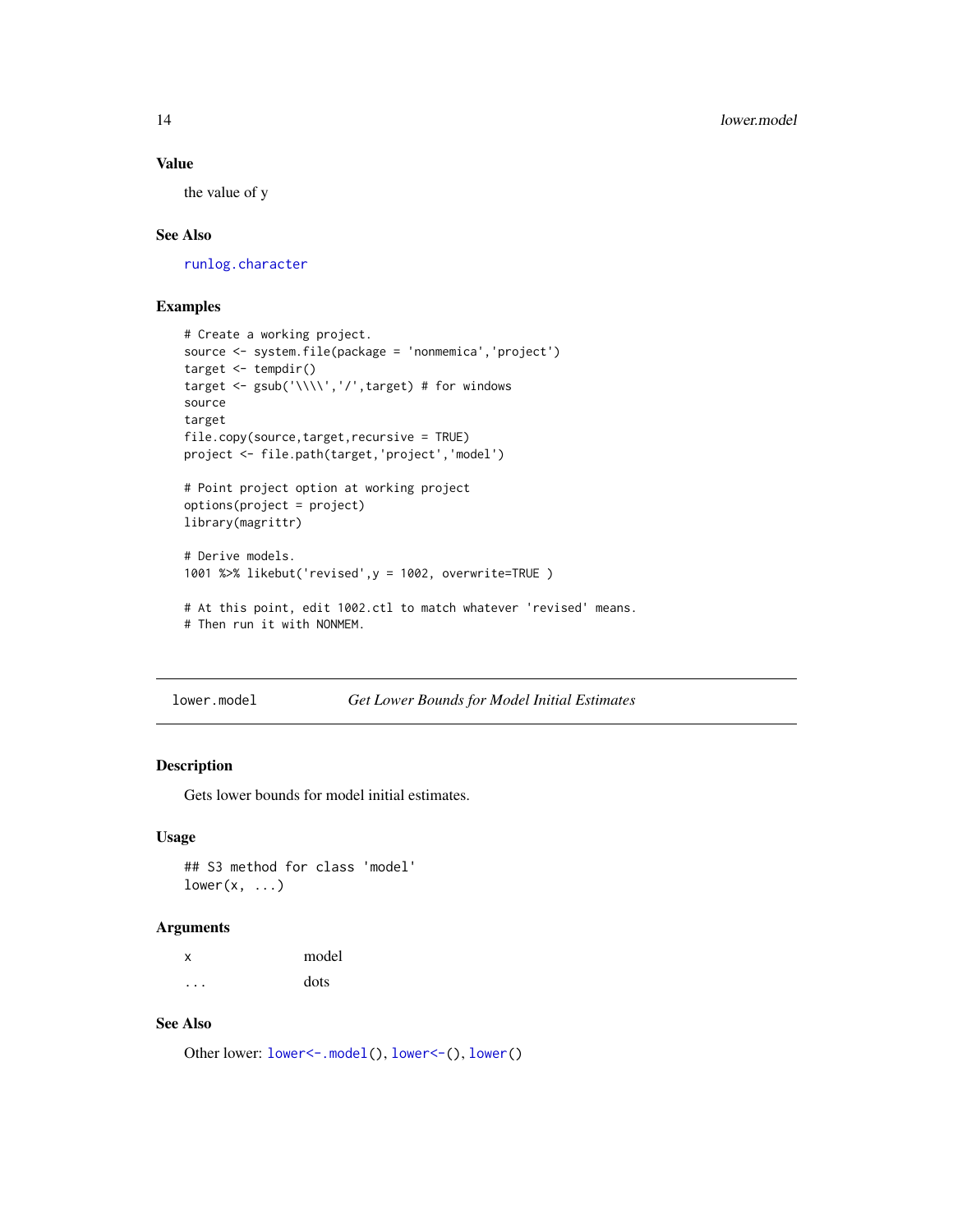# <span id="page-14-0"></span>lower<-.model 15

# Examples

```
library(magrittr)
options(project = system.file('project/model',package='nonmemica'))
1001 %>% as.model %>% lower
```
<span id="page-14-2"></span>lower<-.model *Set Lower Bounds for Model Initial Estimates*

#### Description

Sets lower bounds for model initial estimates.

# Usage

## S3 replacement method for class 'model'  $lower(x) < - value$ 

#### Arguments

| X     | model   |
|-------|---------|
| value | numeric |

#### See Also

Other lower: [lower.model\(](#page-13-1)), [lower<-\(](#page-0-0)), [lower\(](#page-0-0))

<span id="page-14-1"></span>meta.character *Get Metadata for Character*

# Description

Gets metadata for character, treating it as a model name. Blends metadata from specfile with metadata from control stream, removing both exact duplicates as well as redefined values (with warning).

# Usage

```
## S3 method for class 'character'
meta(x, simplify = TRUE, ...)
```
# Arguments

| $\mathsf{x}$ | object                                            |
|--------------|---------------------------------------------------|
| simplify     | logical: remove range information from guide text |
| $\cdots$     | passed arguments                                  |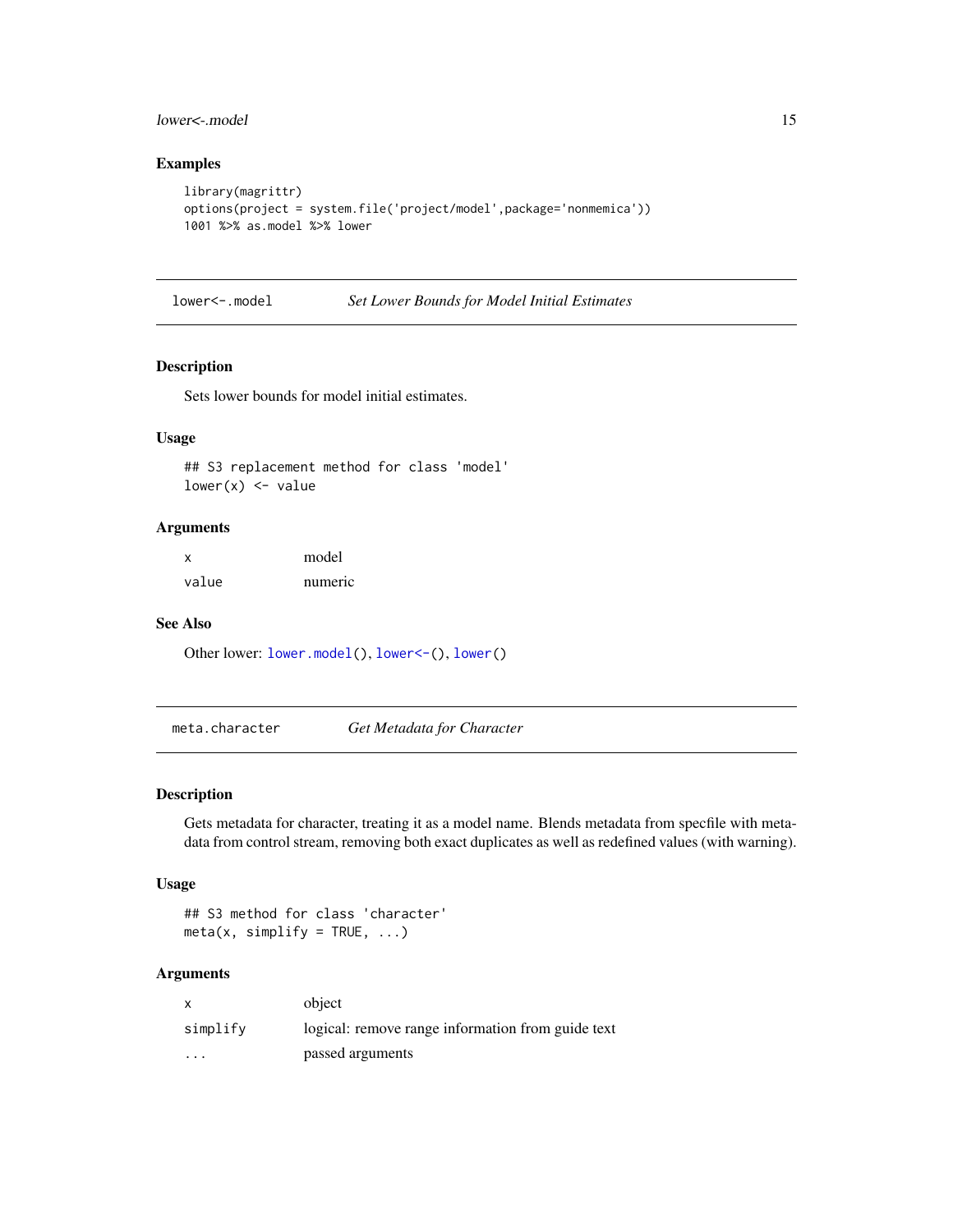# Value

data.frame

#### See Also

```
Other superset: generalize(), meta.numeric(), metaplot.character(), metaplot.numeric(),
metaplot_character(), metasuperset(), meta(), ninput.character(), ninput.numeric(),
ninput(), shuffle(), superset.character(), superset.numeric(), superset(), superspec.character(),
superspec.numeric(), superspec()
```
# Examples

```
library(magrittr)
options(project = system.file('project/model',package='nonmemica'))
1001 %>% meta
```
<span id="page-15-1"></span>metaplot.character *Metaplot Character*

#### Description

Plots character by treating as model name. A dataset is constructed by combining the meta version of the model input with a meta version of the model output and calling metaplot with the result.

#### Usage

```
## S3 method for class 'character'
metaplot(x, ..., groups, meta = match.fun("meta")(x), subset)
```
#### Arguments

| X        | object                                                                 |
|----------|------------------------------------------------------------------------|
| $\cdots$ | unquoted names of variables to plot, or other named arguments (passed) |
| groups   | columns by which to group the dataset                                  |
| meta     | metadata; meta $(x)$ by default                                        |
| subset   | a condition for filtering data                                         |

#### See Also

Other superset: [generalize\(](#page-10-1)), [meta.character\(](#page-14-1)), [meta.numeric\(](#page-0-0)), [metaplot.numeric\(](#page-0-0)), [metaplot\\_character\(](#page-16-1)), [metasuperset\(](#page-17-1)), [meta\(](#page-0-0)), [ninput.character\(](#page-21-1)), [ninput.numeric\(](#page-22-1)), [ninput\(](#page-21-2)), [shuffle\(](#page-38-1)), [superset.character\(](#page-40-1)), [superset.numeric\(](#page-0-0)), [superset\(](#page-0-0)), [superspec.character\(](#page-43-1)), [superspec.numeric\(](#page-44-1)), [superspec\(](#page-42-1))

<span id="page-15-0"></span>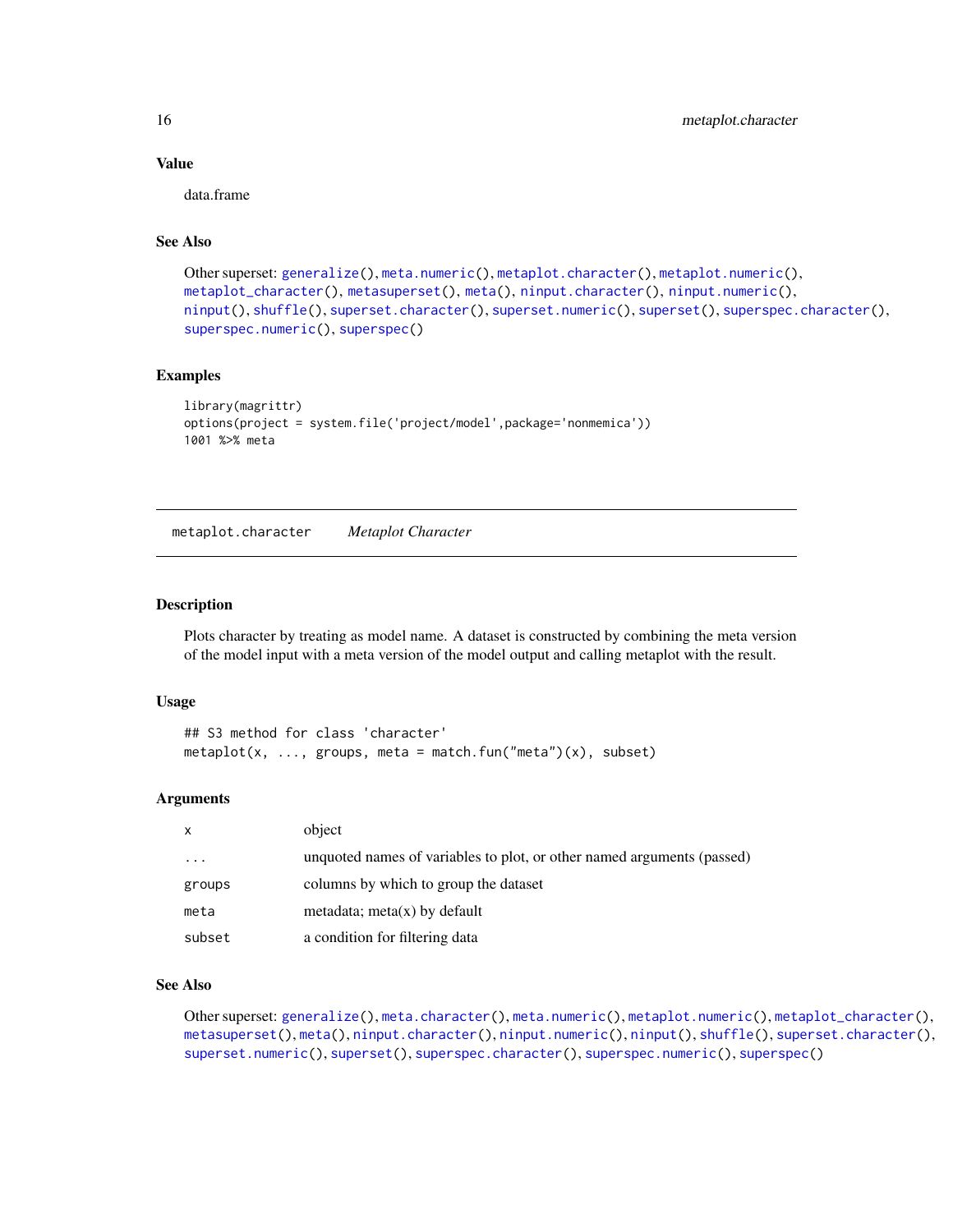# <span id="page-16-0"></span>metaplot\_character 17

#### Examples

```
library(magrittr)
library(metaplot)
options(project = system.file('project/model',package='nonmemica'))
## Not run:
1001 %>% metaplot(
CWRESI, TAD, SEX,
 groups = c('ID', 'TIME'),subset = 'MDV == 0',
 yref = 0,
ysmooth = TRUE
)
## End(Not run)
```
<span id="page-16-1"></span>metaplot\_character *Metaplot Character, Standard Evaluation*

#### Description

Plots character by treating as model name. A dataset is constructed by combining the model input with a the model output and calling metaplot with the result.

#### Usage

```
metaplot_character(x, groups, meta = NULL, subset, var, ...)
```
#### Arguments

| X      | object                                |
|--------|---------------------------------------|
| groups | columns by which to group the dataset |
| meta   | metadata; meta $(x)$ by default       |
| subset | a condition for filtering data        |
| var    | variables to plot                     |
|        | passed arguments                      |

# See Also

```
Other superset: generalize(), meta.character(), meta.numeric(), metaplot.character(),
metaplot.numeric(), metasuperset(), meta(), ninput.character(), ninput.numeric(), ninput(),
shuffle(), superset.character(), superset.numeric(), superset(), superspec.character(),
superspec.numeric(), superspec()
```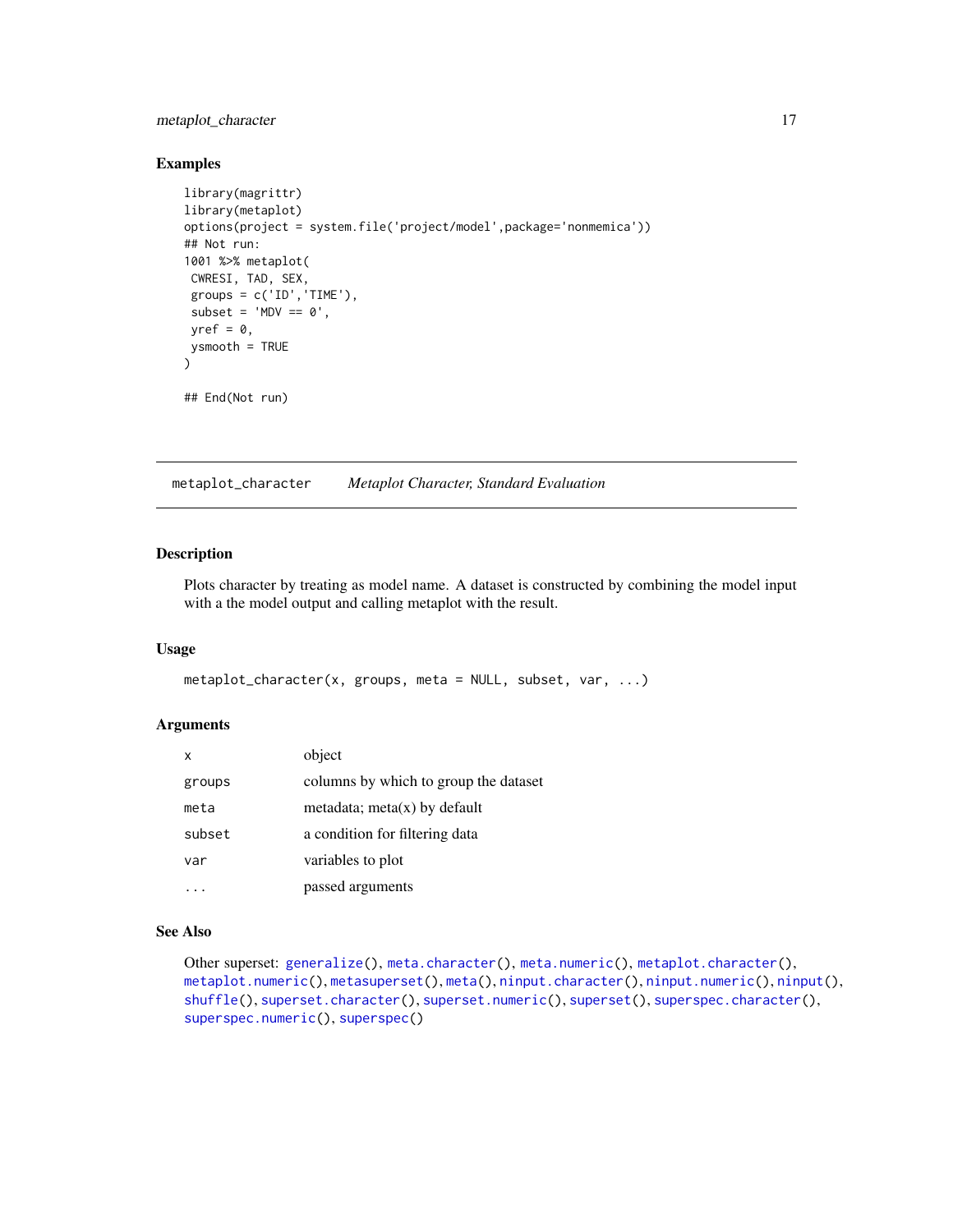<span id="page-17-1"></span><span id="page-17-0"></span>

# Description

Retrieves model outputs with metadata.

# Usage

```
metasuperset(
  x,
  groups,
 meta = match.fun("meta")(x, \ldots),subset = getOption("metasuperset_subset", NULL),
  ...
)
```
#### Arguments

| $\mathsf{x}$ | model name                                                                      |
|--------------|---------------------------------------------------------------------------------|
| groups       | vector of key column names in superset, e.g. USUBJID, TIME                      |
| meta         | metadata with column 'item' and possibly attributes such as 'label' and 'guide' |
| subset       | length-one character: a condition for filtering results, e.g. $'EVID = 0'$      |
| $\cdots$     | passed arguments                                                                |

# Value

data.frame

# See Also

```
Other superset: generalize(), meta.character(), meta.numeric(), metaplot.character(),
metaplot.numeric(), metaplot_character(), meta(), ninput.character(), ninput.numeric(),
ninput(), shuffle(), superset.character(), superset.numeric(), superset(), superspec.character(),
superspec.numeric(), superspec()
```
# Examples

```
library(magrittr)
options(project = system.file('project/model',package='nonmemica'))
1001 %>% metasuperset(c('ID','TIME')) %>% head
```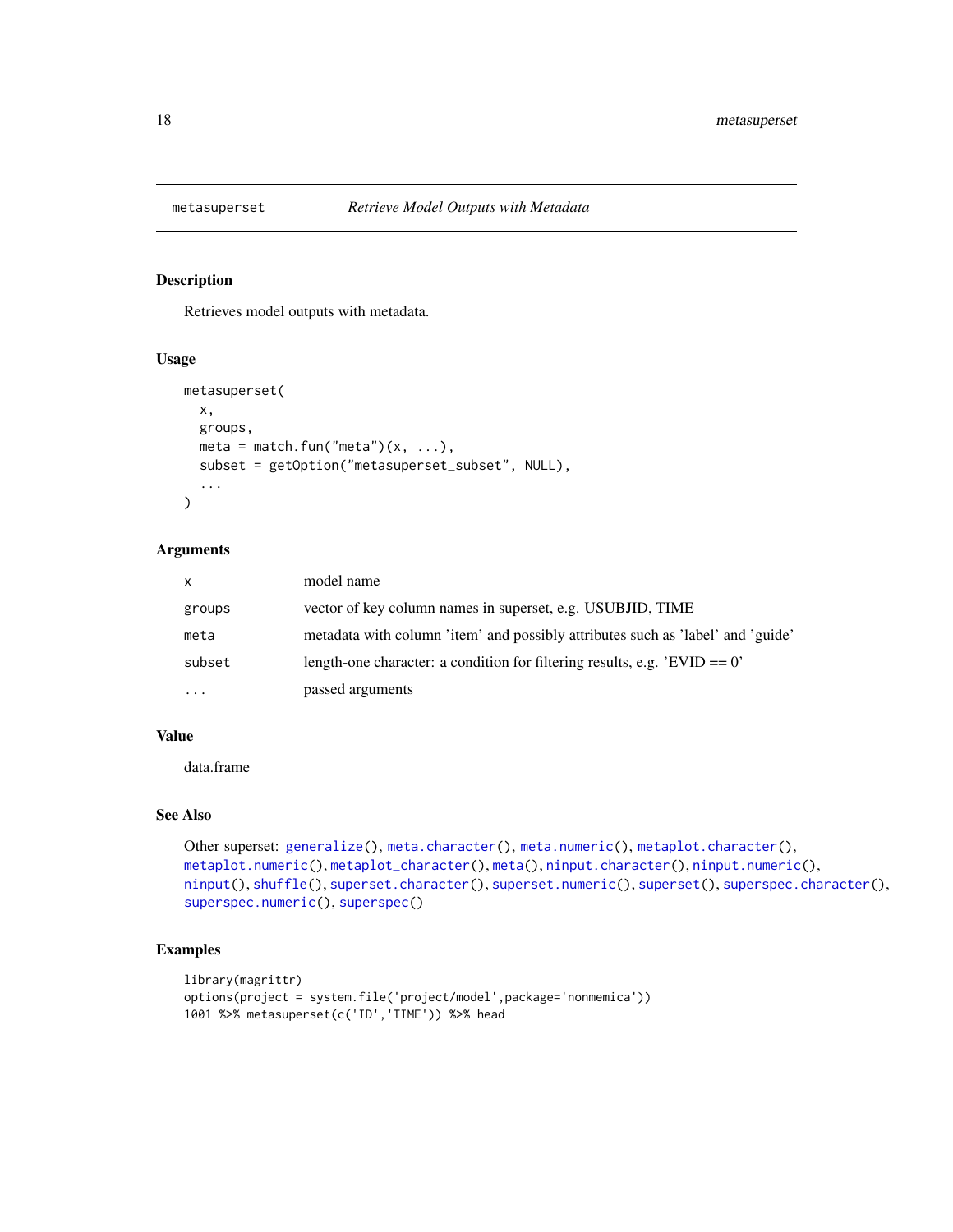<span id="page-18-1"></span><span id="page-18-0"></span>

# Description

Identifies the directory used by a model.

#### Usage

modeldir(x, ext, ...)

#### Arguments

| x   | the model name       |
|-----|----------------------|
| ext | model file extension |
|     | passed arguments     |

# Value

character

# See Also

```
Other path: datafile.character(), datafile.numeric(), datafile(), modelfile(), modelpath.character(),
modelpath.numeric(), modelpath(), psn_options(), specfile.character(), specfile.numeric(),
specfile()
```
# Examples

```
library(magrittr)
options(project = system.file('project/model',package='nonmemica'))
1001 %>% modeldir
```
<span id="page-18-2"></span>

modelfile *Identify the Modelfile for a Model*

# Description

Identifies the modelfile used by a model.

# Usage

```
modelfile(x, ext = getOption("modex", "ctl"), ...)
```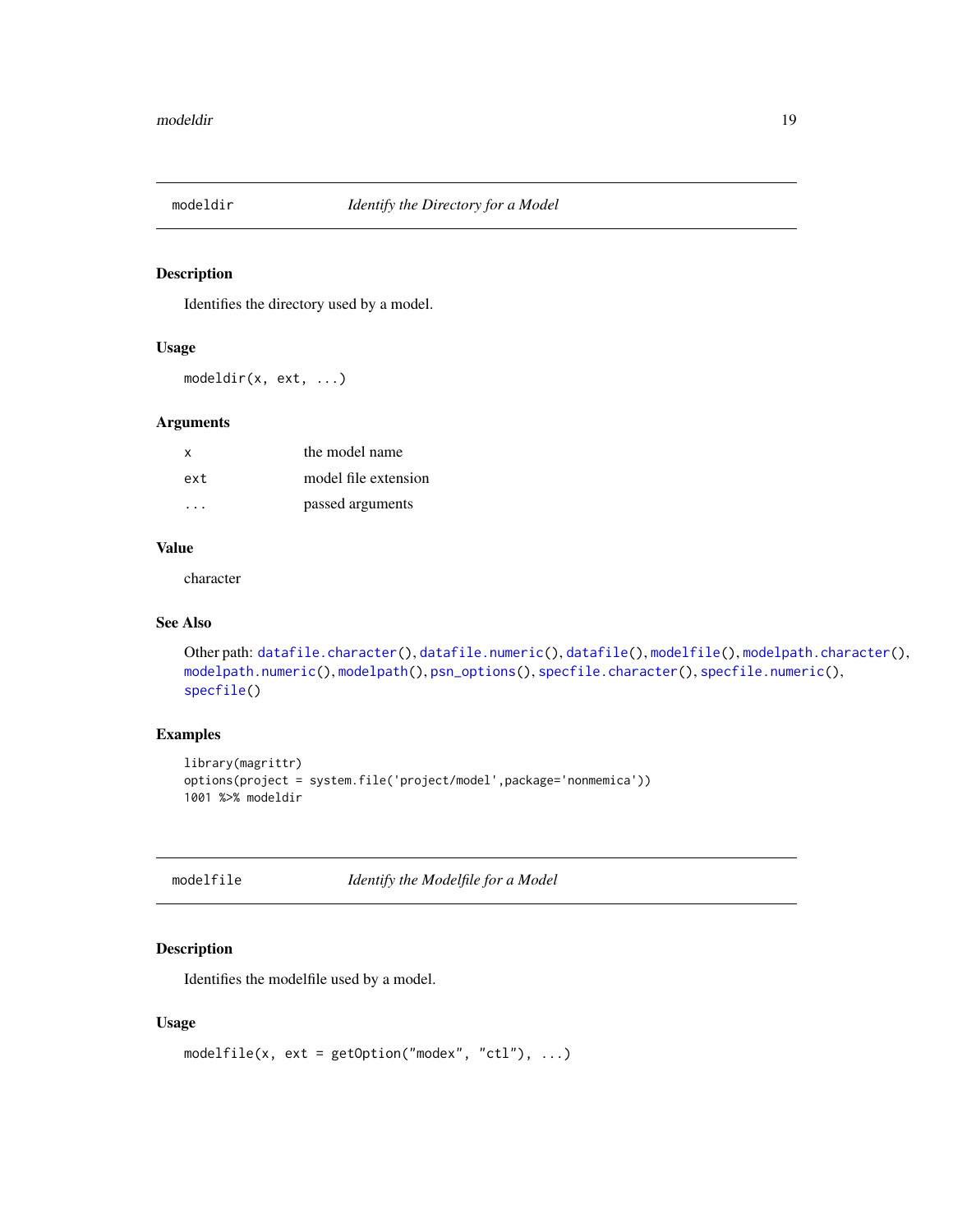<span id="page-19-0"></span>20 modelpath

#### Arguments

| $\mathsf{X}$ | the model name       |
|--------------|----------------------|
| ext          | model file extension |
| $\cdot$ .    | passed arguments     |

# Value

character

# See Also

```
Other path: datafile.character(), datafile.numeric(), datafile(), modeldir(), modelpath.character(),
modelpath.numeric(), modelpath(), psn_options(), specfile.character(), specfile.numeric(),
specfile()
```
#### Examples

```
library(magrittr)
options(project = system.file('project/model',package='nonmemica'))
1001 %>% modelfile('xml')
```
<span id="page-19-1"></span>

modelpath *Resolve A Path to a Model-related File*

#### Description

Resolves a path to a model-related file.

# Usage

modelpath(x, ...)

#### Arguments

x object ... passed arguments

# Value

character

# See Also

```
Other path: datafile.character(), datafile.numeric(), datafile(), modeldir(), modelfile(),
modelpath.character(), modelpath.numeric(), psn_options(), specfile.character(), specfile.numeric(),
specfile()
```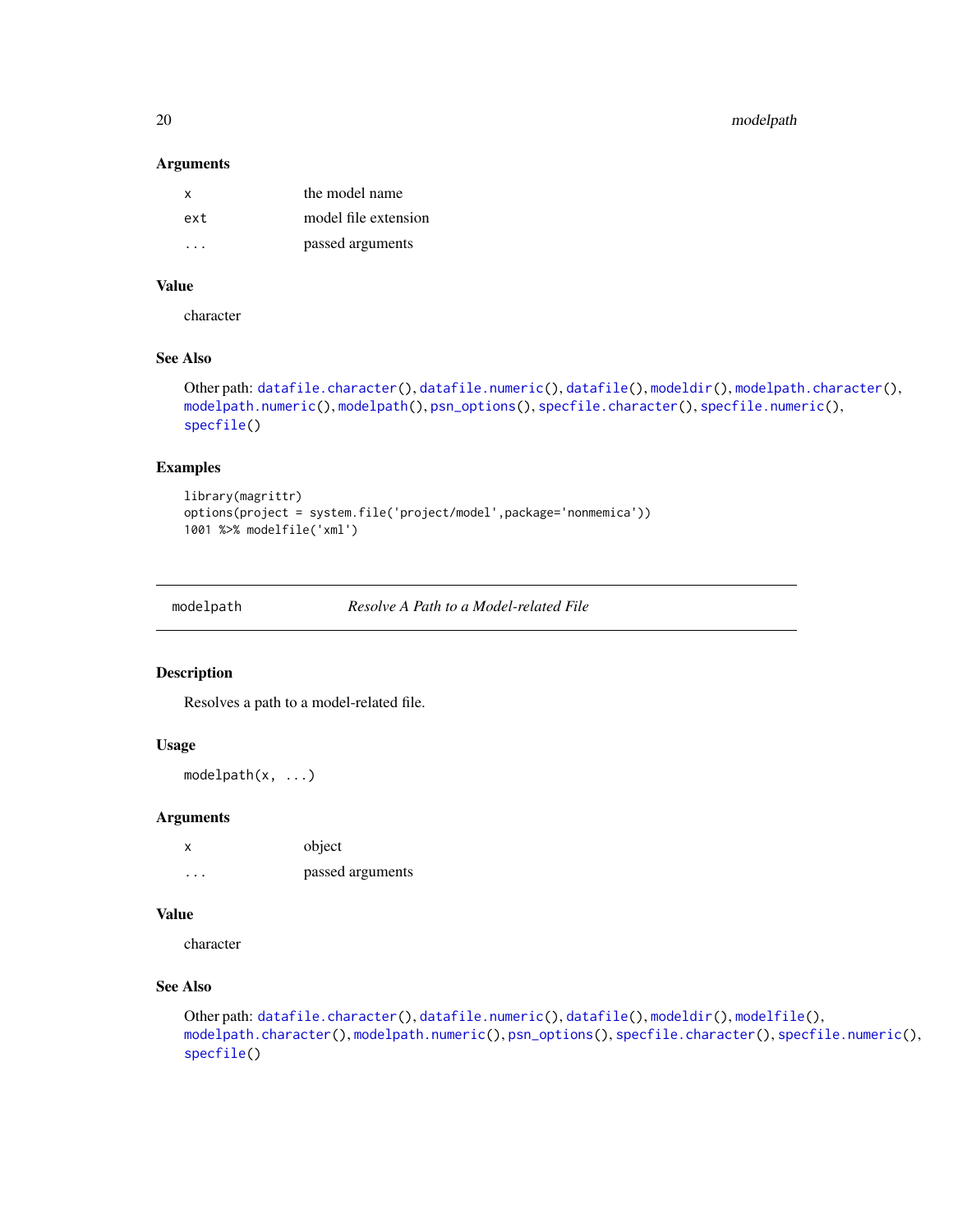<span id="page-20-0"></span>modelpath.character 21

# Examples

```
library(magrittr)
options(project = system.file('project/model',package='nonmemica'))
1001 %>% modelpath
```
<span id="page-20-1"></span>modelpath.character *Resolve A Path to a Model-related File for Character*

#### Description

Resolves a path to a model-related file, treating x as a model name. By default (ext is NULL) the run directory is returned. As of version 0.9.2, nested can be a function of ext and . . . That returns logical.

#### Usage

```
## S3 method for class 'character'
modelpath(
 x,
 ext = NULL,project = getOption("project", getwd()),
 nested = getOption("nested", TRUE),
  ...
\mathcal{L}
```
#### Arguments

| x       | object                                                  |
|---------|---------------------------------------------------------|
| ext     | file extension, no leading dot                          |
| project | project directory                                       |
| nested  | whether model files are nested in eponymous directories |
|         | passed arguments                                        |

# Value

character

# See Also

```
Other path: datafile.character(), datafile.numeric(), datafile(), modeldir(), modelfile(),
modelpath.numeric(), modelpath(), psn_options(), specfile.character(), specfile.numeric(),
specfile()
```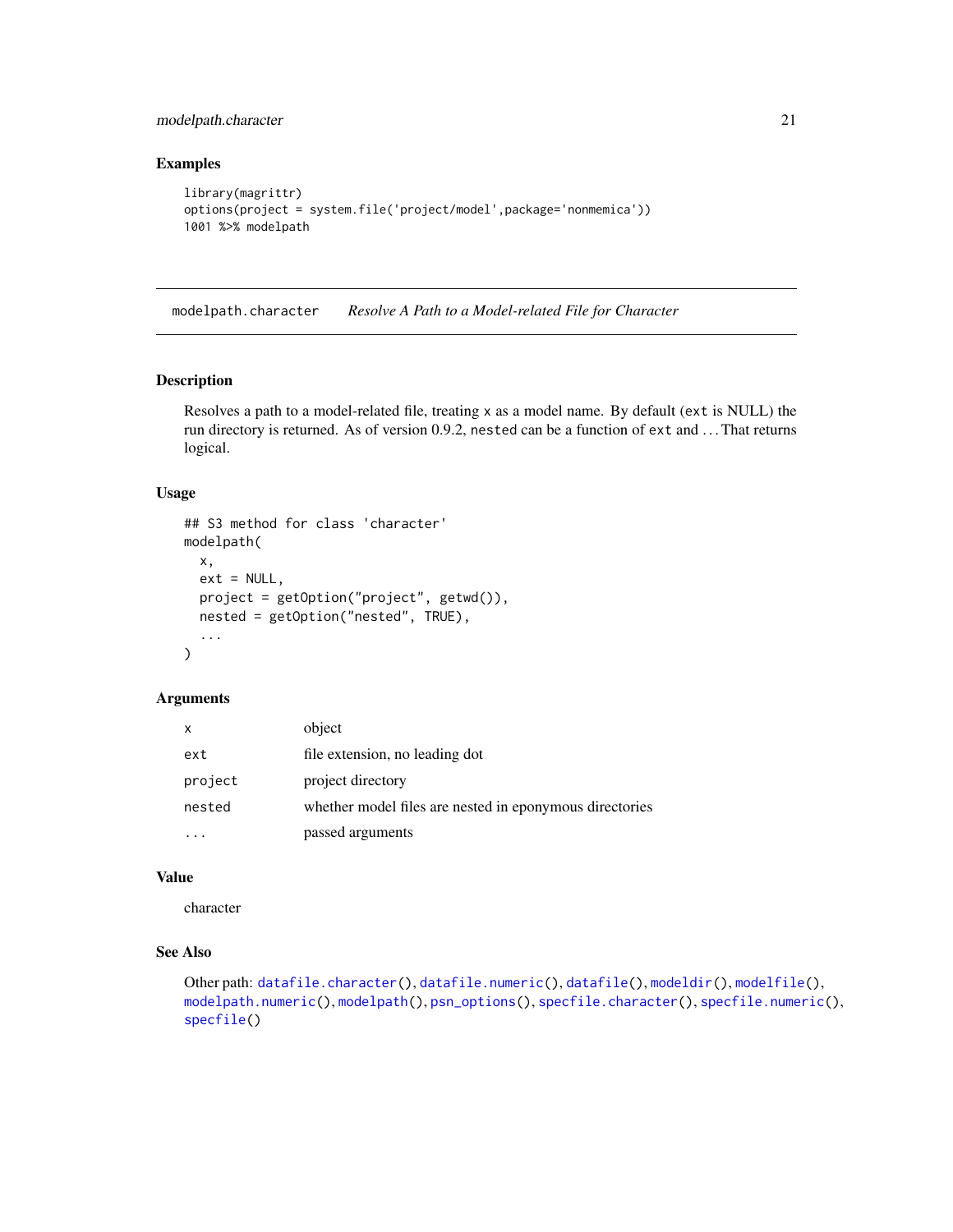<span id="page-21-2"></span><span id="page-21-0"></span>

# Description

Calculates number of inputs.

## Usage

 $ninput(x, \ldots)$ 

# Arguments

| X        | object           |
|----------|------------------|
| $\cdots$ | passed arguments |

# See Also

```
Other superset: generalize(), meta.character(), meta.numeric(), metaplot.character(),
metaplot.numeric(), metaplot_character(), metasuperset(), meta(), ninput.character(),
ninput.numeric(), shuffle(), superset.character(), superset.numeric(), superset(),
superspec.character(), superspec.numeric(), superspec()
```
<span id="page-21-1"></span>ninput.character *Calculate Number of Inputs for Character*

# Description

Calculates number of inputs for character by treating as a model name.

# Usage

```
## S3 method for class 'character'
ninput(x, \ldots)
```
# Arguments

| X       | character        |
|---------|------------------|
| $\cdot$ | passed arguments |

#### Value

integer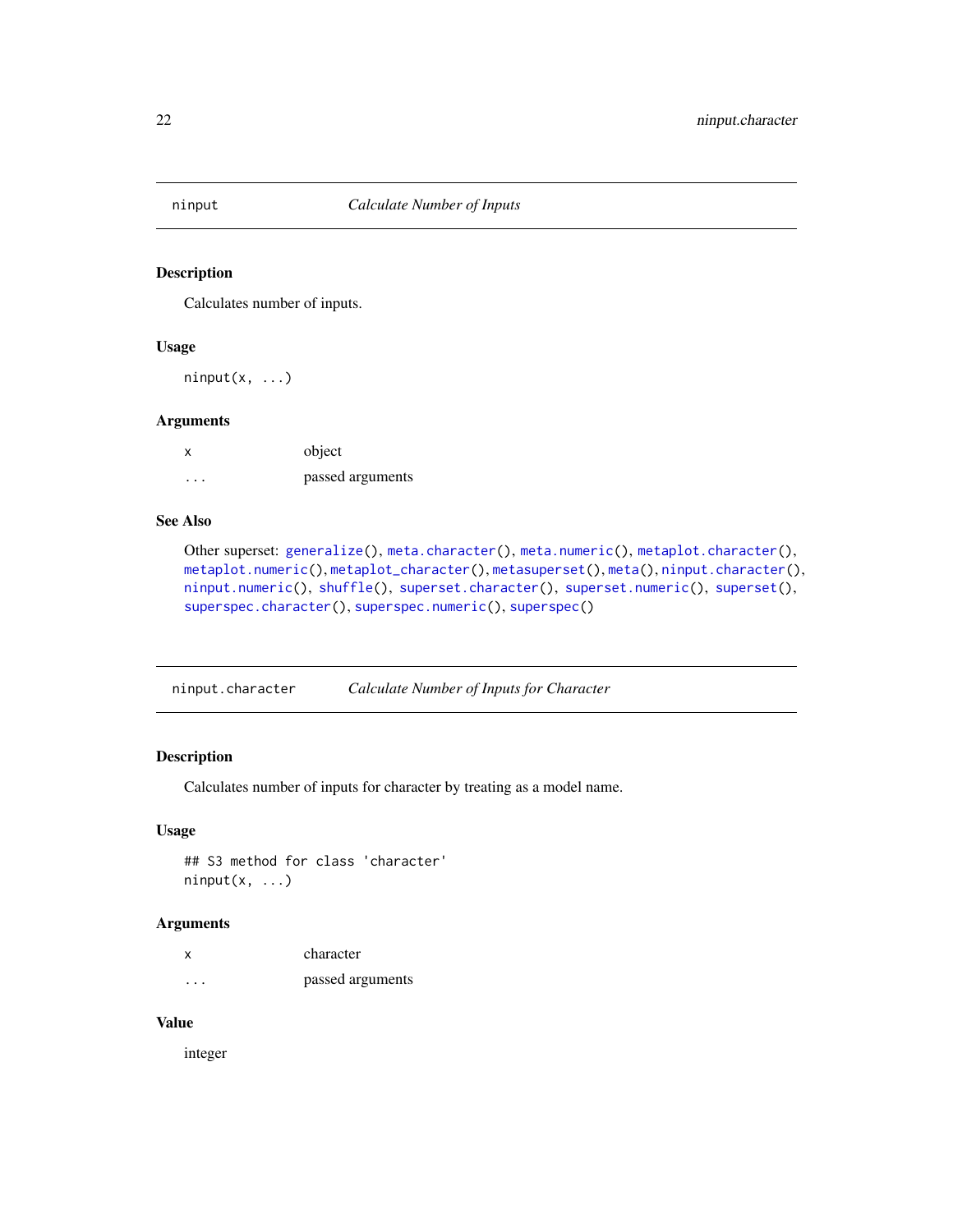# <span id="page-22-0"></span>ninput.numeric 23

# See Also

```
Other superset: generalize(), meta.character(), meta.numeric(), metaplot.character(),
metaplot.numeric(), metaplot_character(), metasuperset(), meta(), ninput.numeric(),
ninput(), shuffle(), superset.character(), superset.numeric(), superset(), superspec.character(),
superspec.numeric(), superspec()
```
<span id="page-22-1"></span>ninput.numeric *Calculate Number of Inputs for Numeric*

# Description

Calculates number of inputs for numeric by coercing to character.

#### Usage

## S3 method for class 'numeric'  $ninput(x, \ldots)$ 

#### Arguments

| <b>X</b> | numeric          |
|----------|------------------|
| .        | passed arguments |

#### See Also

```
Other superset: generalize(), meta.character(), meta.numeric(), metaplot.character(),
metaplot.numeric(), metaplot_character(), metasuperset(), meta(), ninput.character(),
ninput(), shuffle(), superset.character(), superset.numeric(), superset(), superspec.character(),
superspec.numeric(), superspec()
```
nms\_canonical.character

*Generate Canonical Names for Character*

#### Description

Generates canonical names for character by converting to parsed model.

#### Usage

```
## S3 method for class 'character'
nms_canonical(x, ...)
```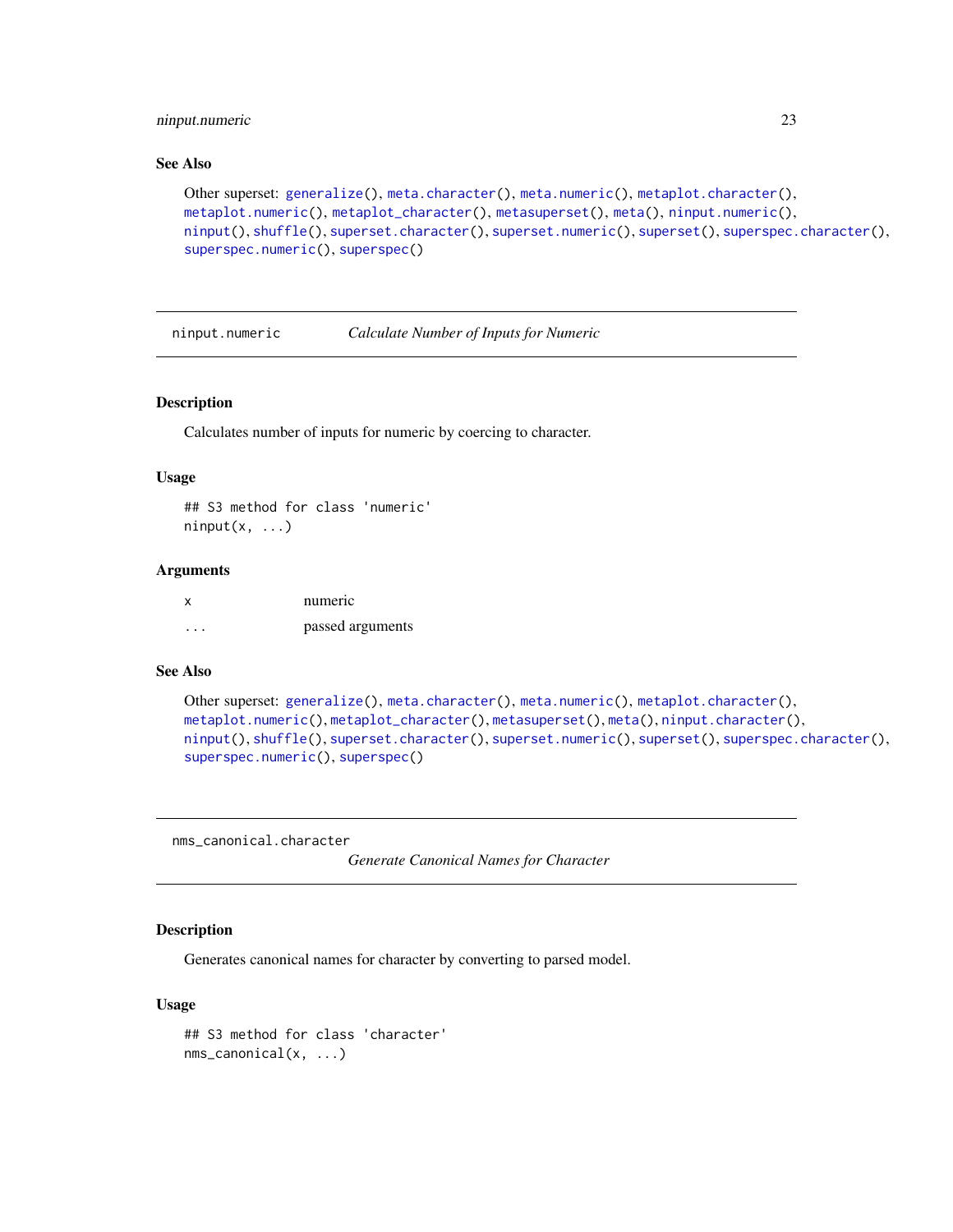# <span id="page-23-0"></span>Arguments

| x       | object of dispatch |
|---------|--------------------|
| $\cdot$ | passed arguments   |

# Examples

```
library(magrittr)
options(project = system.file('project/model',package='nonmemica'))
1001 %>% nms_canonical
```
nms\_canonical.model *Generate Canonical Names for Model*

# Description

Generates canonical names for a NONMEM control stream object. Canonical names indicate all and only the declared model parameters in lower-case conventional order (theta, omega row-major, sigma) with underscores and two-digit (or more) indices. E.g. theta\_01, theta\_02, omega\_01\_01, omega\_02\_01, omega\_02\_02, omega\_01\_01.

#### Usage

```
## S3 method for class 'model'
nms_canonical(x, ...)
```
# Arguments

| x | a model designator |
|---|--------------------|
| . | passed arguments   |

#### Value

canonical (character)

#### See Also

as.model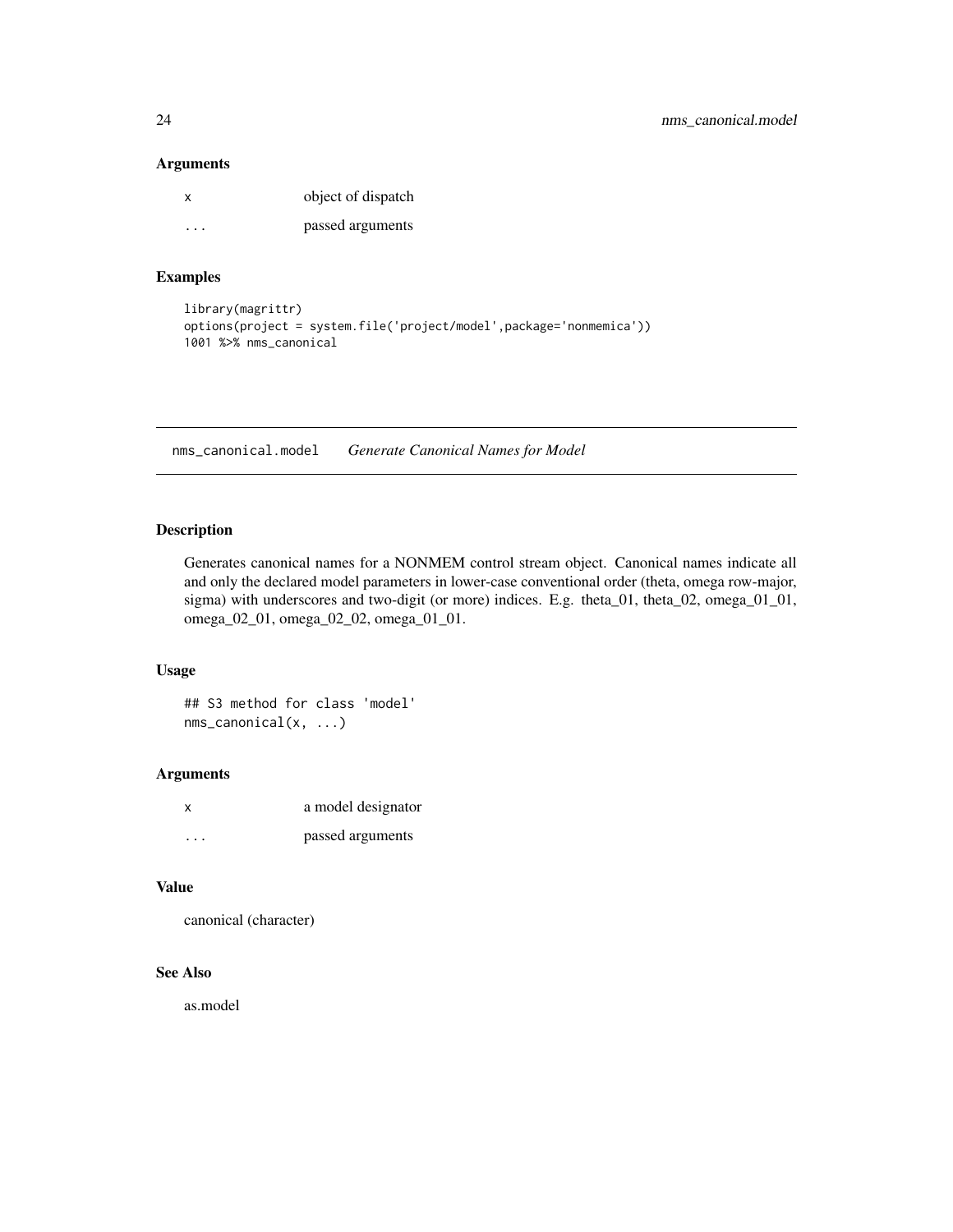<span id="page-24-2"></span><span id="page-24-0"></span>nms\_nonmem.character *Generate NONMEM-style Names for Character*

#### Description

Generates NONMEM-style names for numeric by converting to parsed model.

#### Usage

```
## S3 method for class 'character'
nms\_nonmem(x, \ldots)
```
#### Arguments

| x                       | object of dispatch |
|-------------------------|--------------------|
| $\cdot$ $\cdot$ $\cdot$ | passed arguments   |

#### See Also

Other nms\_nonmem: [nms\\_nonmem.model\(](#page-24-1)), [nms\\_nonmem.numeric\(](#page-0-0)), [nms\\_nonmem\(](#page-0-0))

#### Examples

```
library(magrittr)
options(project = system.file('project/model',package='nonmemica'))
1001 %>% nms_nonmem
```
<span id="page-24-1"></span>nms\_nonmem.model *Generate NONMEM-style Names for Model*

#### Description

Generates NONMEM-style names for parameters declared in a NONMEM control stream object. PsN uses NONMEM-style names, substituting a comment, if any: everything after the first semicolon, up to the second semicolon if present, without leading/trailing spaces/tabs.

#### Usage

## S3 method for class 'model' nms\_nonmem(x, ...)

# Arguments

| X | a model designator |
|---|--------------------|
| . | passed arguments   |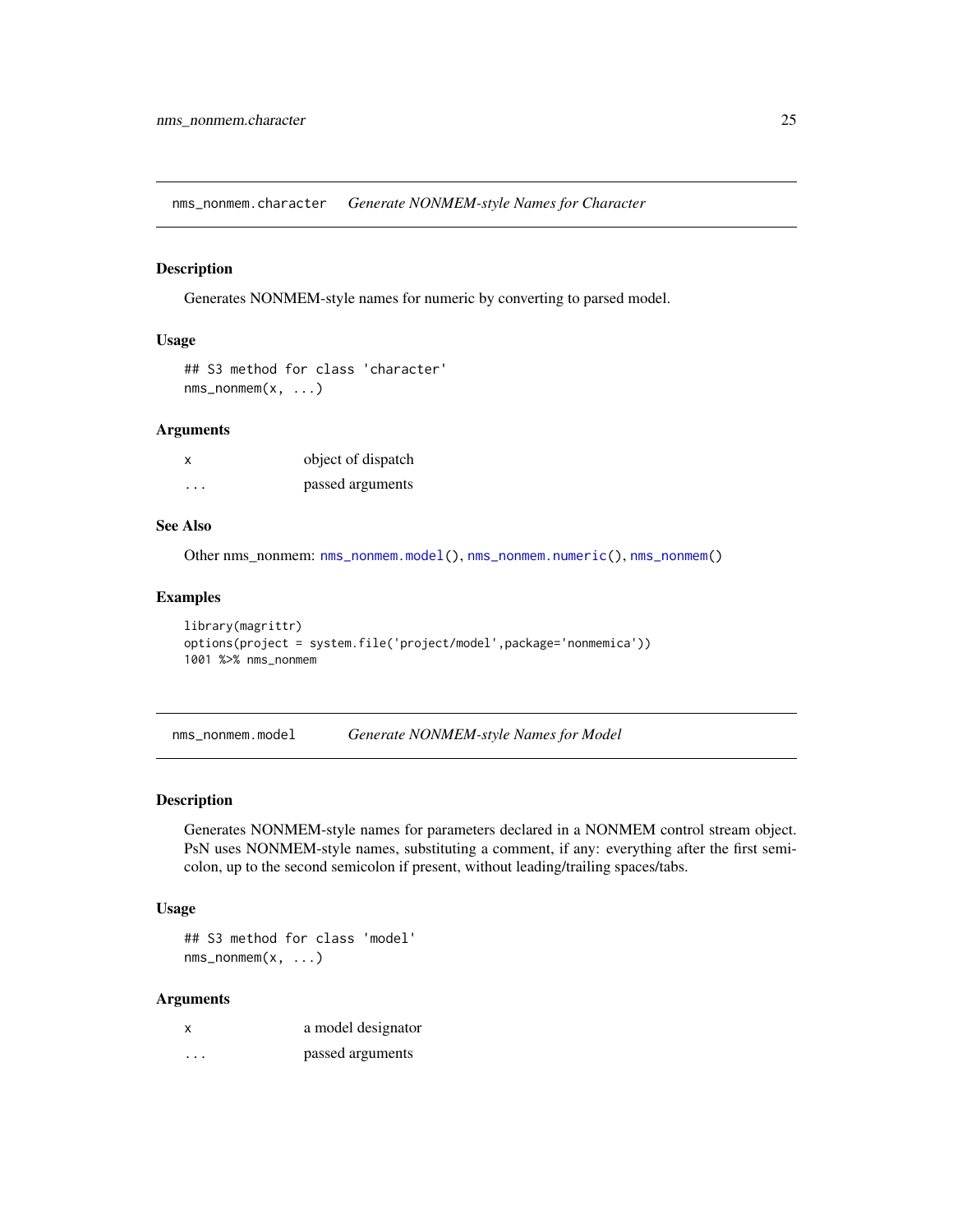#### Value

nonmem (character)

# See Also

as.model

Other nms\_nonmem: [nms\\_nonmem.character\(](#page-24-2)), [nms\\_nonmem.numeric\(](#page-0-0)), [nms\\_nonmem\(](#page-0-0))

nms\_psn.character *Generate PsN-style Names for Character*

# Description

Generates PsN-style names for numeric by converting to parsed model.

# Usage

## S3 method for class 'character'  $nms\_psn(x, \ldots)$ 

#### Arguments

| x | object of dispatch |
|---|--------------------|
| . | passed arguments   |

# Examples

```
library(magrittr)
options(project = system.file('project/model',package='nonmemica'))
1001 %>% nms_psn
```
nms\_psn.model *Generate PsN-style Names for Model*

# Description

Generates PsN-style names for parameters declared in a NONMEM control stream object. PsN uses NONMEM-style names, substituting a comment, if any: everything after the first semicolon, up to the second semicolon if present, without leading/trailing spaces/tabs.

#### Usage

```
## S3 method for class 'model'
nms\_psn(x, \ldots)
```
<span id="page-25-0"></span>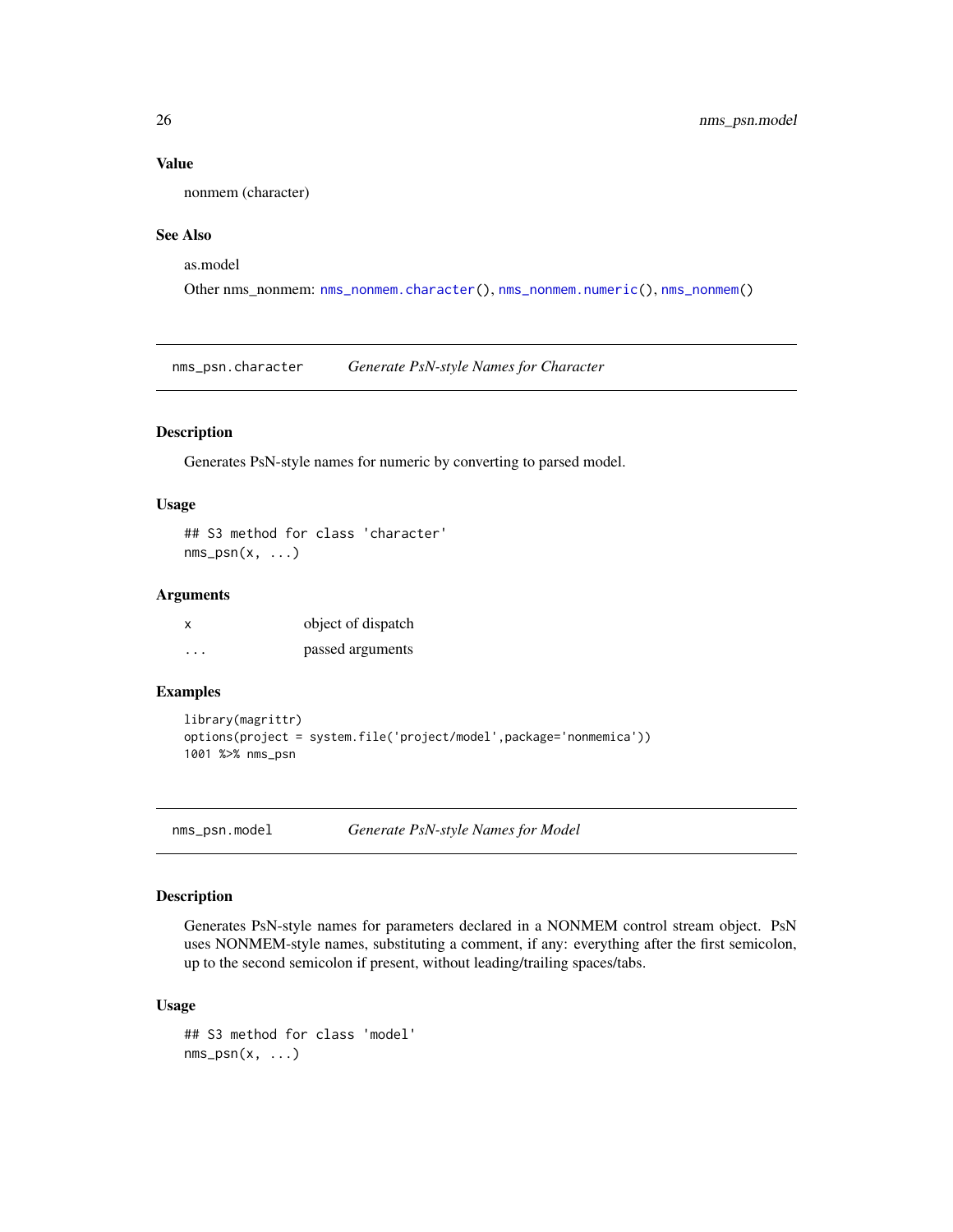#### <span id="page-26-0"></span>nonmemica 27

#### Arguments

| x | a model designator |
|---|--------------------|
| . | passed arguments   |

#### Value

psn (character)

#### See Also

as.model

nonmemica *Create and Evaluate NONMEM Models in a Project Context*

# **Description**

Nonmemica (emphasis like 'America') creates and evaluates NONMEM models in a project context.

# Details

NONMEM (ICON Development Solutions) is software for nonlinear mixed effects modeling. The fundamental interface is a text file (control stream, typ. \*.mod or \*.ctl) that specifies model input, structure, and output. There are many add-on interfaces for NONMEM (see references for a few examples). However, much day-to-day modeling, even for R users, involves substantial manual interventions.

Nonmemica streamlines interactions with NONMEM. It adopts some established conventions and techniques (e.g. from PsN and metrumrg), but introduces others that may be useful. Principally, it parses existing control streams for systematic analysis and alteration. Relatively simple, singleproblem control streams are supported; see the example.

Of course, NONMEM itself is licensed software that must be installed independently. Nonmemica is largely indifferent to how NONMEM is installed or invoked. However, several features depend on the \*.xml output that NONMEM creates; make sure it is available. Also, the best-supported directory structure is that which has numbers for model names, with all model-specific files in eponymous subdirectories of a "project" directory. An example is given below.

Nonmemica adopts three control stream encoding conventions that merit special mention. First, the problem statement is encoded in the form //like/x//but/y// where x is a reference model name and y is a feature difference from the reference model (see likebut() ). This allows any given model to be described by chaining together its legacy of features (use runlog(depenencies = TRUE, ...) ), which generally works better than trying to describe it exhaustively in the model name. As of version 0.9.2, experimental support is available for natural-language problem statements of the form "like run1001 but fixed additive error".

Second, Nonmemica only needs a single output table (\$TABLE record). Be sure to use ONE-HEADER but avoid FIRSTONLY. Nonmemica will integrate model inputs and outputs, regardless of table counts, into one data.frame (see superset() ).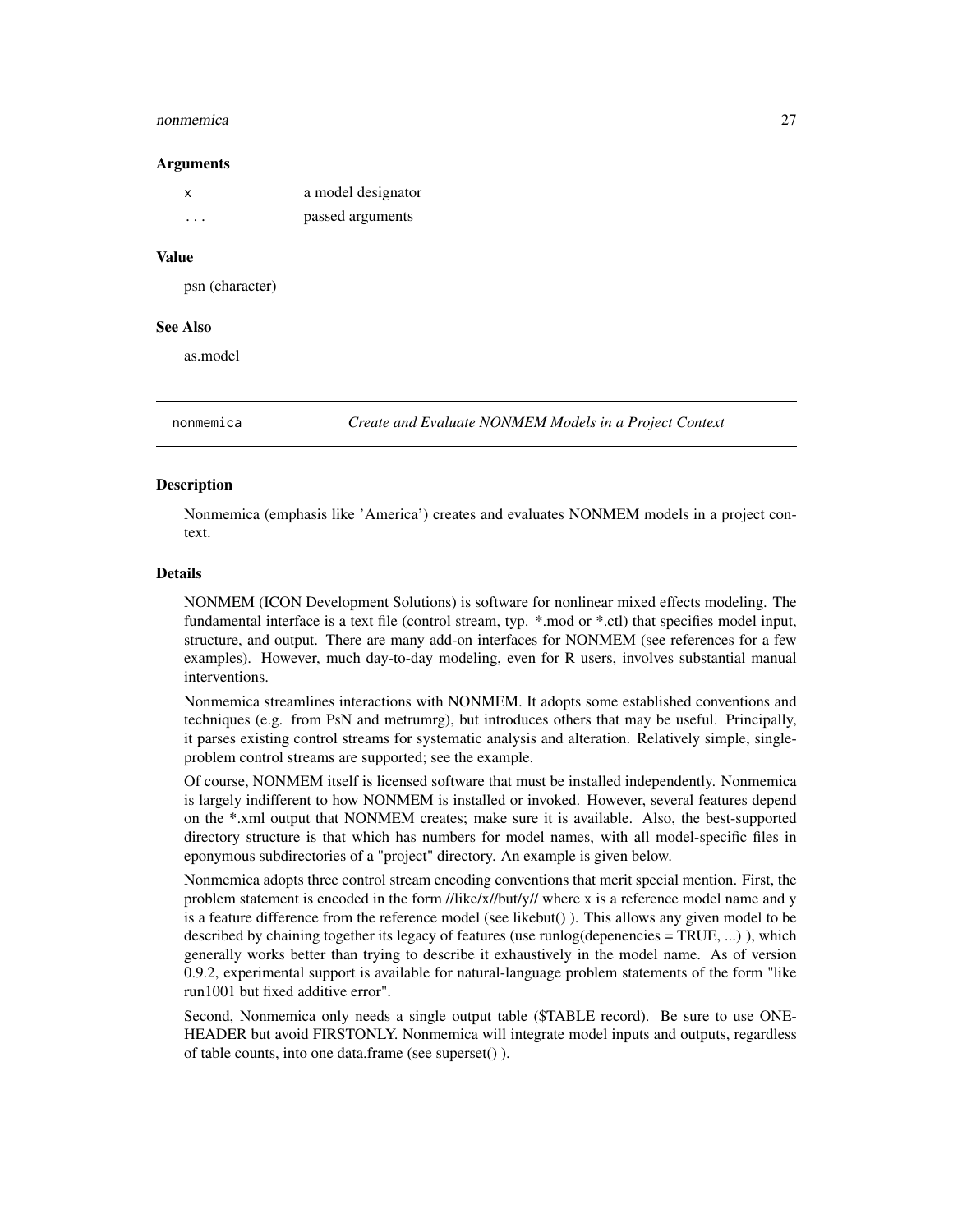Third, Nonmemica supports integrated metadata. With respect to model inputs, use package spec to store column metadata in a companion file (a data specification, e.g. \*.spec). Keep the data file and data specification in a central location, not copied to the model directory. For model outputs (tabled items) supply column metadata directly in the control stream (or a \*.def file; see example and help).

Nonmemica supports three global options: 'project' (default getwd() ) is the parent directory of model-specific files or directories; 'nested' (default TRUE) tells whether model-specific files are nested within eponymous directories; 'modex' (default 'ctl') gives the file extension for control streams. In many cases you can pass these options to the relevant functions; but since they likely won't change for the scope of a given project, it saves effort to set them as global options (if they differ from the defaults) using e.g. options(project=).

Numbers make good names for models because it is never hard for you or the software to think of a new one. That said, model names are typically processed as character in Nonmemica. There are many generic functions with both numeric and character methods that simply assume the (lengthone) argument you supply is a model name.

#### References

[NONMEM](https://en.wikipedia.org/wiki/NONMEM) [Icon](http://www.iconplc.com/innovation/nonmem/) [PsN](https://uupharmacometrics.github.io/PsN/) [Xpose](http://xpose.sourceforge.net/) [Wings for NONMEM](http://wfn.sourceforge.net/) [R speaks NONMEM](https://github.com/MikeKSmith/rspeaksnonmem) [metrumrg](https://r-forge.r-project.org/R/?group_id=1215)

#### Examples

```
# Create a working project.
source <- system.file(package = 'nonmemica','project')
target <- tempdir()
target <- gsub('\\\\','/',target) # for windows
source
target
file.copy(source,target,recursive = TRUE)
project <- file.path(target,'project','model')
# Point project option at working project
options(project = project)
# Load some packages
library(magrittr)
library(metaplot)
library(wrangle)
library(spec)
library(dplyr,warn.conflicts = FALSE)
```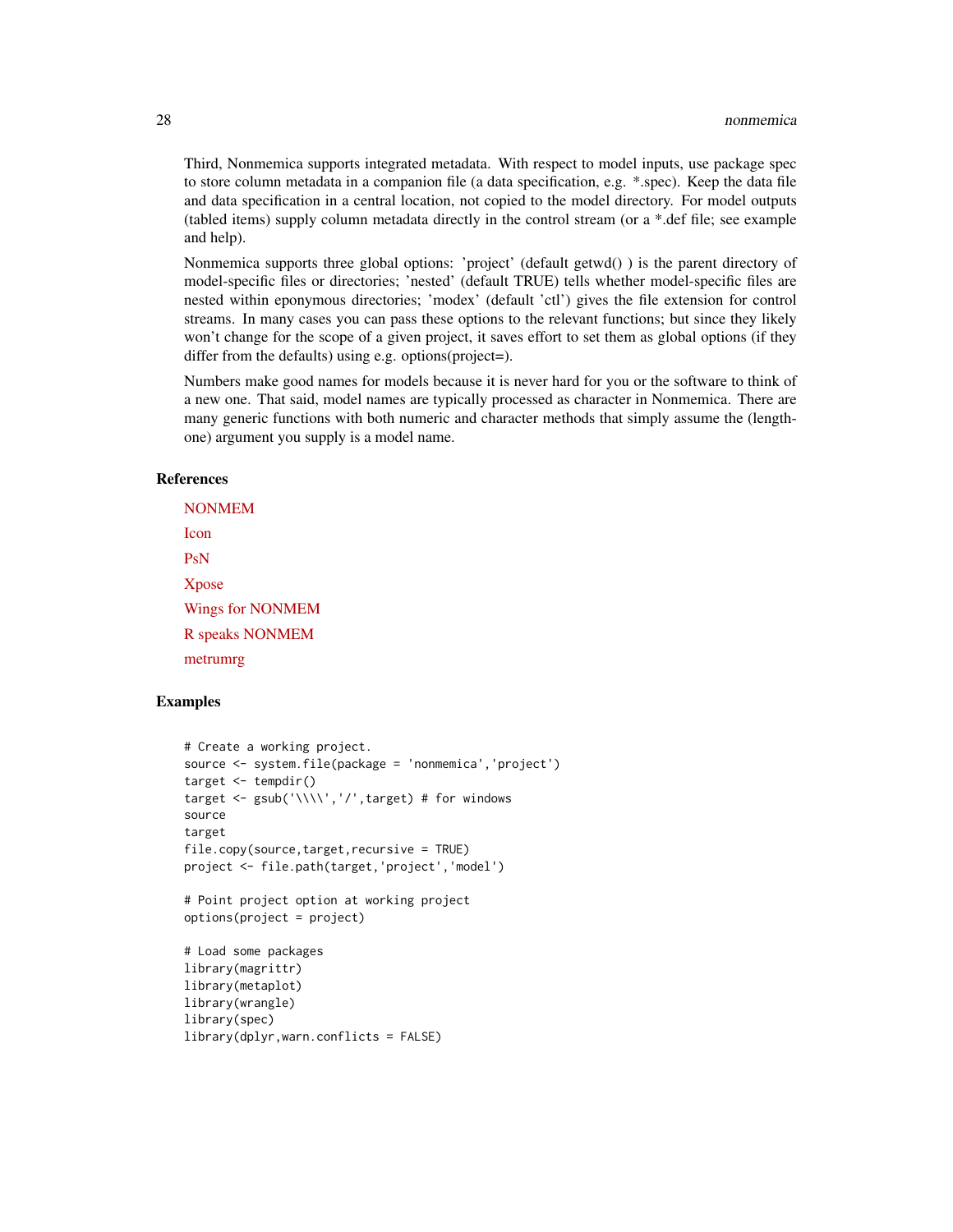#### nonmemica 29

```
# Identify features of a model.
1001 %>% modelpath
1001 %>% modeldir
1001 %>% modelfile
1001 %>% modelpath('xml')
1001 %>% datafile
datafile(1001) %matches% specfile(1001)
1001 %>% specfile
1001 %>% specfile %>% read.spec
1001 %>% as.model
1001 %>% as.model %>% comments
1001 %>% definitions
1001 %>% runlog(TRUE)
1001 %>% runlog
1001 %>% partab
1001 %>% num_parameters
1001 %>% nms_canonical
1001 %>% nms_psn
1001 %>% nms_nonmem
1001 %>% parameters
1001 %>% errors
1001 %>% as.model %>% initial
1001 %>% as.model %>% lower
1001 %>% as.model %>% upper
1001 %>% as.model %>% fixed
1001 %>% meta %>% class
1001 %>% meta
# Derive datasets.
1001 %>% superset %>% head
1001 %>% superset %>% filter(VISIBLE == 1) %>% group_by(ID,TIME) %>% status
1001 %>% metasuperset(c('ID','TIME')) %>% head
1001 %>% metasuperset(c('ID','TIME')) %>% sapply(attr,'label')
# Make diagnostic plots.
1001 %>% metaplot(
CWRESI, TAD, SEX,
 groups = c('ID', 'TIME'),subset = 'MDV == 0',yref=0,
ysmooth = TRUE
\mathcal{L}1001 %>% metaplot(
ETA1, SEX,
 ref = 0,
 groups = c('ID', 'TIME'),subset = 'MDV == 0')
1001 %>% metaplot(
 SEX, ETA1,
 ref = 0,groups = c('ID', 'TIME'),subset = 'MDV == 0'
```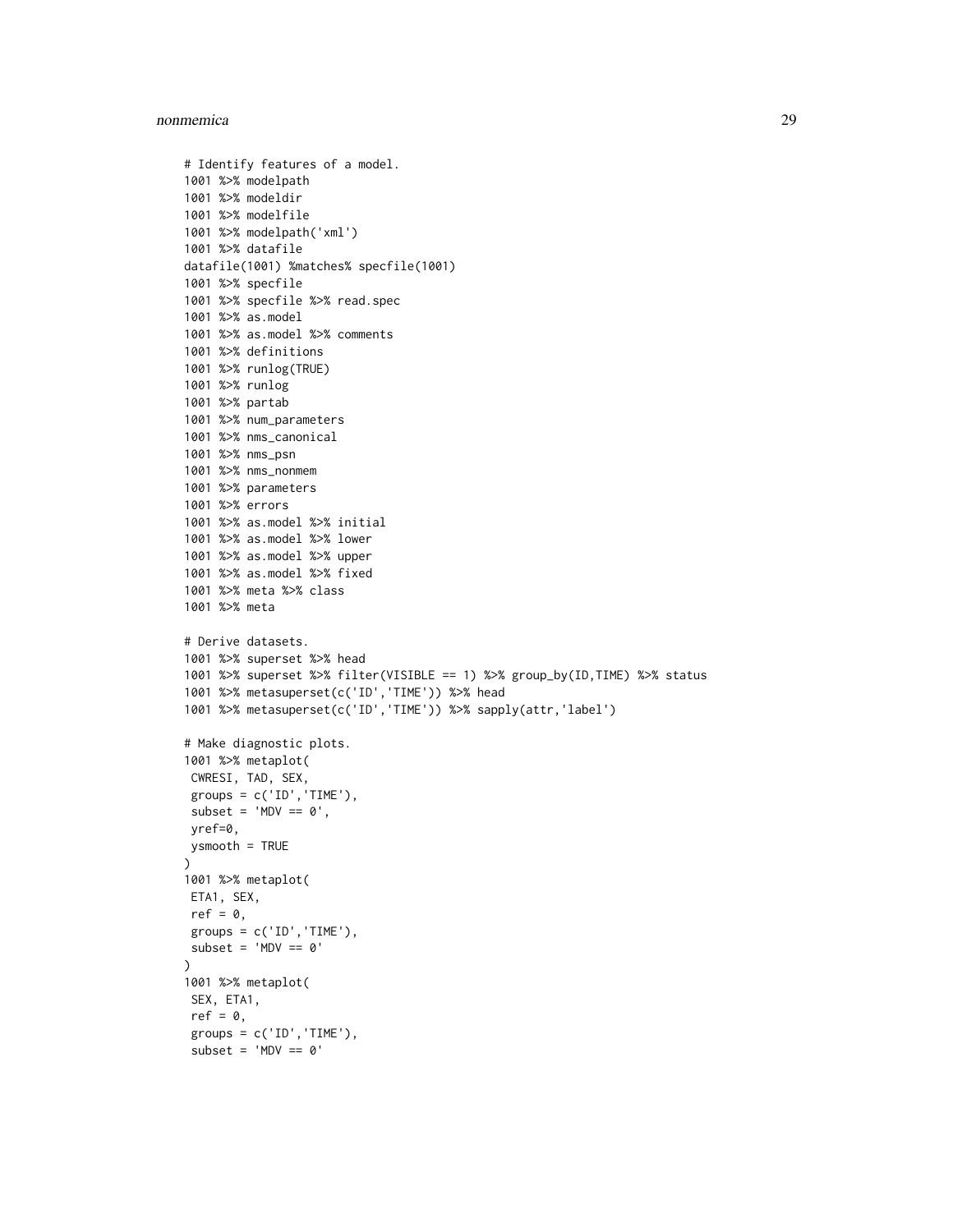```
)
1001 %>% metaplot(
ETA1, ETA2, ETA3,
groups = c('ID', 'TIME'),subset = 'MDV == 0'\lambda# Derive models.
1001 %>% likebut('revised',y = 1002, overwrite=TRUE )
# At this point, edit 1002.ctl to match whatever 'revised' means.
# Then run it with NONMEM and post-process results as above.
# Make ten new models with slightly different initial estimates.
1001 %>% tweak
```
<span id="page-29-1"></span>offdiag.halfmatrix *Isolate Off-diagonal of Half Matrix*

# Description

Isolates off-diagonal of halfmatrix.

#### Usage

## S3 method for class 'halfmatrix'  $offdiag(x, \ldots)$ 

# Arguments

|         | object           |
|---------|------------------|
| $\cdot$ | passed arguments |

# See Also

```
as.data.frame.halfmatrix(as.halfmatrix.default(as.halfmatrix.halfmatrix(),
as.halfmatrix(as.matrix.halfmatrix(half.matrix(half(is.square.matrix(),
is.square(), offdiag(), ord.halfmatrix(), ord.matrix(), ord(), print.halfmatrix()
```
<span id="page-29-0"></span>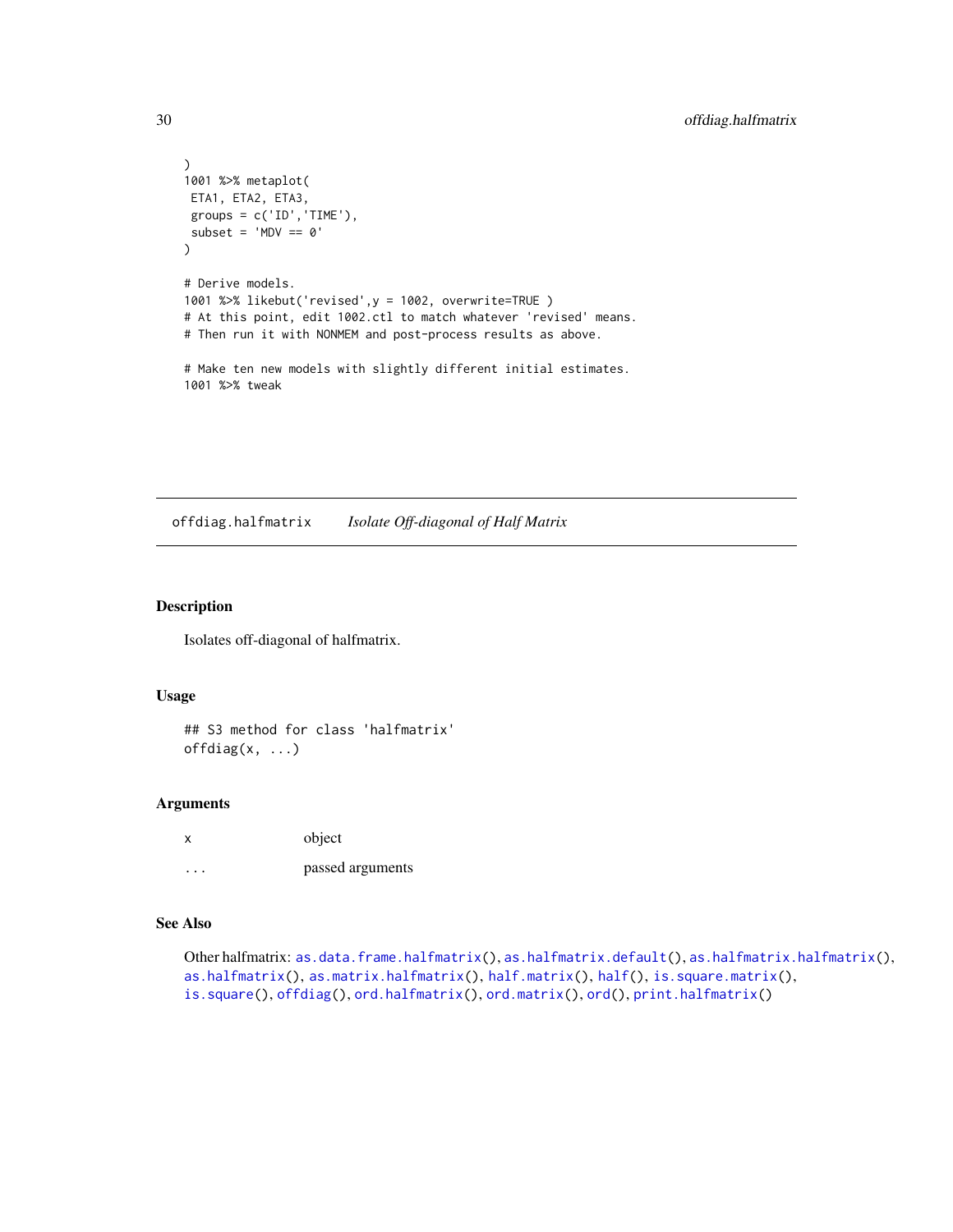# <span id="page-30-0"></span>Description

Gets parameters, treating character as model names. If  $x$  is length one, slightly more details are returned such as datafile, reference model, and feature. Otherwise results are bound together, one model per column. See [estimates](#page-0-0) and [errors](#page-0-0) for a more formal interface to model estimates and asymptotic standard errors.

#### Usage

```
## S3 method for class 'character'
parameters(x, simplify = FALSE, ...)
```
## **Arguments**

|          | object                                                         |
|----------|----------------------------------------------------------------|
| simplify | if x is length one and simplify is TRUE, return a named vector |
| $\cdots$ | passed arguments                                               |

#### Value

data.frame

# See Also

Other parameters: [parameters.numeric\(](#page-0-0)), [parameters\(](#page-0-0))

# Examples

```
library(magrittr)
options(project = system.file('project/model',package='nonmemica'))
1001 %>% parameters
```
<span id="page-30-1"></span>partab *Create Parameter Table*

#### Description

Creates a parameter table.

Creates a model parameter table from a partab object.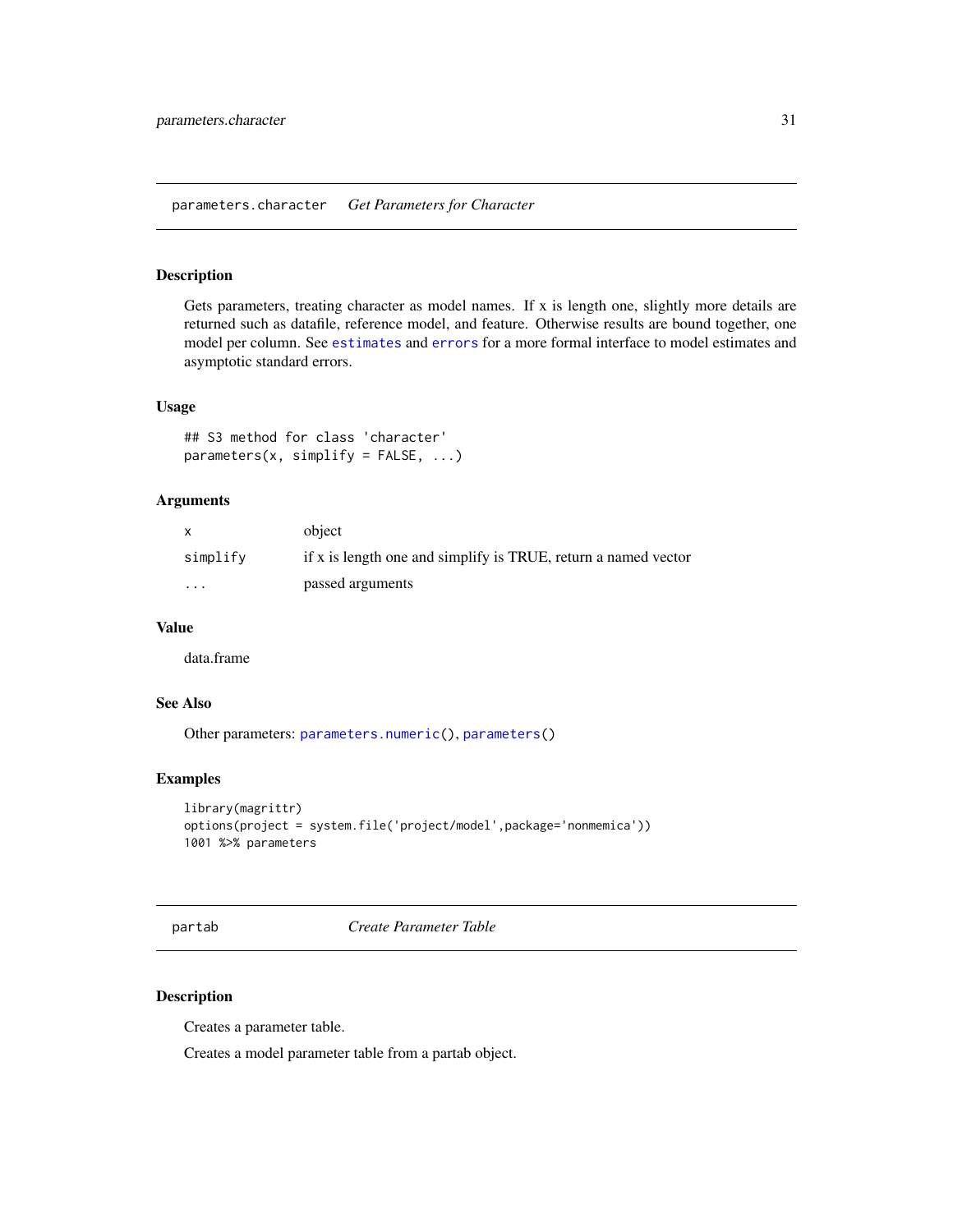#### Usage

```
partab(x, \ldots)
```
## S3 method for class 'partab' partab(x, ...)

# Arguments

| $\boldsymbol{\mathsf{x}}$ | object of dispatch   |
|---------------------------|----------------------|
| $\cdots$                  | arguments to methods |

# Details

x can be numeric or character model name, assuming project is identified by argument or option. Just returns the object unmodified.

# Methods (by class)

• partab: partab method

#### See Also

```
partab.character
Other partab: partab.character(), partab.numeric()
Other partab: partab.character(), partab.numeric()
```
<span id="page-31-1"></span>partab.character *Create a Parameter Table from Model Name*

#### Description

Creates a parameter table from a model name. Pass the project argument or set the project option.

# Usage

```
## S3 method for class 'character'
partab(
 x,
 verbose = FALSE,
 lo = "5".hi = "95",
 metafile = modelpath(x, "def", ...),xmlfile = modelpath(x, "xml", ...),ctlfile = modelfile(x, ...),
 bootcsv,
  strip.namespace = TRUE,
```
<span id="page-31-0"></span>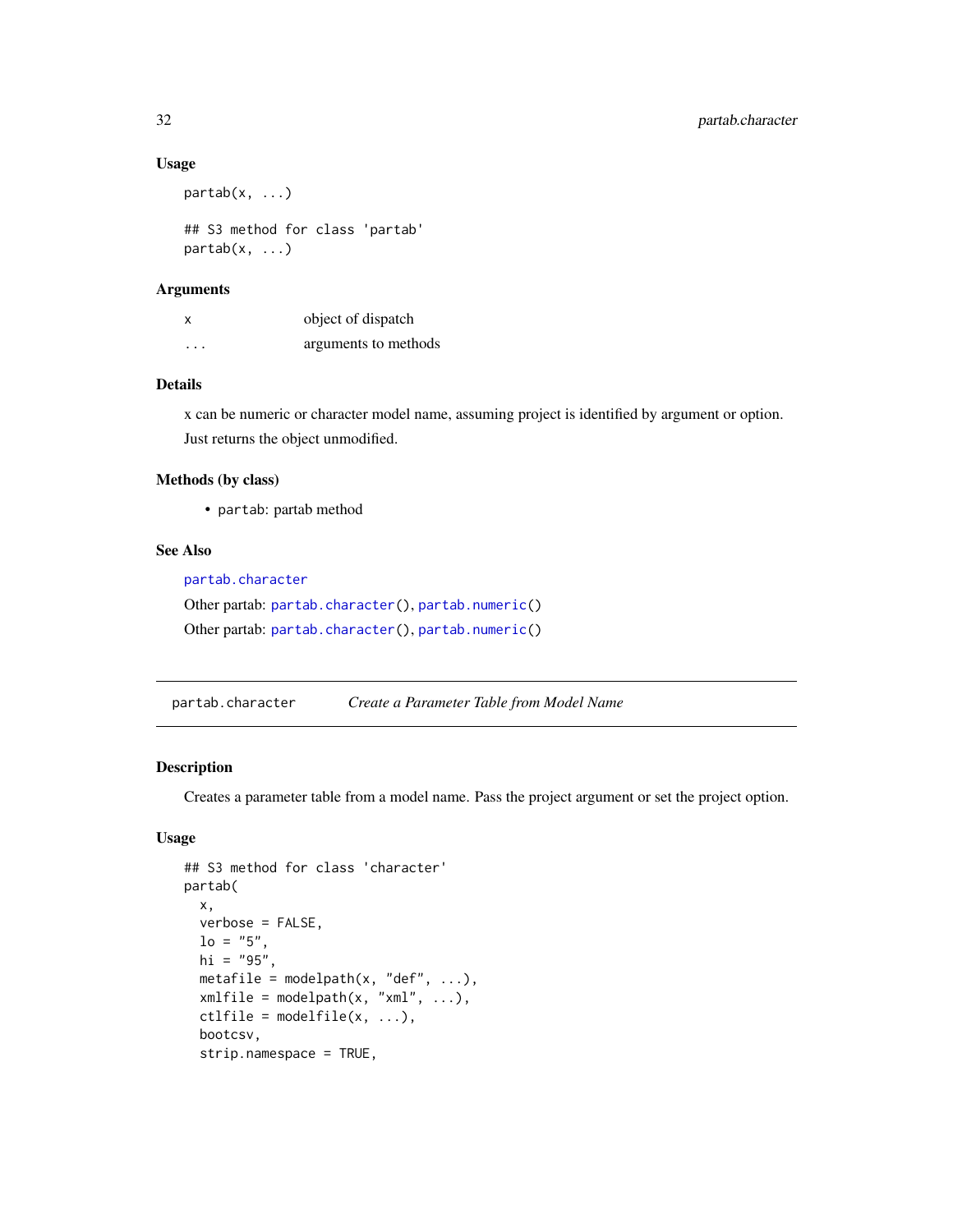# partab.character 33

```
skip = 28,check.names = FALSE,
digits = 3,
ci = TRUE,open = "("close = ")",
sep = " , " ,format = TRUE,fields = getOption("fields", default = c("symbol", "label", "unit")),
relative = TRUE,
percent = relative,
nonzero = TRUE,
shrinkage = FALSE,
correlation = FALSE,
...
```
# Arguments

)

| X               | a model name (numeric or character)                                              |
|-----------------|----------------------------------------------------------------------------------|
| verbose         | set FALSE to suppress messages                                                   |
| 1 <sub>o</sub>  | the PsN bootstrap lower confidence limit $(\%)$                                  |
| hi              | the PsN bootstrap upper confidence limit $(\%)$                                  |
| metafile        | optional metadata for parameter table (see also: fields)                         |
| xmlfile         | path to xml file                                                                 |
| ctlfile         | path to control stream                                                           |
| bootcsv         | path to PsN bootstrap_results.csv                                                |
| strip.namespace |                                                                                  |
|                 | whether to strip e.g. nm: from xml elements for easier xpath syntax              |
| skip            | number of lines to skip in bootstrap_results.csv                                 |
| check.names     | passed to bootstrap reader                                                       |
| digits          | limits numerics to significant digits (use NULL to suppress)                     |
| сi              | combine bootstrap lo and hi into an enclosed interval                            |
| open            | first character for bootstrap interval                                           |
| close           | last character for bootstrap interval                                            |
| sep             | separator for bootstrap interval                                                 |
| format          | format numerics as character                                                     |
| fields          | metadata fields to read from control stream. See details.                        |
| relative        | transform standard errors to relative standard errors: rse replaces se           |
| percent         | if relative is true, express as percent (else ignore): prse replaces se          |
| nonzero         | limit random effects to those with nonzero estimates                             |
| shrinkage       | whether to include percent shrinkage on random effects                           |
| correlation     | whether to include correlation of random effects (as percent if percent is true) |
| $\cdots$        | passed to other functions                                                        |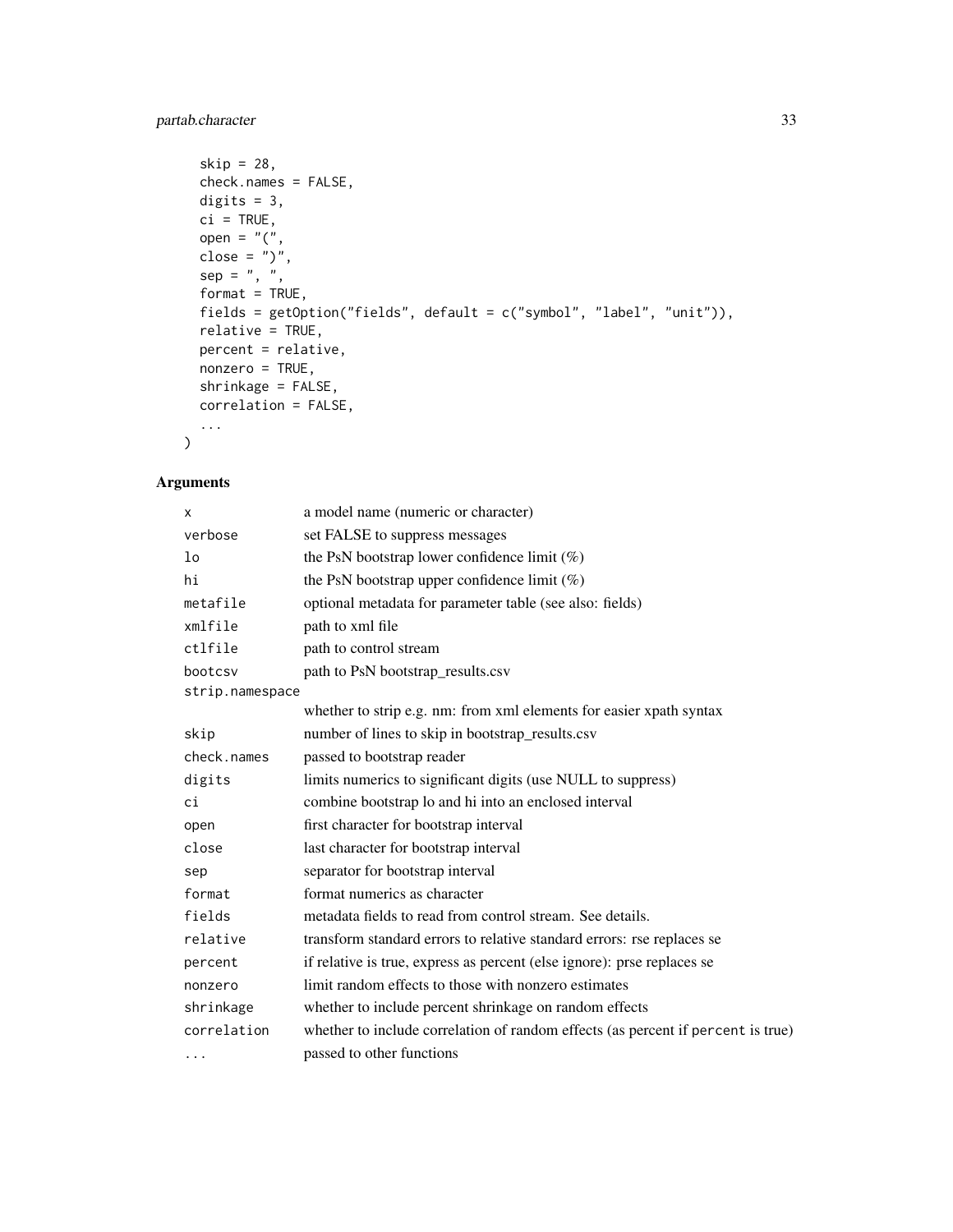# <span id="page-33-0"></span>Details

Normally you can just call the generic. Suitable defaults are supplied, but much customization is supported by means of arguments documented here and in called functions.

Metadata can be added to the parameter table two ways: as markup in the control stream, and as a \*.def file in the model directory. See vignette('parameter-table') for details.

# Value

object of class partab, data.frame

# See Also

```
as.xml_document.character
as.bootstrap.character
as.model.character
as.csv
Other partab: partab.numeric(), partab()
```
#### Examples

```
library(magrittr)
options(project = system.file('project/model',package='nonmemica'))
1001 %>% partab
1001 %>% partab(shrinkage = TRUE, correlation = TRUE)
```
problem.character *Identify the Model Problem Statement for Character*

# Description

Identifies the model problem statement for character (model name).

#### Usage

```
## S3 method for class 'character'
problem(x, ...)
```
#### Arguments

|   | object           |
|---|------------------|
| . | passed arguments |

# Value

character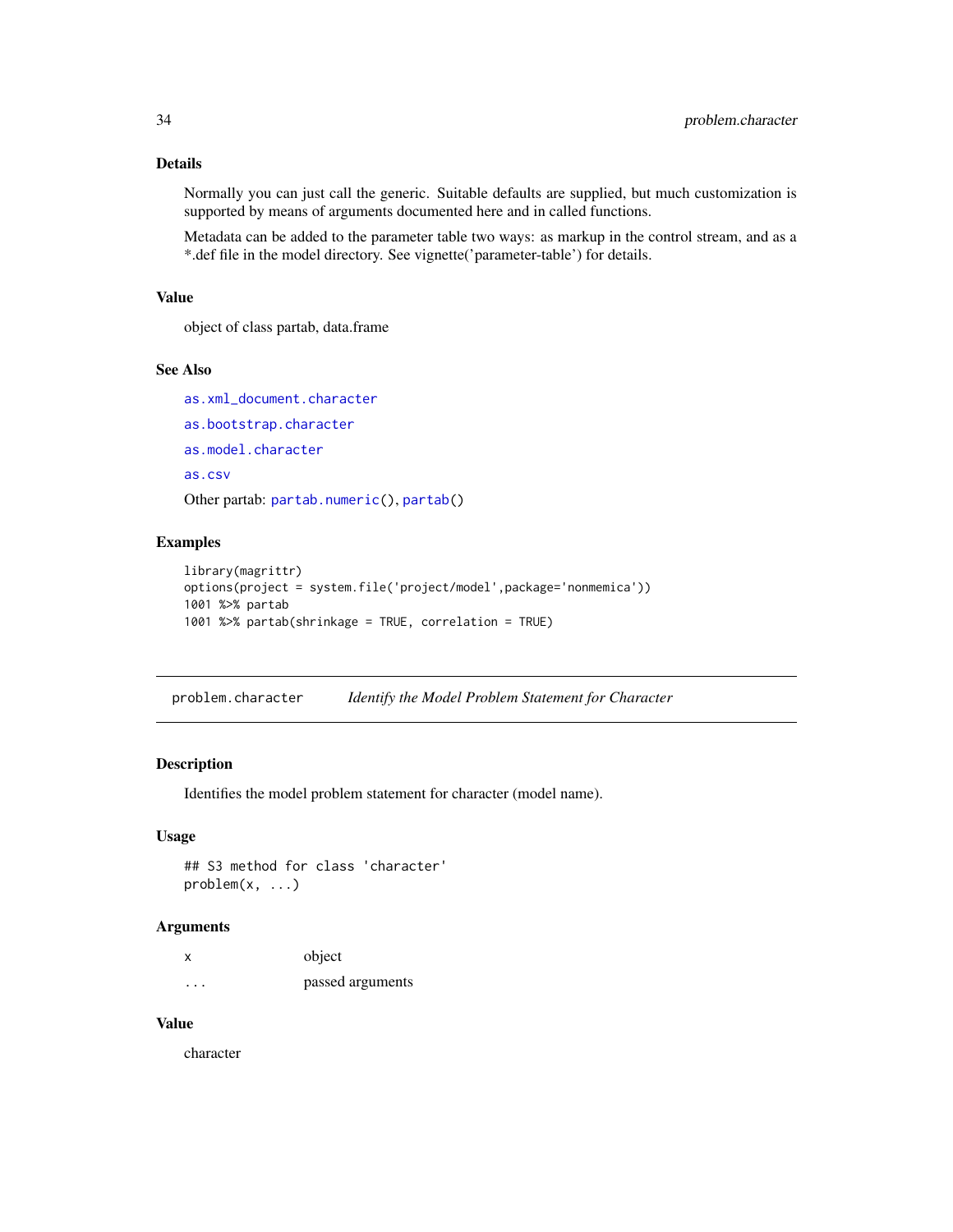# <span id="page-34-0"></span>psn\_nested 35

# See Also

Other problem: [as.problem\(](#page-0-0)), [problem.numeric\(](#page-0-0)), [problem\\_\(](#page-0-0)), [problem\(](#page-0-0))

| PsN Model File is Nested Check whether a particular file extension       |
|--------------------------------------------------------------------------|
| corresponds to a file that is nested within a subdirectory using default |
| PsN conventions.                                                         |
|                                                                          |

# Description

PsN Model File is Nested Check whether a particular file extension corresponds to a file that is nested within a subdirectory using default PsN conventions.

#### Usage

psn\_nested(x, ...)

# Arguments

| $\boldsymbol{\mathsf{x}}$ | character, a file extension, without dot. |
|---------------------------|-------------------------------------------|
| $\cdots$                  | ignored                                   |

# Value

logical

# Examples

psn\_nested('mod')

<span id="page-34-1"></span>

| psn_options | Set PsN Options Sets PsN-style directory and control stream options.    |
|-------------|-------------------------------------------------------------------------|
|             | Supports control streams with semicolon-delimited metadata includ-      |
|             | ing symbol, unit, transform, and label. Expects model files to be found |
|             | in nested directory, except for *.mod and *.lst.                        |

# Description

Set PsN Options Sets PsN-style directory and control stream options. Supports control streams with semicolon-delimited metadata including symbol, unit, transform, and label. Expects model files to be found in nested directory, except for \*.mod and \*.lst.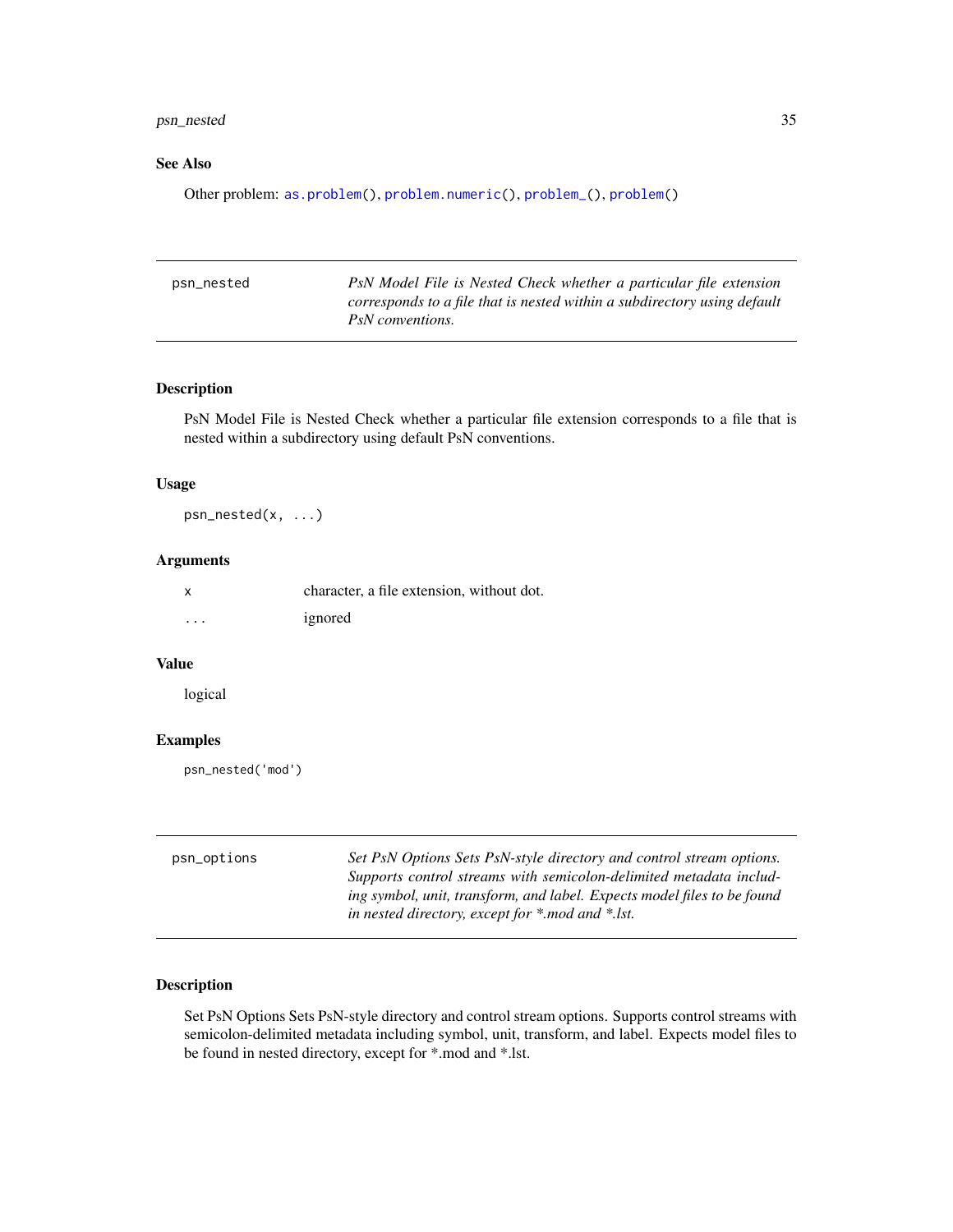# Usage

```
psn_options(
 project = "NONMEM",
 modex = "mod",fields = c("symbol", "unit", "transform", "label"),
 nested = psn_nested,
  ...
)
```
# Arguments

| project | character, path to project directory                     |
|---------|----------------------------------------------------------|
| modex   | character, extension for model control stream (no dot)   |
| fields  | character                                                |
| nested  | logical, or function of file extension returning logical |
|         | ignored                                                  |

# Value

used for side-effects (sets options 'fields' and 'nested')

# See Also

```
Other path: datafile.character(), datafile.numeric(), datafile(), modeldir(), modelfile(),
modelpath.character(), modelpath.numeric(), modelpath(), specfile.character(), specfile.numeric(),
specfile()
```
# Examples

## Not run: psn\_options()

## End(Not run)

relativizePath *Relativize a Path*

# Description

Relativizes a path.

# Usage

```
relativizePath(x, dir = getwd(), sep = ''/, ...)
```
<span id="page-35-0"></span>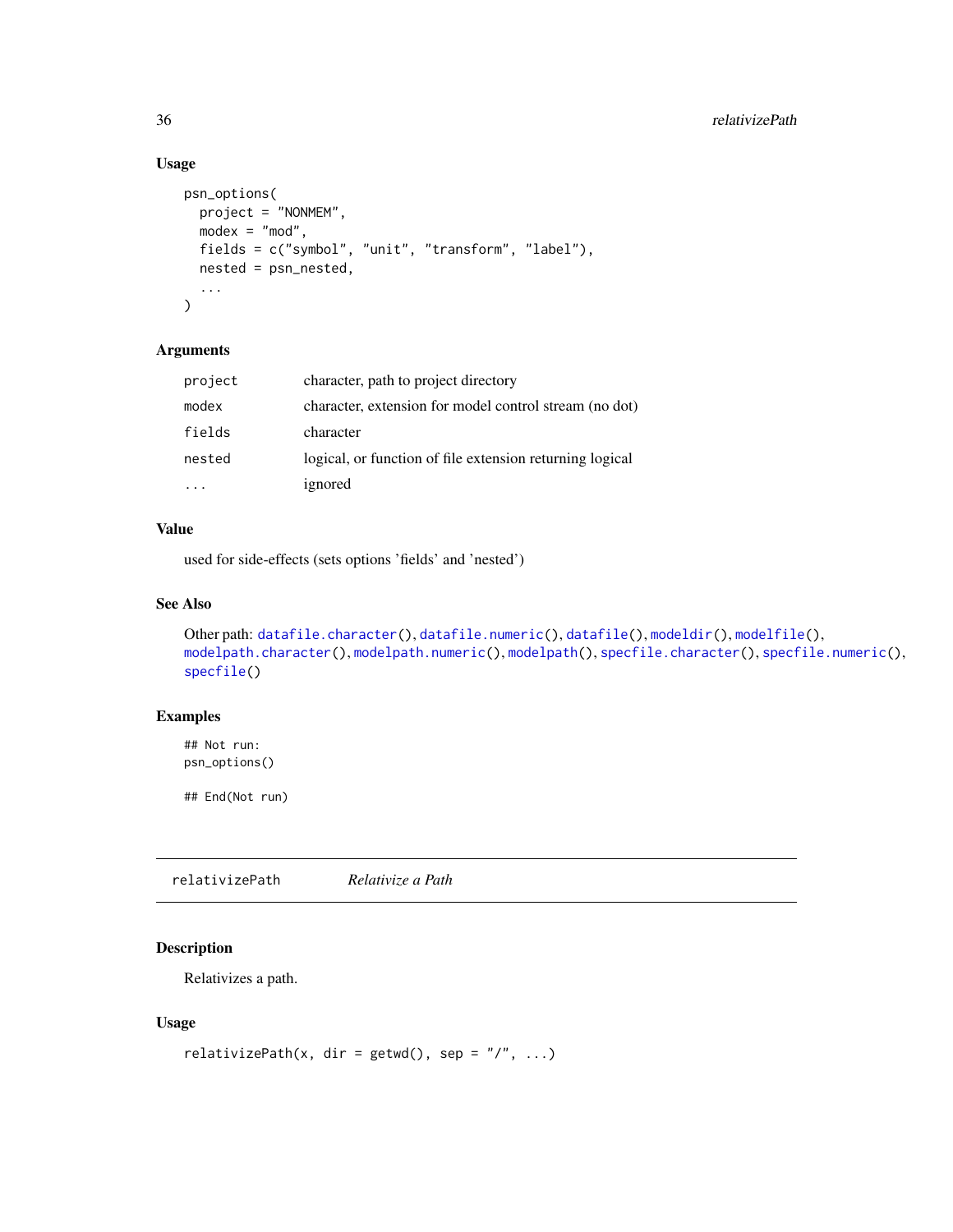#### <span id="page-36-0"></span>resolve 37

#### Arguments

| x   | a file path           |
|-----|-----------------------|
| dir | a reference directory |
| sep | path separator        |
|     | ignored arguments     |

# Details

x and dir are first normalized, then x is expressed relative to dir. If x and dir are on different drives (i.e. C:/ D:/) x is returned as an absolute path.

# Description

Resolves a file path. Returns the path if absolute. If relative, concatenates the directory and file.

# Usage

resolve(file, dir)

# Arguments

| file | path to a file                               |
|------|----------------------------------------------|
| dir  | reference directory for a relative file path |

# Value

character

<span id="page-36-1"></span>runlog.character *Create a Runlog for Character*

# Description

Creates a Runlog for character by treating x as modelname(s).

#### Usage

```
## S3 method for class 'character'
runlog(x, dependencies = FALSE, digits = 3, places = 0, ...)
```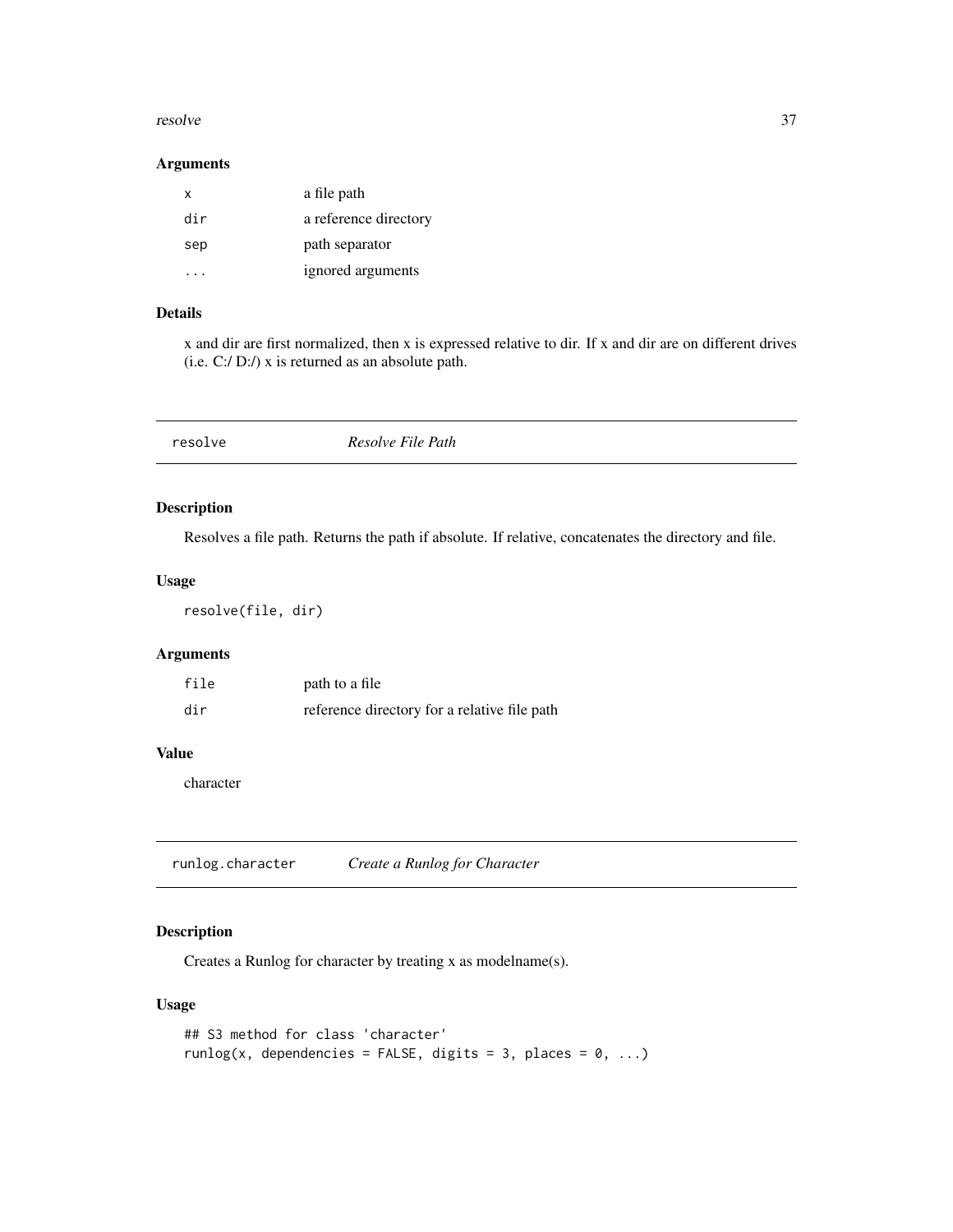38 safe\_join

#### Arguments

| x            | object                                      |
|--------------|---------------------------------------------|
| dependencies | whether to $log$ runs in lineage(s) as well |
| digits       | significance for parameters                 |
| places       | rounding for objective function             |
|              | passed arguments                            |

#### Value

data.frame

#### See Also

[likebut](#page-12-1)

Other runlog: [runlog.numeric\(](#page-0-0)), [runlog\(](#page-0-0))

# Examples

```
library(magrittr)
options(project = system.file('project/model',package='nonmemica'))
# likebut(2001,'2 cmt', 2002) # edit manually, then ...
# likebut(2002,'add. err.', 2003) # edit manually, then ...
# likebut(2003,'allo. WT on CL',2004)
# likebut(2004,'estimate allometry', 2005) # edit manually, then ...
# likebut(2005,'SEX on CL', 2006)
# likebut(2006,'full block omega', 2007) # edit manually, then run all
2007 %>% runlog(dependencies = TRUE)
```
<span id="page-37-1"></span>safe\_join *Join Data Safely*

# Description

Joins data safely. Generic, with method for data.frame.

# Usage

 $safe\_join(x, ...)$ 

# Arguments

|   | object of dispatch   |
|---|----------------------|
| . | arguments to methods |

# See Also

[safe\\_join.data.frame](#page-38-2) Other safe\_join: [safe\\_join.data.frame\(](#page-38-2))

<span id="page-37-0"></span>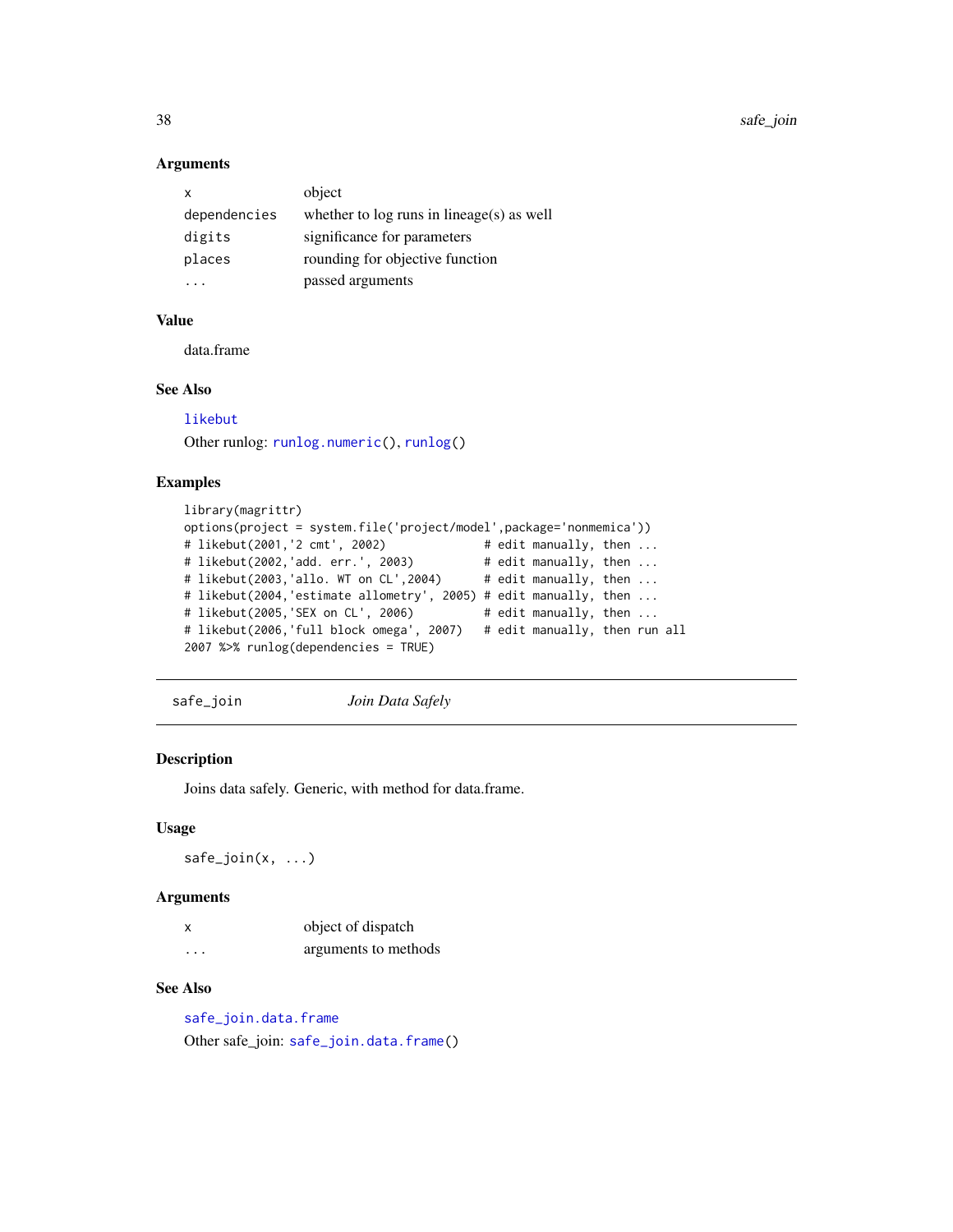#### <span id="page-38-2"></span><span id="page-38-0"></span>Description

Joins data frames safely. I.e., a left join that cannot alter row order or number. Supports the case where you only intend to augment existing rows with additional columns and are expecting singular matches. Gives an error if row order or number would have been altered by a left join.

#### Usage

## S3 method for class 'data.frame'  $safe\_join(x, y, ...)$ 

#### Arguments

| X                       | data.frame                 |
|-------------------------|----------------------------|
| - V                     | data.frame                 |
| $\cdot$ $\cdot$ $\cdot$ | passed to dplyr::left_join |

# See Also

Other safe\_join: [safe\\_join\(](#page-37-1))

#### Examples

```
library(magrittr)
x \le - data.frame(code = c('a','b','c'), value = c(1:3))
y <- data.frame(code = c('a','b','c'), roman = c('I','II','III'))
x %>% safe_join(y)
try(
x %>% safe_join(rbind(y,y))
)
```
<span id="page-38-1"></span>shuffle *Move the Columns of a Data Frame Relative to Each Other*

# Description

Move the columns of a data.frame relative to each other.

#### Usage

shuffle(x, who, after =  $NA$ , ...)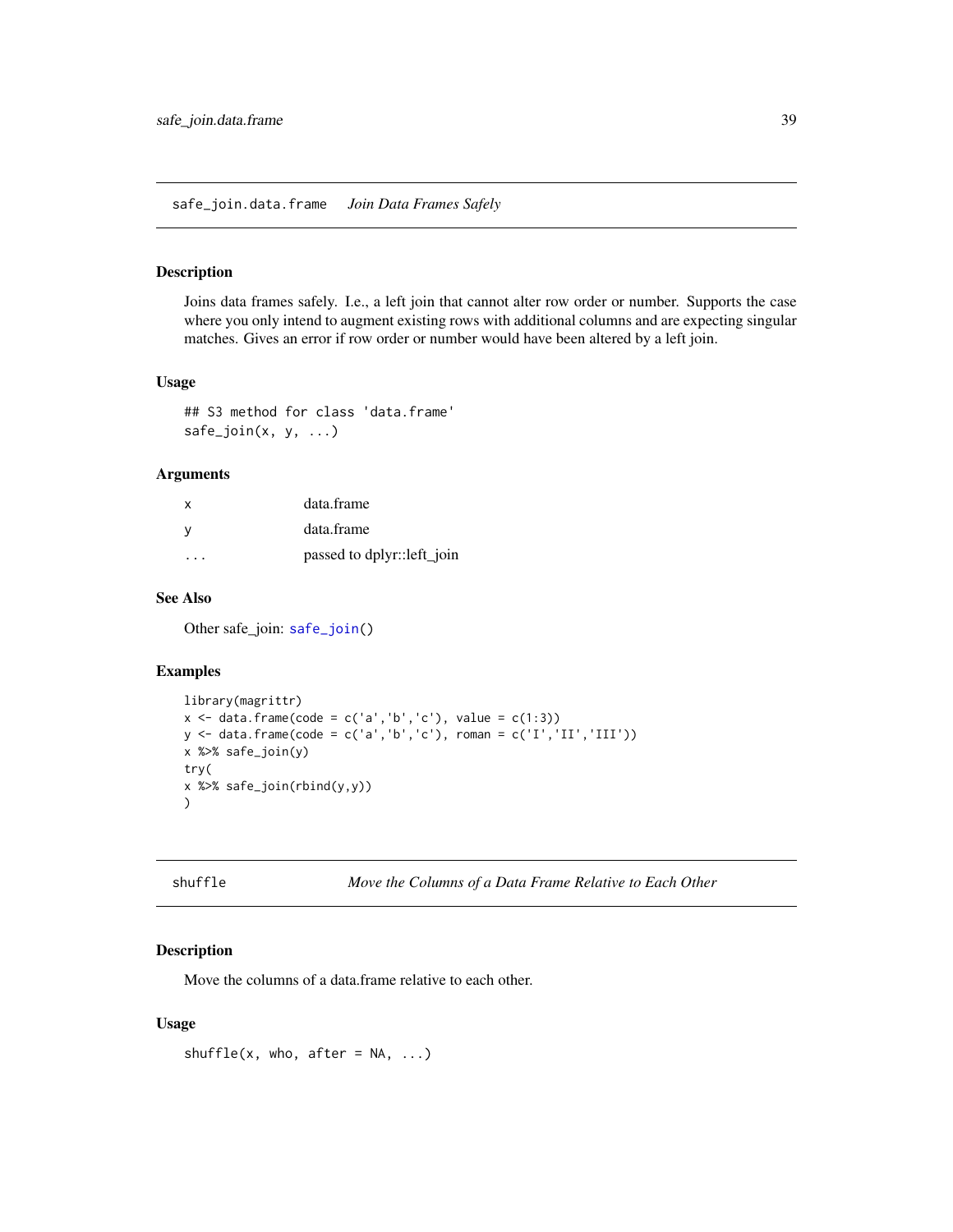#### <span id="page-39-0"></span>Arguments

| $\mathsf{X}$ | data.frame                                                                                                        |
|--------------|-------------------------------------------------------------------------------------------------------------------|
| who          | a character vector of column names to move, or a logical vector of length names $(x)$ ,<br>or a vector of indices |
| after        | column after which to put who: may be character, integer, NA, or NULL                                             |
| .            | ignored                                                                                                           |

#### Value

data.frame

# See Also

```
Other superset: generalize(), meta.character(), meta.numeric(), metaplot.character(),
metaplot.numeric(), metaplot_character(), metasuperset(), meta(), ninput.character(),
ninput.numeric(), ninput(), superset.character(), superset.numeric(), superset(), superspec.character(),
superspec.numeric(), superspec()
```
<span id="page-39-1"></span>specfile.character *Identify the Data Specification File for a Model*

#### Description

Identifies the data specification file associated with the datafile used by a model. Locates the datafile specified in the control stream, and substitutes a different extension.

#### Usage

```
## S3 method for class 'character'
specific(x, find = "\\csv$", use = ".spec", ...)
```
# Arguments

|      | the model name                                          |
|------|---------------------------------------------------------|
| find | file extension to replace                               |
| use  | file extension to use                                   |
|      | pass ext over-ride default file extension in datafile() |

#### Value

character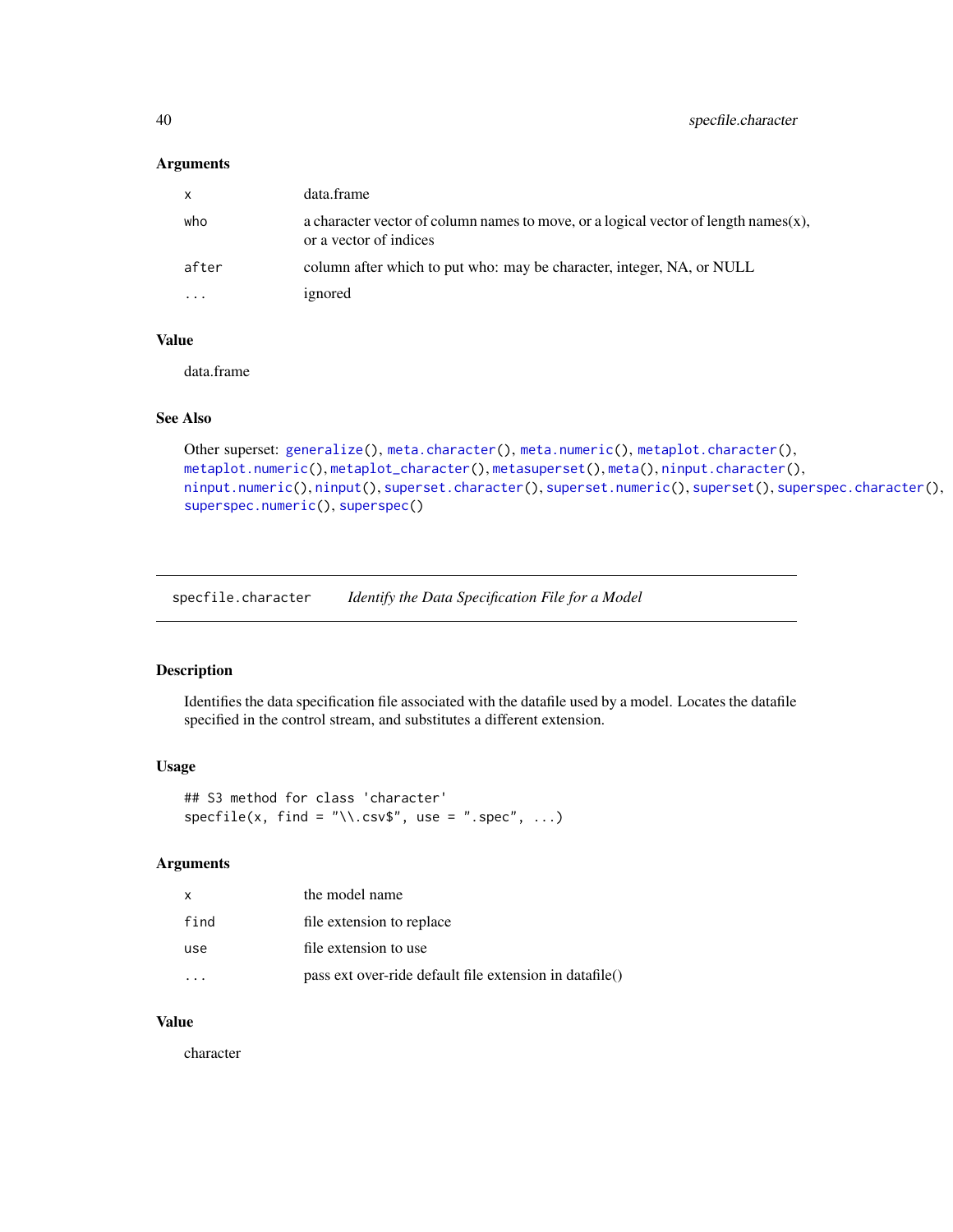# <span id="page-40-0"></span>superset.character 41

#### See Also

datafile

```
Other path: datafile.character(), datafile.numeric(), datafile(), modeldir(), modelfile(),
modelpath.character(), modelpath.numeric(), modelpath(), psn_options(), specfile.numeric(),
specfile()
```
# Examples

```
library(spec)
source <- system.file(package = 'nonmemica','project')
target <- tempdir()
target \leq gsub('\\\\','/',target) # for windows
file.copy(source,target,recursive = TRUE)
project <- file.path(target,'project','model')
options(project = project)
library(magrittr)
1001 %>% datafile
datafile(1001) %matches% specfile(1001)
1001 %>% specfile
1001 %>% specfile %>% read.spec
```
<span id="page-40-1"></span>superset.character *Coerce to Superset from Character*

#### **Description**

Coerces to superset from character, treating x as a model name.

#### Usage

```
## S3 method for class 'character'
superset(
 x,
 read.input = list(read.csv, header = TRUE, as.is = TRUE),
 read.output = list(read.table, header = TRUE, as.is = TRUE, skip = 1, comment.char ="", check.names = FALSE, na.strings = c("", "\\s", "."", "NA")),
  include = character(0),
  exclude = character(0),
  rename = NULL,
  digits = 5,
  visible = "VISIBLE",
  after = NULL,
  groups = character(0),
  imputation = generalize,
  ...
)
```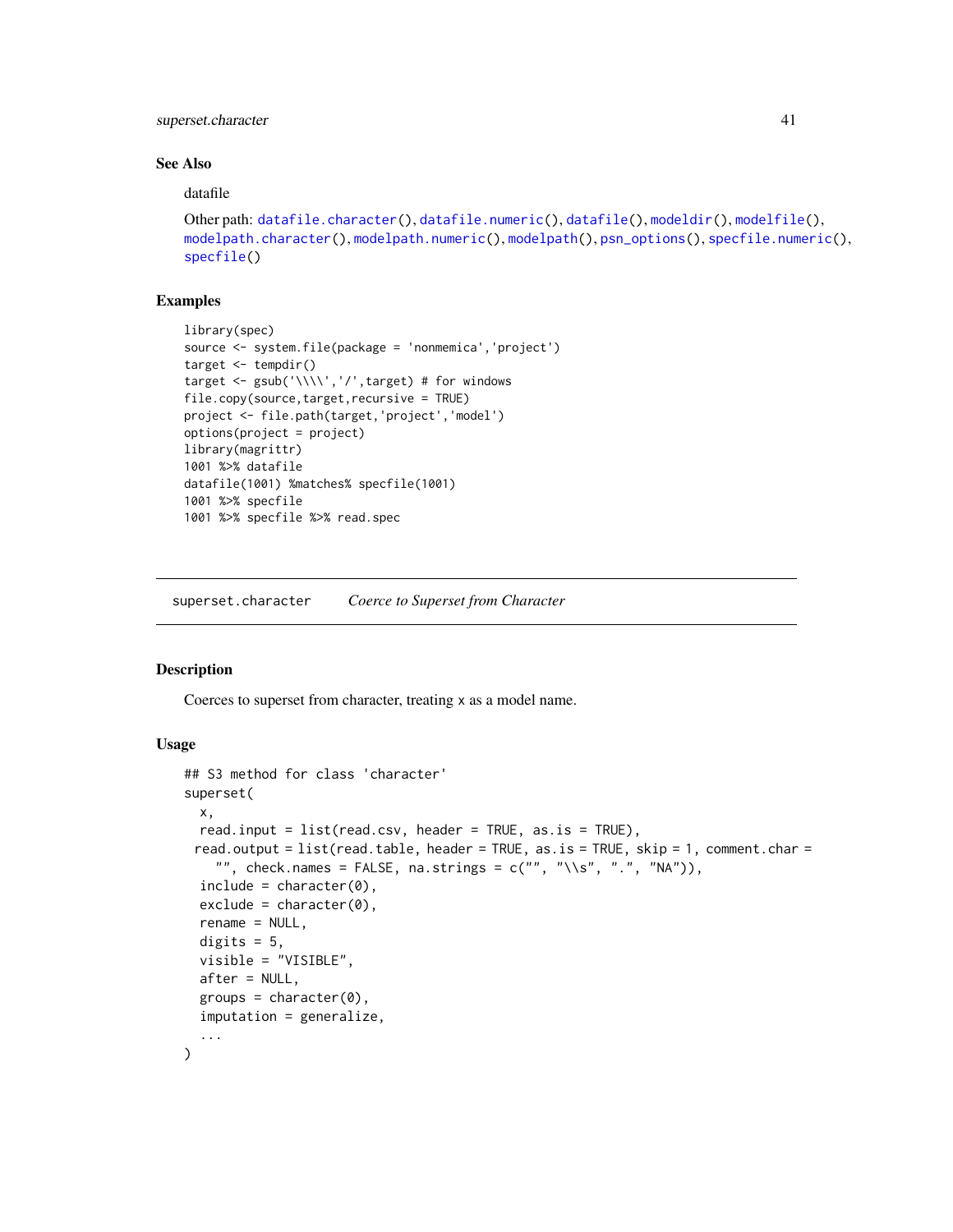#### **Arguments**

| X           | object                                                                                                                                                                                        |
|-------------|-----------------------------------------------------------------------------------------------------------------------------------------------------------------------------------------------|
| read.input  | a methodology for acquiring the input                                                                                                                                                         |
| read.output | a methodology for acquiring the output                                                                                                                                                        |
| include     | column names in output to consider adding                                                                                                                                                     |
| exclude     | column names in output to reject                                                                                                                                                              |
| rename      | logical: whether to keep and rename columns with re-used names                                                                                                                                |
| digits      | significant digits for assessing informativeness when exclusive=NULL                                                                                                                          |
| visible     | a name for the flag column indicating visibility                                                                                                                                              |
| after       | place new columns after this column; at end by default (NULL); TRUE places<br>them after last model-visible column (see input statement)                                                      |
| groups      | character vector of groupings within which any imputations will be performed                                                                                                                  |
| imputation  | a list of functions (or arguments to match.fun()) to perform imputations within<br>cells defined by groups: e.g. generalize, forbak, etc (to be tried in succession for<br>new columns only). |
| $\ddotsc$   | passed arguments                                                                                                                                                                              |

# Details

Given a model name, (project passed or set as global option) superset() figures out the run directory and location of a NONMEM control stream. It reads the control stream to identify the run-time location of input and output files, as well as the "ignore" (and/or "accept") criteria that relate extent of input records to extent of output records. 'read.input' and 'read.output' are lists consisting of functions and arguments appropriate for reading input and output file formats, respectively. The ignore criteria will be reconstructed per row so that output can be mapped unambiguously to input. A column named VISIBLE is bound to the input data, showing 1 where a record was visible to NONMEM, and 0 otherwise. During integration, naming convention of the input is retained, and output column names are mapped by position, using the control stream input criteria. Output tables are restored to input dimensions using the "ignore" criteria, then checked for length: currently, superset ignores output tables having fewer rows than the input, as well as output tables whose row count is not a multiple of input row count. Output tables may contain versions of input columns. Disposition depends on the values of include, exclude, and rename. If include has length, other columns are excluded. Then, if exclude has length, these columns are excluded. Then, if rename is FALSE all remaining columns with re-used names will be dropped. If TRUE, such columns will be renamed (\*.n, where n is table number). If NULL, only informative columns will be retained and renamed. A column is informative if any element is informative. An element is informative if it is newly generated (not NA and not zero, but original is NA) or if it is an alteration (non-NA, and different from non-NA original). If the column pair can be interpreted as numeric, "different" is determined using only the first digits digits. Only the first instance of any column among successive output tables is retained. In the control stream, avoid use of FIRSTONLY, as this alters the number of rows.

#### Value

superset: a data.frame where row count is a multiple of (typically equal to) input row count.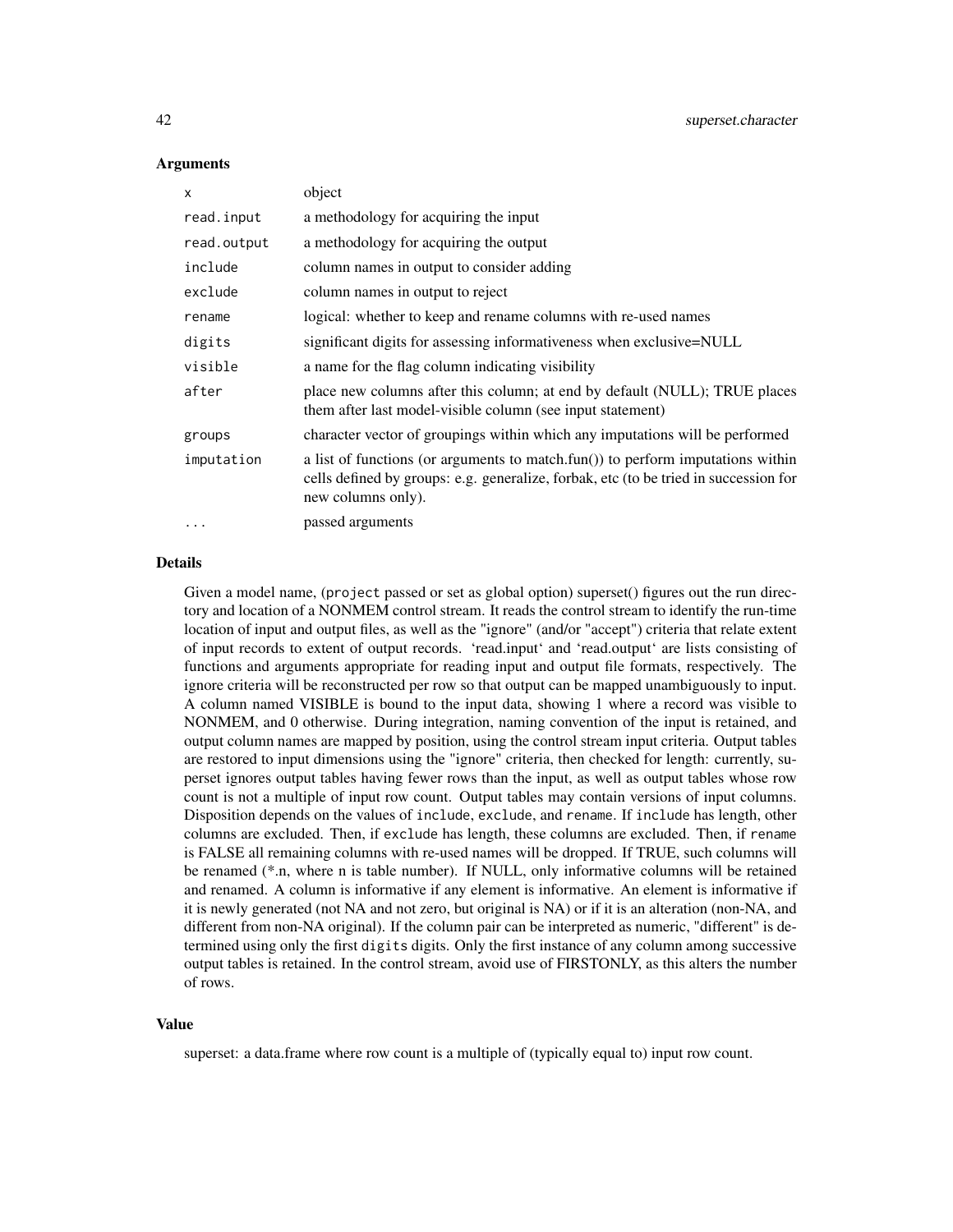#### <span id="page-42-0"></span>superspectively and the superspectively superspectively and the superspectively and the superspectively and the superspectively and the superspectively and the superspectively and the superspectively and the superspectivel

# See Also

```
Other superset: generalize(), meta.character(), meta.numeric(), metaplot.character(),
metaplot.numeric(), metaplot_character(), metasuperset(), meta(), ninput.character(),
ninput.numeric(), ninput(), shuffle(), superset.numeric(), superset(), superspec.character(),
superspec.numeric(), superspec()
```
#### Examples

```
library(magrittr)
library(dplyr)
library(wrangle)
options(project = system.file('project/model',package='nonmemica'))
1001 %>% superset %>% head
1001 %>% superset %>% filter(VISIBLE == 1) %>% group_by(ID,TIME) %>% status
```
<span id="page-42-1"></span>superspec *Create Specification for Model Inputs and Outputs*

#### Description

Create a specification for the result of superset().

#### Usage

superspec(x, ...)

#### Arguments

| x | object           |
|---|------------------|
| . | passed arguments |

#### See Also

[superspec.character](#page-43-1)

Other superset: [generalize\(](#page-10-1)), [meta.character\(](#page-14-1)), [meta.numeric\(](#page-0-0)), [metaplot.character\(](#page-15-1)), [metaplot.numeric\(](#page-0-0)), [metaplot\\_character\(](#page-16-1)), [metasuperset\(](#page-17-1)), [meta\(](#page-0-0)), [ninput.character\(](#page-21-1)), [ninput.numeric\(](#page-22-1)), [ninput\(](#page-21-2)), [shuffle\(](#page-38-1)), [superset.character\(](#page-40-1)), [superset.numeric\(](#page-0-0)), [superset\(](#page-0-0)), [superspec.character\(](#page-43-1)), [superspec.numeric\(](#page-44-1))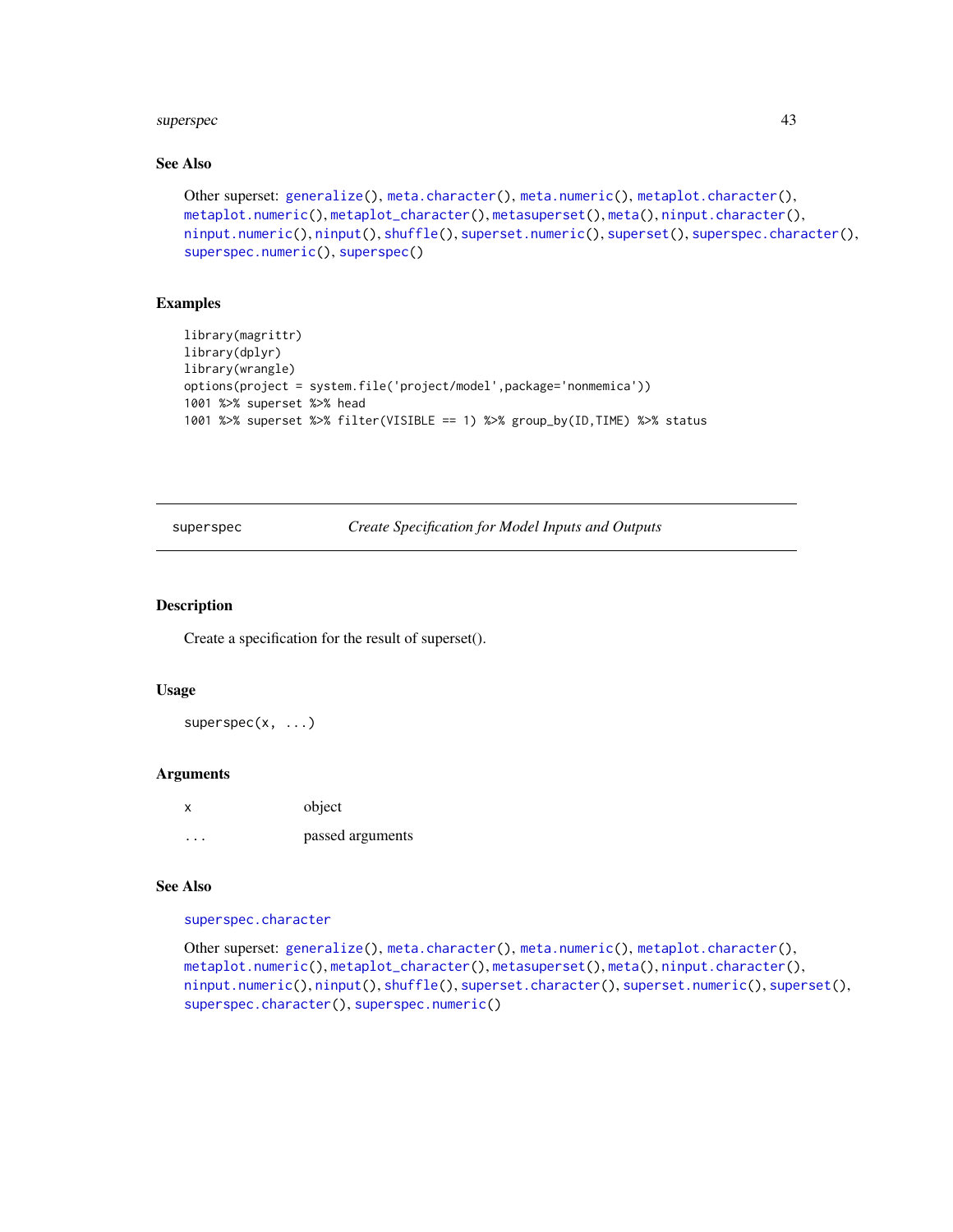<span id="page-43-1"></span><span id="page-43-0"></span>superspec.character *Create Specification for Model Inputs and Outputs From Character*

# Description

Create a specification for the result of superset() from character by treating as a model name. By default, gives a spec template for superset(x). Tries to supplement with labels and units from parent specification, if it exists. Tries to supplement with any additional labels and units in definitions(x). Defers to actual data if provided. Specify exclusive, visible, and after as for superset.

# Usage

```
## S3 method for class 'character'
superspec(
 x,
 include = character(0),
 exclude = character(0),
 rename = NULL,
 visible = "VISIBLE",
 after = NULL,
  data = NULL,...
\lambda
```
#### **Arguments**

| $\mathsf{x}$ | character                                                                                |
|--------------|------------------------------------------------------------------------------------------|
| include      | column names in output to consider adding                                                |
| exclude      | column names in output to reject                                                         |
| rename       | logical: whether to keep and rename columns with re-used names                           |
| visible      | a name for the flag column indicating visibility                                         |
| after        | place new columns after this column; at end by default (NULL); TRUE places<br>them after |
| data         | an alternative dataset on which to model the specification                               |
| $\cdots$     | passed arguments                                                                         |

#### See Also

Other superset: [generalize\(](#page-10-1)), [meta.character\(](#page-14-1)), [meta.numeric\(](#page-0-0)), [metaplot.character\(](#page-15-1)), [metaplot.numeric\(](#page-0-0)), [metaplot\\_character\(](#page-16-1)), [metasuperset\(](#page-17-1)), [meta\(](#page-0-0)), [ninput.character\(](#page-21-1)), [ninput.numeric\(](#page-22-1)), [ninput\(](#page-21-2)), [shuffle\(](#page-38-1)), [superset.character\(](#page-40-1)), [superset.numeric\(](#page-0-0)), [superset\(](#page-0-0)), [superspec.numeric\(](#page-44-1)), [superspec\(](#page-42-1))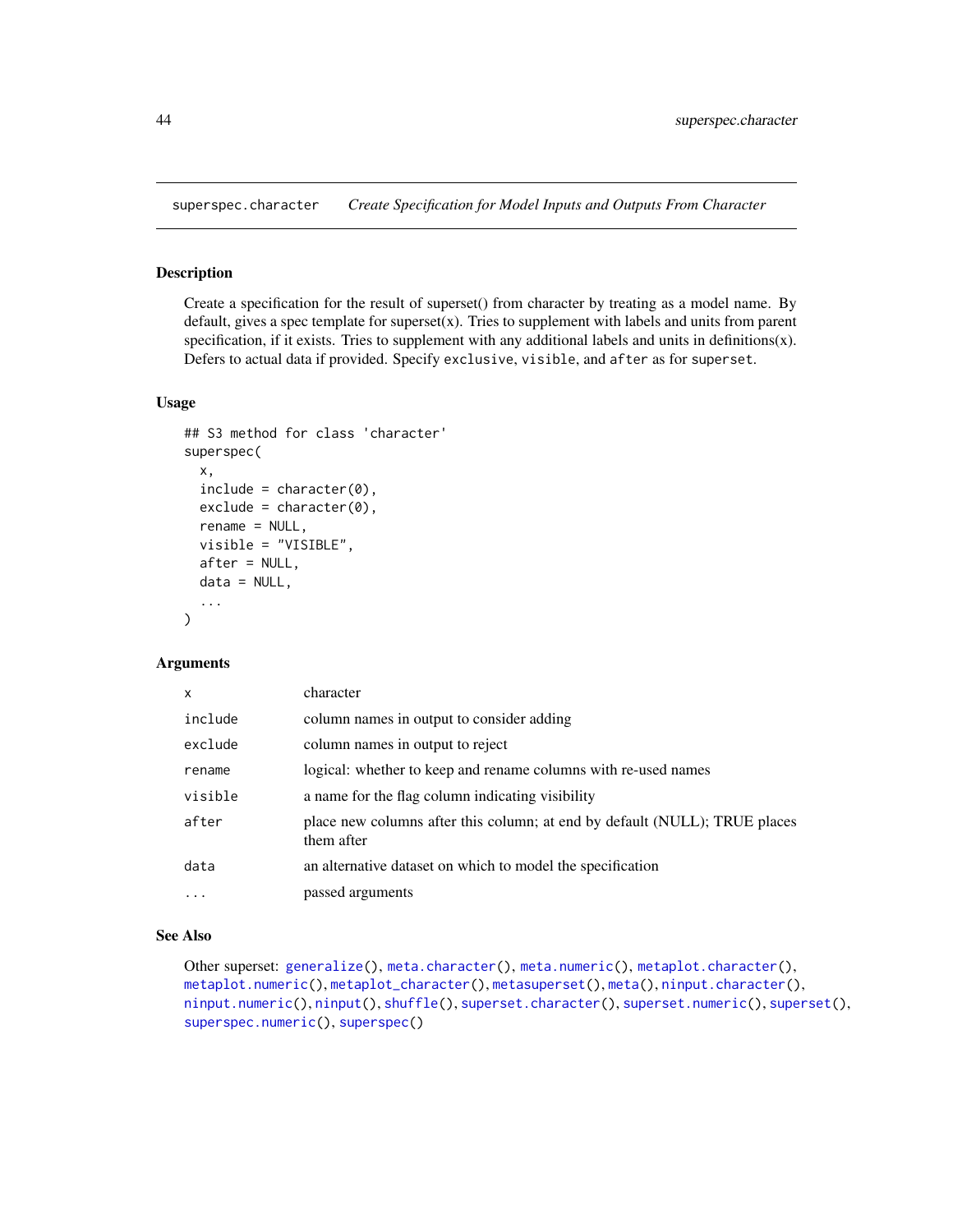<span id="page-44-1"></span><span id="page-44-0"></span>superspec.numeric *Create Specification for Model Inputs and Outputs From Numeric*

# Description

Create a specification for the result of superset() from numeric by coercing to character.

# Usage

```
## S3 method for class 'numeric'
superspec(x, \ldots)
```
#### Arguments

| x | numeric          |
|---|------------------|
| . | passed arguments |

# See Also

```
Other superset: generalize(), meta.character(), meta.numeric(), metaplot.character(),
metaplot.numeric(), metaplot_character(), metasuperset(), meta(), ninput.character(),
ninput.numeric(), ninput(), shuffle(), superset.character(), superset.numeric(), superset(),
superspec.character(), superspec()
```
<span id="page-44-2"></span>tad *Calculate Time Since Most Recent Dose*

# Description

Calculate time since most recent dose. Considers ADDL, but may not work with simultaneous dose records.

#### Usage

```
tad(
  x,
 dose = rep(FALSE, length(x)),add1 = rep(0, length(x)),ii = rep(0, length(x)),index = rep(1, length(x)),pre = TRUE,
  ...
)
```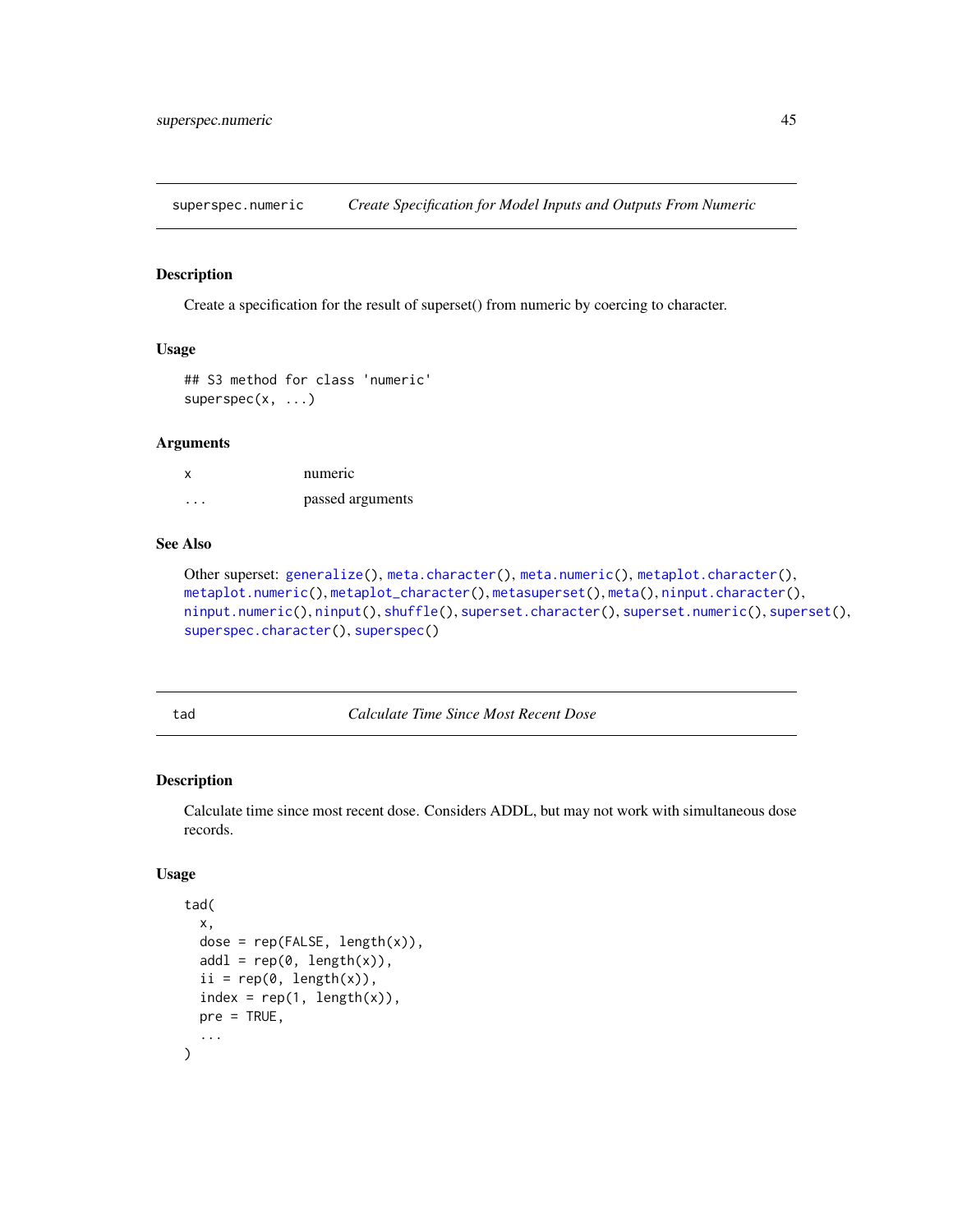# <span id="page-45-0"></span>Arguments

| x     | a numeric vector of event times                             |
|-------|-------------------------------------------------------------|
| dose  | length x logical indicating which of x are dose times       |
| addl  | length x integer: number of additional doses                |
| ii    | length x numeric: interdose interval for addl               |
| index | length x factor (optional) indicating subgroups to evaluate |
| pre   | assume that simultaneous sample precedes implied dose       |
|       | passed to tod()                                             |

# Value

numeric

# See Also

# [tod](#page-46-1)

Other tad: [tod\(](#page-46-1))

# Examples

```
data(tad1)
x < - tad1
head(x)
x$tad <- tad(
   x = x$TIME,dose = x$EVID %in% c(1,4) & is.na(x$C),
   add1 = x$ADDL,ii = x$II,
   index = x$ID)
head(x)
```
#### tad1 *A NONMEM-like Dataset*

# Description

A dataset showing dose and and observation records for several subjects. Doses are duplicated across compartments 1 and 2 as for mixed absorption modeling.

# Usage

data(tad1)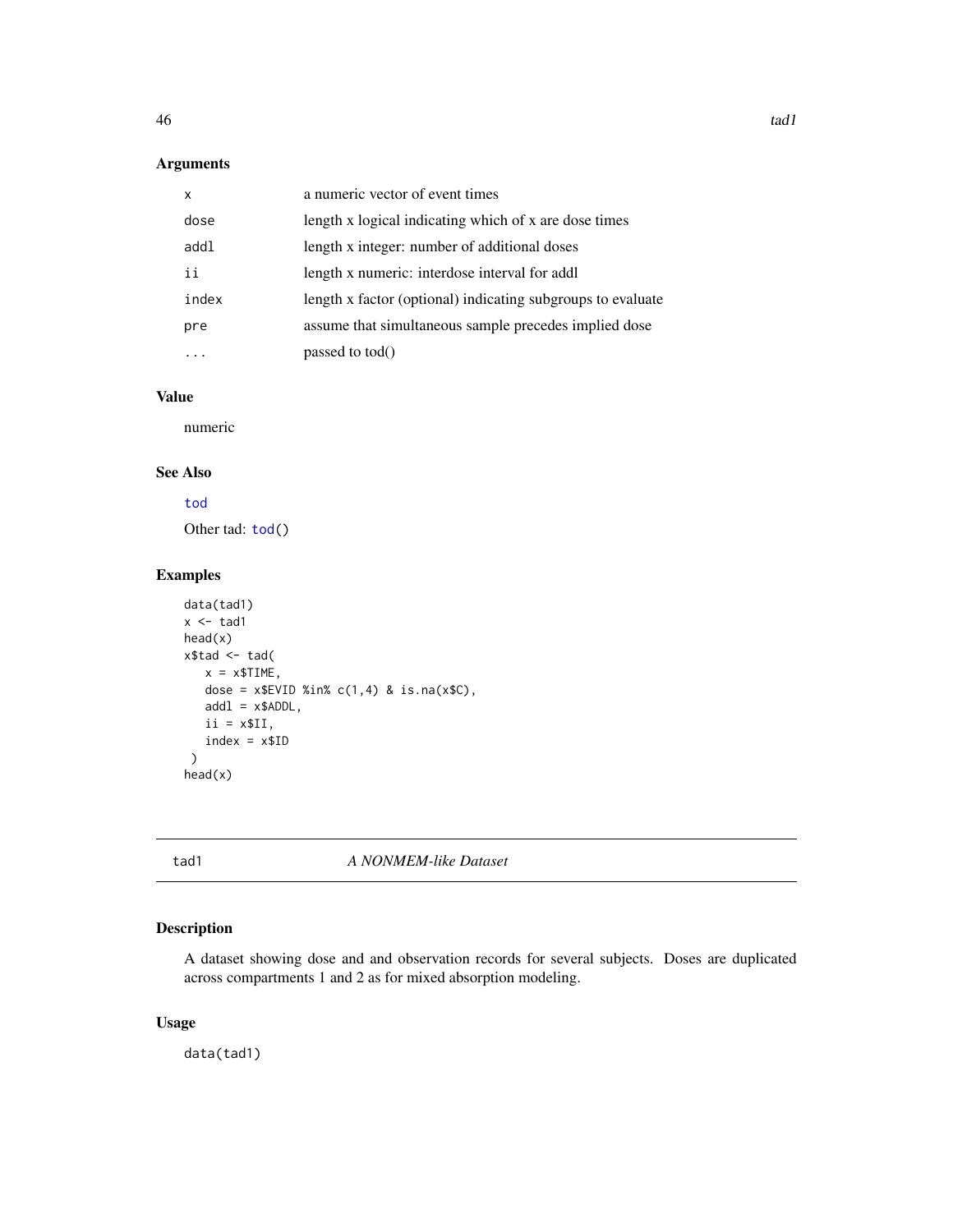# <span id="page-46-0"></span>Details

- C. An exclusion flag, NA by default, or 'C'.
- ID. Integer subject identifier.
- TIME. Numeric event time (h).
- EVID. Event type identifier: observation (0) or dose (1).
- CMT. Event compartment: dose (1), central (2) or peripheral (4).
- AMT. Amount of dose (mg).
- RATE. NONMEM RATE item.
- ADDL. Number of additional doses, or NA for observations.
- II. Interdose interval for additional doses, or NA for observations.
- DV. Observation placeholder.

# <span id="page-46-1"></span>tod *Calculate Time of Most Recent Dose*

# Description

Calculates time of most recent dose.

# Usage

 $\text{tod}(x, \text{ ref}, \text{addl}, \text{ ii}, \text{ pre = T}, \dots)$ 

# Arguments

| x    | a numeric vector of event times                       |
|------|-------------------------------------------------------|
| ref  | length x vector of reference dose times               |
| addl | length x integer: number of additional doses          |
| ii   | length x numeric: interdose interval for addl         |
| pre  | assume that simultaneous sample precedes implied dose |
|      | ignored                                               |

# Value

numeric

# See Also

[tad](#page-44-2) Other tad: [tad\(](#page-44-2))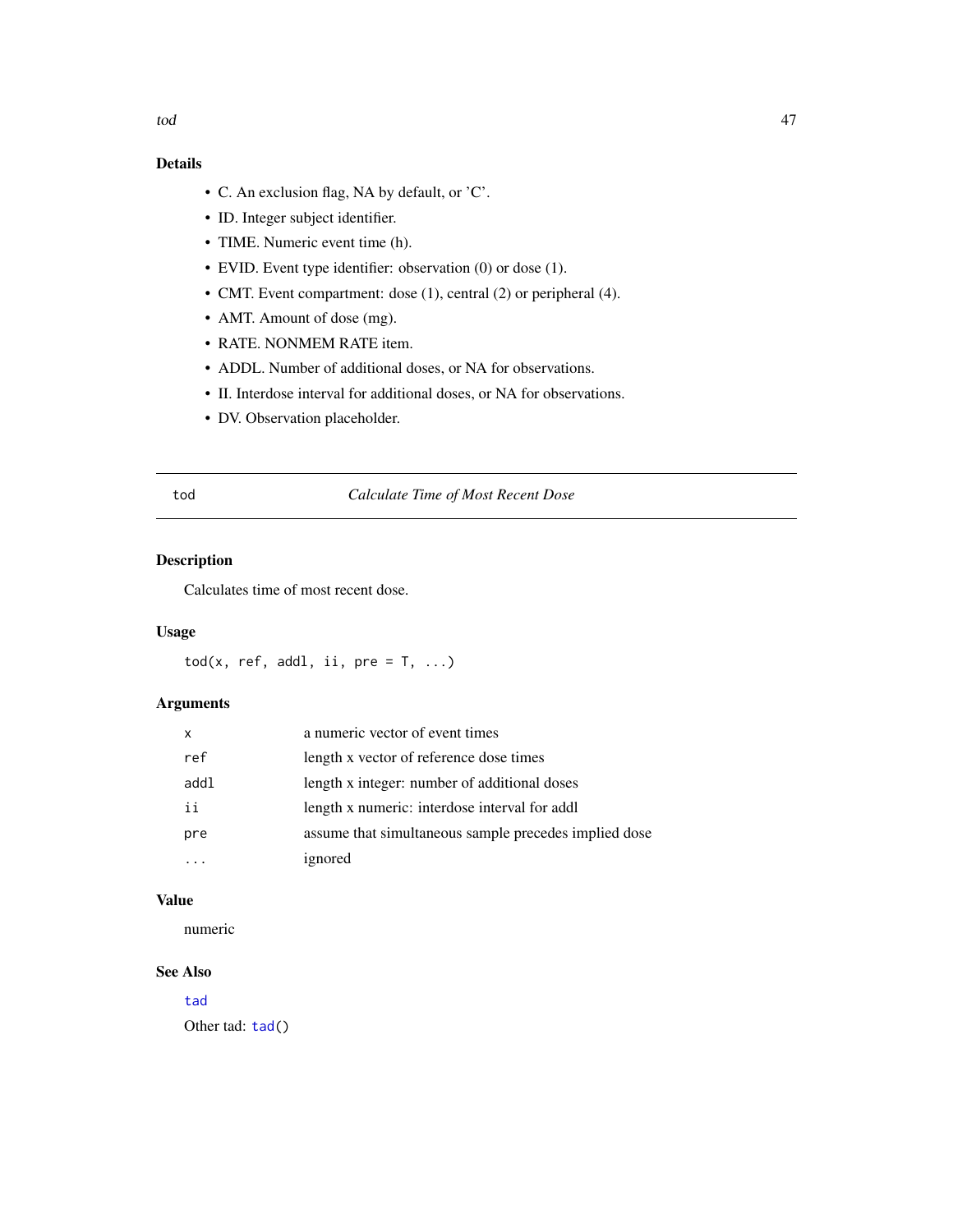<span id="page-47-1"></span><span id="page-47-0"></span>

# Description

Tweaks a model by jittering initial estimates. Creates a new model directory in project context and places the model there. Copies helper files as well. Expects that x is a number. Assumes nested directory structure (run-specific directories).

# Usage

```
## Default S3 method:
tweak(
 x,
 project = getOption("project", getwd()),
 ext = getOption("modex", "ctl"),
 start = NULL,
 n = 10,
  include = ".def$",
  ...
)
```
# Arguments

| X       | object                                                 |
|---------|--------------------------------------------------------|
| project | project directory                                      |
| ext     | file extension for control streams                     |
| start   | a number to use as the first modelname                 |
| n       | the number of variants to generate (named start:n)     |
| include | regular expressions for files to copy to new directory |
|         | pass ext to over-ride default model file extension     |

# Value

character: vector of names for models created

#### See Also

Other tweak: [tweak.inits\(](#page-0-0)), [tweak.init\(](#page-0-0)), [tweak.model\(](#page-48-1)), [tweak\(](#page-0-0))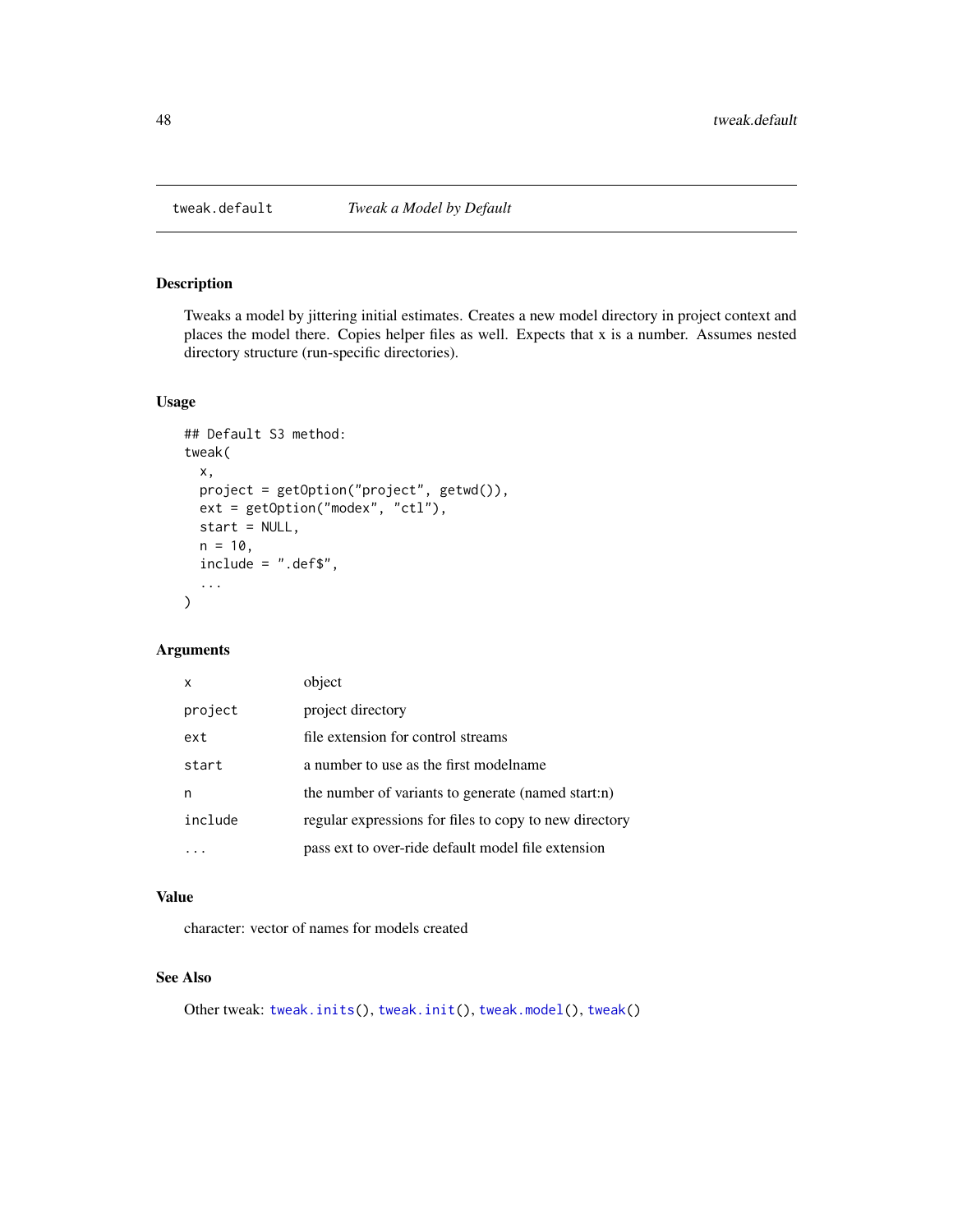# <span id="page-48-1"></span><span id="page-48-0"></span>tweak.model *Tweak Model*

# Description

Tweaks model.

# Usage

## S3 method for class 'model' tweak(x, sd =  $0.13$ , digits =  $3$ , ...)

# Arguments

| x      | object  |
|--------|---------|
| sd     | numeric |
| digits | integer |
|        | dots    |

# Value

model

# See Also

Other tweak: [tweak.default\(](#page-47-1)), [tweak.inits\(](#page-0-0)), [tweak.init\(](#page-0-0)), [tweak\(](#page-0-0))

# Examples

```
# Create a working project.
source <- system.file(package = 'nonmemica','project')
target <- tempdir()
target <- gsub('\\\\','/',target) # for windows
source
target
file.copy(source,target,recursive = TRUE)
project <- file.path(target,'project','model')
```

```
# Point project option at working project
options(project = project)
library(magrittr)
```

```
# Make ten new models with slightly different initial estimates.
1001 %>% tweak
```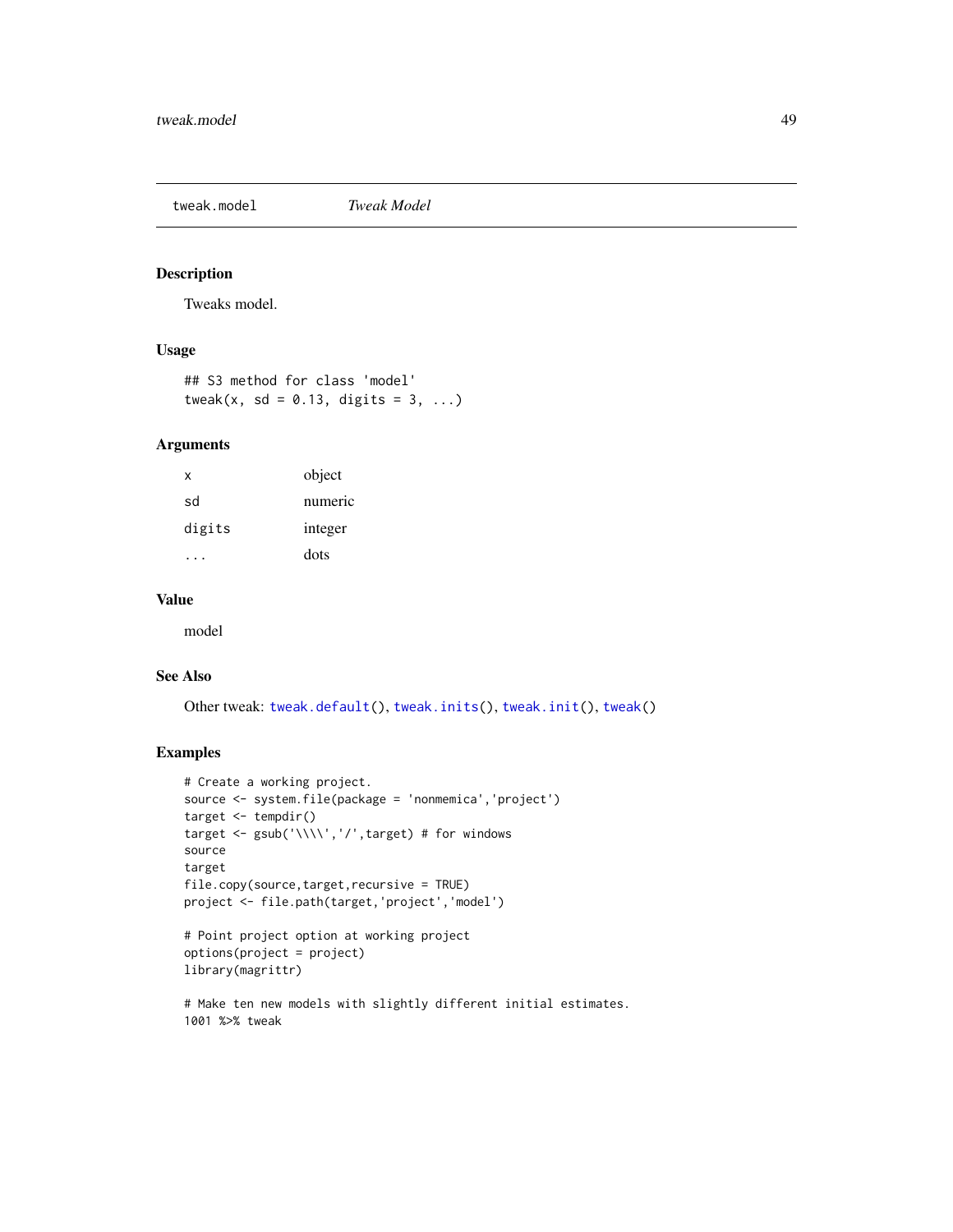<span id="page-49-0"></span>updated.character *Create the Updated Version of Character*

# Description

Creates the updated version of character by treating as a modelname. Parses the associated control stream and ammends the initial estimates to reflect model results (as per xml file).

#### Usage

```
## S3 method for class 'character'
updated(x, initial = estimates(x, ...), parse = TRUE, verbose = FALSE, ...)
```
# Arguments

| $\mathsf{x}$ | character                                     |
|--------------|-----------------------------------------------|
| initial      | values to use for initial estimates (numeric) |
| parse        | whether to parse the initial estimates, etc.  |
| verbose      | extended messaging                            |
|              | dots                                          |

# Value

model

# See Also

Other updated: [updated.numeric\(](#page-0-0)), [updated\(](#page-0-0))

<span id="page-49-1"></span>upper.model *Get Upper Bounds for Model Initial Estimates*

# Description

Gets upper bounds for model initial estimates.

#### Usage

## S3 method for class 'model'  $upper(x, \ldots)$ 

# Arguments

| x | model |
|---|-------|
|   | dots  |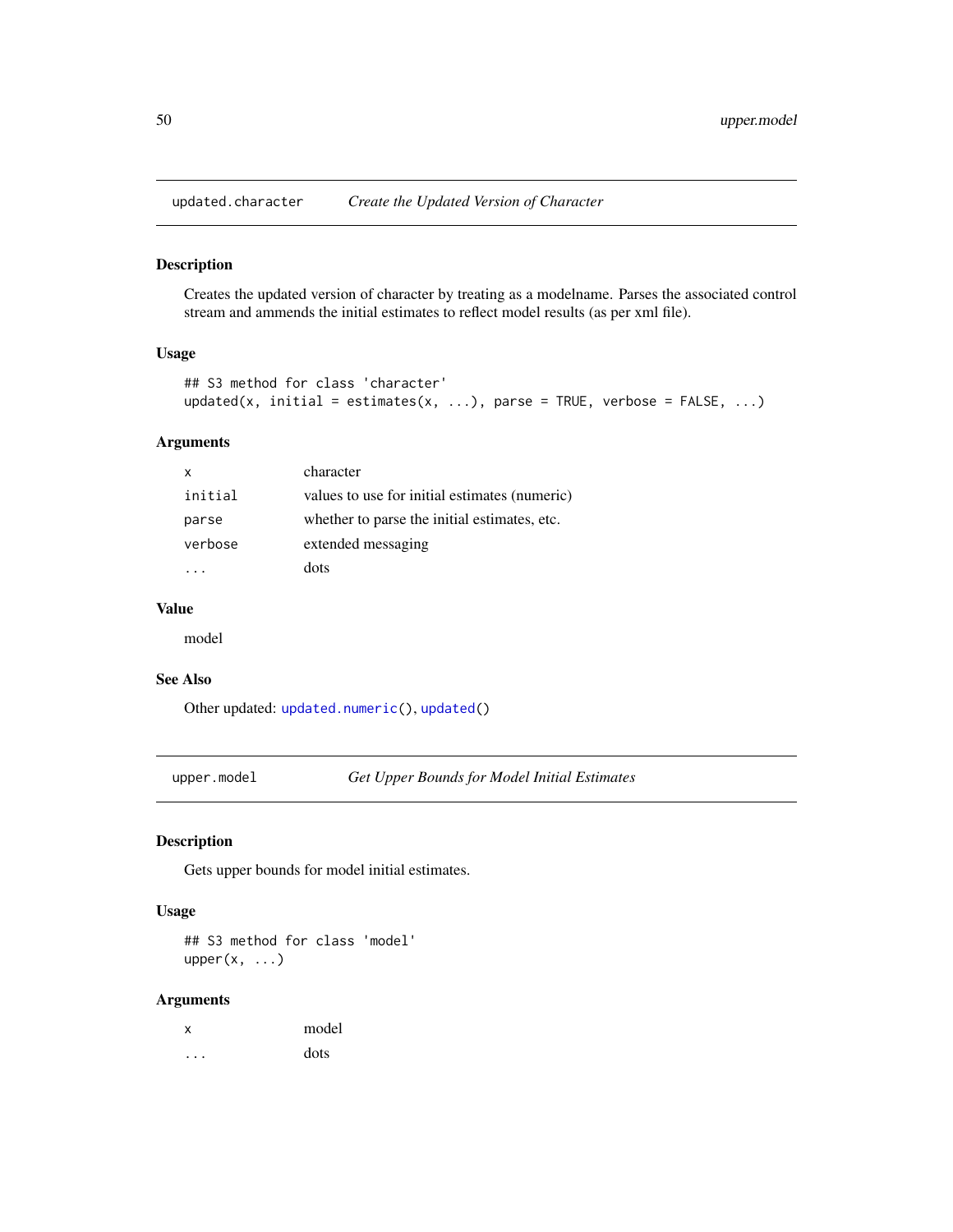# <span id="page-50-0"></span>upper<-.model 51

# See Also

Other upper: [upper<-.model\(](#page-50-2)), [upper<-\(](#page-0-0)), [upper\(](#page-0-0))

# Examples

```
library(magrittr)
options(project = system.file('project/model',package='nonmemica'))
1001 %>% as.model %>% upper
```
<span id="page-50-2"></span>upper<-.model *Set Upper Bounds for Model Initial Estimates*

# Description

Sets upper bounds for model initial estimates.

#### Usage

```
## S3 replacement method for class 'model'
upper(x) < - value
```
#### Arguments

x model value numeric

# See Also

Other upper: [upper.model\(](#page-49-1)), [upper<-\(](#page-0-0)), [upper\(](#page-0-0))

<span id="page-50-1"></span>xpath *Evaluate Xpath Expression*

# Description

Evaluates an xpath expression.

Coerces x to xml\_document and evaluates.

Evaluates an xpath expression for a given document.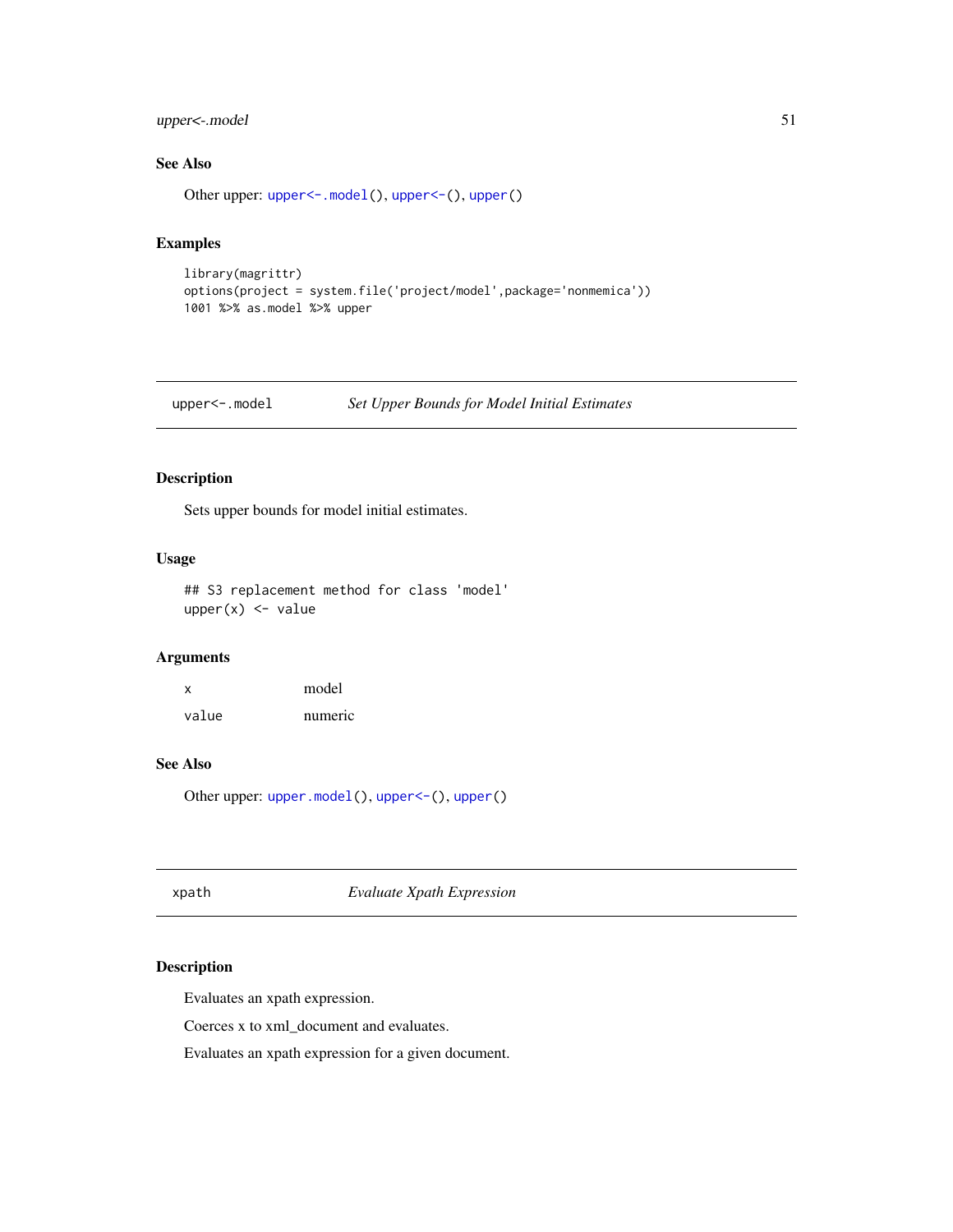# Usage

```
xpath(x, \ldots)## Default S3 method:
xpath(x, \ldots)## S3 method for class 'xml_document'
xpath(x, xpath, ...)
```
# Arguments

| X       | xml document                 |
|---------|------------------------------|
| $\cdot$ | passed arguments             |
| xpath   | xpath expression to evaluate |

# Details

The resulting nodeset is scavenged for text, and coerced to best of numeric or character. The resulting nodeset is scavenged for text, and coerced to best of numeric or character.

# Value

vector

vector

## Methods (by class)

- default: default method
- xml\_document: xml\_document method

# See Also

Other xpath: [as.xml\\_document.numeric\(](#page-0-0)), [as.xml\\_document\(](#page-3-3)) Other xpath: [as.xml\\_document.numeric\(](#page-0-0)), [as.xml\\_document\(](#page-3-3)) Other xpath: [as.xml\\_document.numeric\(](#page-0-0)), [as.xml\\_document\(](#page-3-3))

#### Examples

```
library(magrittr)
options(project = system.file('project/model',package='nonmemica'))
1001 %>% xpath('//etashrink/row/col')
```
<span id="page-51-0"></span>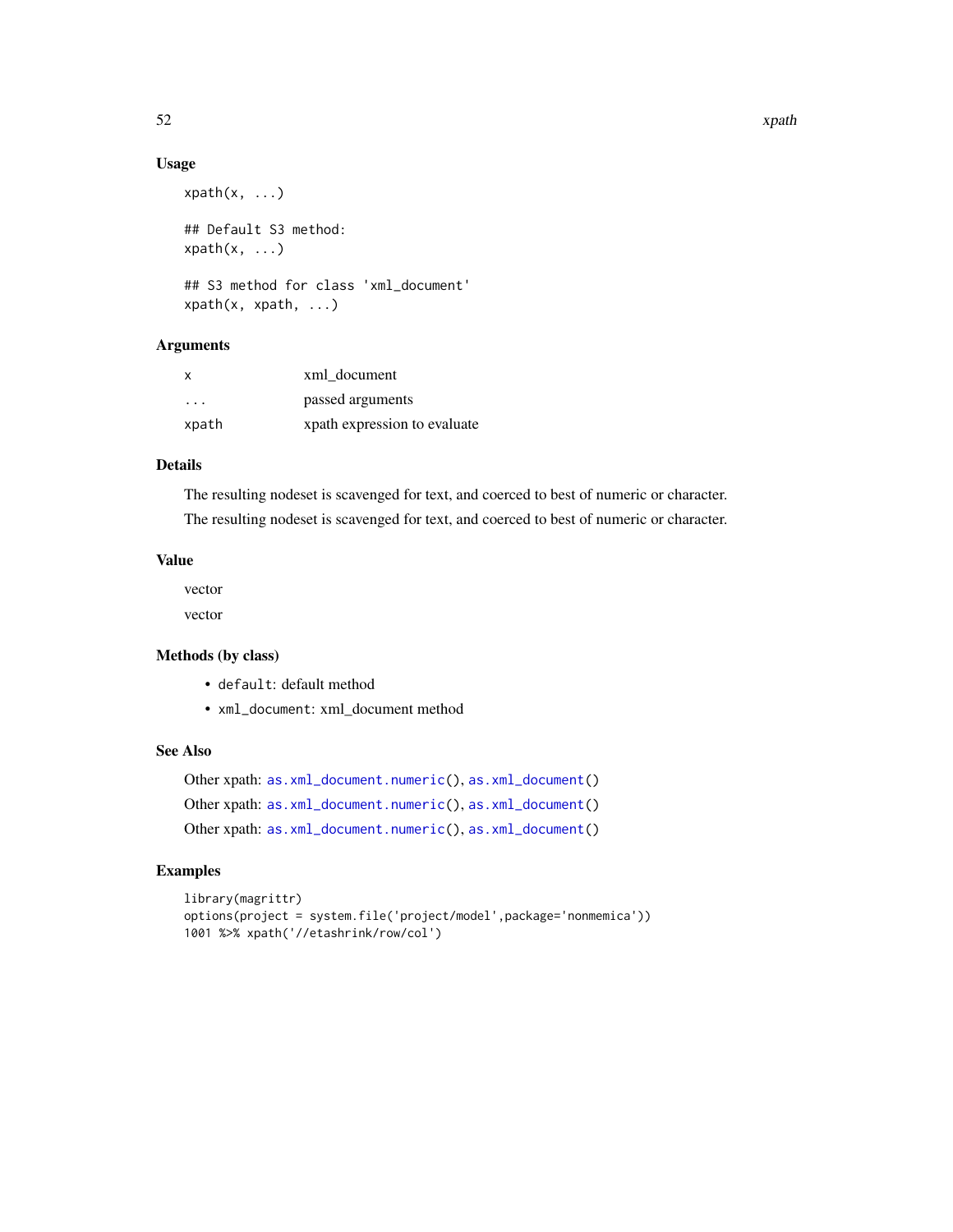# <span id="page-52-0"></span>Index

∗ definitions definitions , [7](#page-6-0) ∗ depends depends.default, [8](#page-7-0) ∗ errors errors.character , [9](#page-8-0) ∗ estimates estimates.character, [10](#page-9-0) ∗ fixed fixed.model , [11](#page-10-0) ∗ halfmatrix as.halfmatrix.default , [3](#page-2-0) as.matrix.halfmatrix , [4](#page-3-0) offdiag.halfmatrix , [30](#page-29-0) ∗ initial initial.model , [12](#page-11-0) initial <-. model, [12](#page-11-0) ∗ likebut likebut , [13](#page-12-0) ∗ lower lower.model , [14](#page-13-0) lower <-. model, [15](#page-14-0) ∗ nms\_nonmem nms\_nonmem.character , [25](#page-24-0) nms\_nonmem.model , [25](#page-24-0) ∗ parameters parameters.character , [31](#page-30-0) ∗ partab partab , [31](#page-30-0) partab.character , [32](#page-31-0) ∗ path datafile.character, [6](#page-5-0) modeldir , [19](#page-18-0) modelfile , [19](#page-18-0) modelpath , [20](#page-19-0) modelpath.character , [21](#page-20-0) psn\_options , [35](#page-34-0) specfile.character, [40](#page-39-0) ∗ problem

problem.character , [34](#page-33-0) ∗ runlog runlog.character , [37](#page-36-0) ∗ safe\_join safe\_join , [38](#page-37-0) safe\_join.data.frame, [39](#page-38-0) ∗ superset generalize , [11](#page-10-0) meta.character, [15](#page-14-0) metaplot.character, [16](#page-15-0) metaplot\_character , [17](#page-16-0) metasuperset, [18](#page-17-0) ninput , [22](#page-21-0) ninput.character , [22](#page-21-0) ninput.numeric, [23](#page-22-0) shuffle , [39](#page-38-0) superset.character, [41](#page-40-0) superspec, [43](#page-42-0) superspec.character, [44](#page-43-0) superspec.numeric, [45](#page-44-0) ∗ tad tad , [45](#page-44-0) tod , [47](#page-46-0) ∗ tweak tweak.default, [48](#page-47-0) tweak.model , [49](#page-48-0) ∗ updated updated.character , [50](#page-49-0) ∗ upper upper.model, [50](#page-49-0) upper<-.model, [51](#page-50-0) ∗ xpath as.xml\_document , [4](#page-3-0) xpath , [51](#page-50-0) %contains% , *[6](#page-5-0)* absolute , [3](#page-2-0) as.bootstrap.character , *[8](#page-7-0)* , *[34](#page-33-0)* as.csv , *[34](#page-33-0)*

as.data.frame.halfmatrix , *[4](#page-3-0)* , *[30](#page-29-0)*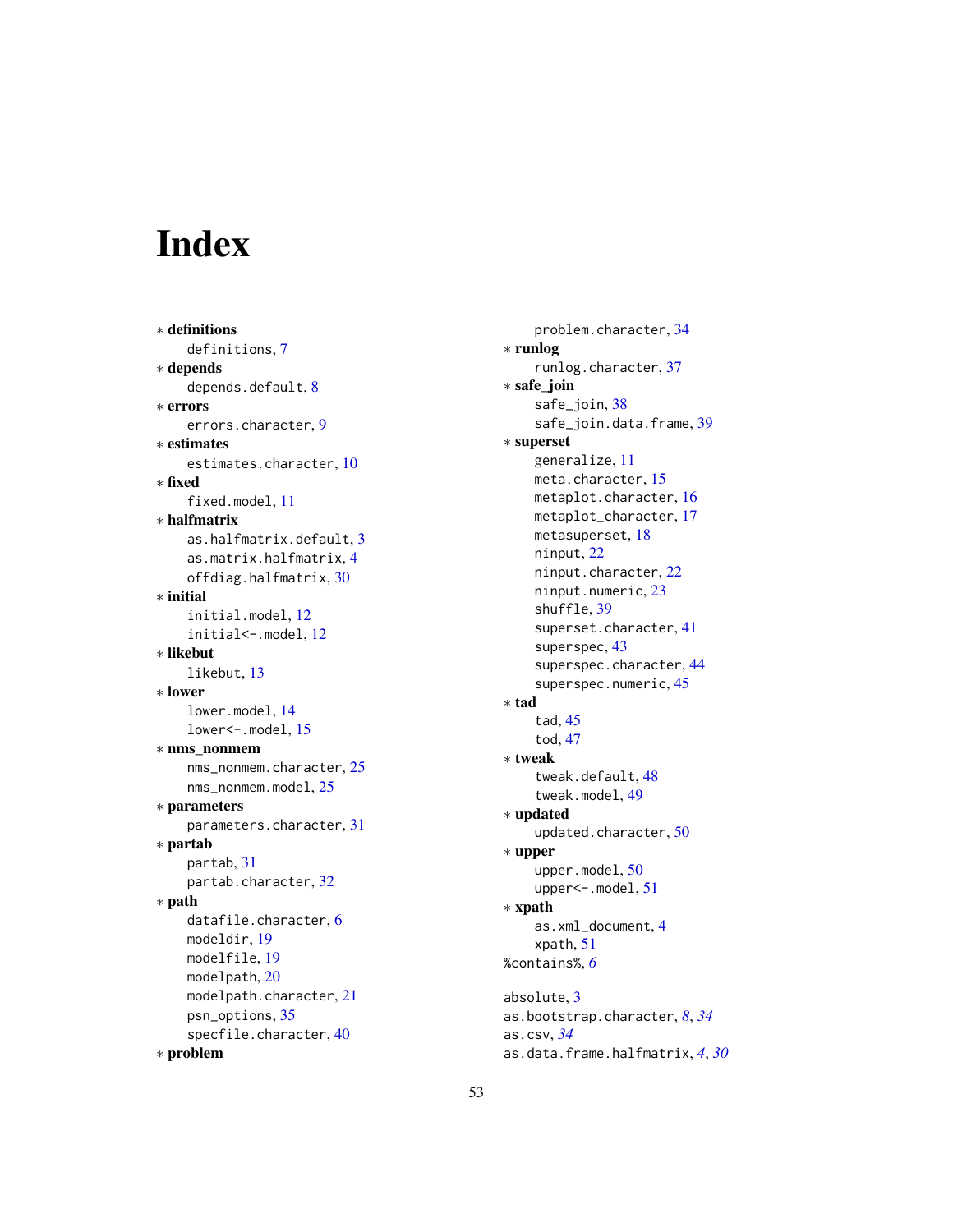#### 54 INDEX

as.halfmatrix, *[4](#page-3-0)*, *[30](#page-29-0)* as.halfmatrix.default, [3,](#page-2-0) *[4](#page-3-0)*, *[30](#page-29-0)* as.halfmatrix.halfmatrix, *[4](#page-3-0)*, *[30](#page-29-0)* as.matrix.halfmatrix, *[4](#page-3-0)*, [4,](#page-3-0) *[30](#page-29-0)* as.model.character, *[8](#page-7-0)*, *[34](#page-33-0)* as.problem, *[35](#page-34-0)* as.xml\_document, [4,](#page-3-0) *[52](#page-51-0)* as.xml\_document.character, *[8](#page-7-0)*, *[34](#page-33-0)* as.xml\_document.numeric, *[5](#page-4-0)*, *[52](#page-51-0)*

contains, [5](#page-4-0)

```
datafile, 6, 19–21, 36, 41
datafile.character, 6, 19–21, 36, 41
datafile.numeric, 6, 19–21, 36, 41
definitions, 7
definitions.character, 8
definitions.numeric, 8
depends, 9
depends.default, 8
```

```
errors, 9, 31
errors.character, 9
errors.numeric, 9
estimates, 10, 31
estimates.character, 10
estimates.numeric, 10
```
fixed, *[11](#page-10-0)* fixed.model, [11](#page-10-0)

generalize, [11,](#page-10-0) *[16](#page-15-0)[–18](#page-17-0)*, *[22,](#page-21-0) [23](#page-22-0)*, *[40](#page-39-0)*, *[43–](#page-42-0)[45](#page-44-0)*

half, *[4](#page-3-0)*, *[30](#page-29-0)* half.matrix, *[4](#page-3-0)*, *[30](#page-29-0)*

```
initial, 12, 13
initial.model, 12, 13
initial<-.model, 12
is.square, 4, 30
is.square.matrix, 4, 30
```

```
likebut, 13, 38
lower, 14, 15
lower.model, 14, 15
lower<-.model, 15
```
meta, *[12](#page-11-0)*, *[16](#page-15-0)[–18](#page-17-0)*, *[22,](#page-21-0) [23](#page-22-0)*, *[40](#page-39-0)*, *[43–](#page-42-0)[45](#page-44-0)* meta.character, *[12](#page-11-0)*, [15,](#page-14-0) *[16–](#page-15-0)[18](#page-17-0)*, *[22,](#page-21-0) [23](#page-22-0)*, *[40](#page-39-0)*, *[43](#page-42-0)[–45](#page-44-0)*

meta.numeric, *[12](#page-11-0)*, *[16](#page-15-0)[–18](#page-17-0)*, *[22,](#page-21-0) [23](#page-22-0)*, *[40](#page-39-0)*, *[43](#page-42-0)[–45](#page-44-0)* metaplot.character, *[12](#page-11-0)*, *[16](#page-15-0)*, [16,](#page-15-0) *[17,](#page-16-0) [18](#page-17-0)*, *[22,](#page-21-0) [23](#page-22-0)*, *[40](#page-39-0)*, *[43](#page-42-0)[–45](#page-44-0)* metaplot.numeric, *[12](#page-11-0)*, *[16](#page-15-0)[–18](#page-17-0)*, *[22,](#page-21-0) [23](#page-22-0)*, *[40](#page-39-0)*, *[43](#page-42-0)[–45](#page-44-0)* metaplot\_character, *[12](#page-11-0)*, *[16](#page-15-0)*, [17,](#page-16-0) *[18](#page-17-0)*, *[22,](#page-21-0) [23](#page-22-0)*, *[40](#page-39-0)*, *[43](#page-42-0)[–45](#page-44-0)* metasuperset, *[12](#page-11-0)*, *[16,](#page-15-0) [17](#page-16-0)*, [18,](#page-17-0) *[22,](#page-21-0) [23](#page-22-0)*, *[40](#page-39-0)*, *[43](#page-42-0)[–45](#page-44-0)* modeldir, *[6](#page-5-0)*, [19,](#page-18-0) *[20,](#page-19-0) [21](#page-20-0)*, *[36](#page-35-0)*, *[41](#page-40-0)* modelfile, *[6](#page-5-0)*, *[19](#page-18-0)*, [19,](#page-18-0) *[20,](#page-19-0) [21](#page-20-0)*, *[36](#page-35-0)*, *[41](#page-40-0)* modelpath, *[6](#page-5-0)*, *[19,](#page-18-0) [20](#page-19-0)*, [20,](#page-19-0) *[21](#page-20-0)*, *[36](#page-35-0)*, *[41](#page-40-0)* modelpath.character, *[6](#page-5-0)*, *[19,](#page-18-0) [20](#page-19-0)*, [21,](#page-20-0) *[36](#page-35-0)*, *[41](#page-40-0)* modelpath.numeric, *[6](#page-5-0)*, *[19](#page-18-0)[–21](#page-20-0)*, *[36](#page-35-0)*, *[41](#page-40-0)* ninput, *[12](#page-11-0)*, *[16](#page-15-0)[–18](#page-17-0)*, [22,](#page-21-0) *[23](#page-22-0)*, *[40](#page-39-0)*, *[43](#page-42-0)[–45](#page-44-0)* ninput.character, *[12](#page-11-0)*, *[16](#page-15-0)[–18](#page-17-0)*, *[22](#page-21-0)*, [22,](#page-21-0) *[23](#page-22-0)*, *[40](#page-39-0)*, *[43](#page-42-0)[–45](#page-44-0)* ninput.numeric, *[12](#page-11-0)*, *[16](#page-15-0)[–18](#page-17-0)*, *[22,](#page-21-0) [23](#page-22-0)*, [23,](#page-22-0) *[40](#page-39-0)*, *[43](#page-42-0)[–45](#page-44-0)* nms\_canonical.character. [23](#page-22-0) nms\_canonical.model, [24](#page-23-0) nms\_nonmem, *[25,](#page-24-0) [26](#page-25-0)* nms\_nonmem.character, [25,](#page-24-0) *[26](#page-25-0)* nms\_nonmem.model, *[25](#page-24-0)*, [25](#page-24-0) nms\_nonmem.numeric, *[25,](#page-24-0) [26](#page-25-0)* nms\_psn.character, [26](#page-25-0) nms\_psn.model, [26](#page-25-0) nonmemica, [27](#page-26-0) offdiag, *[4](#page-3-0)*, *[30](#page-29-0)* offdiag.halfmatrix, *[4](#page-3-0)*, [30](#page-29-0) ord, *[4](#page-3-0)*, *[30](#page-29-0)*

parameters, *[9,](#page-8-0) [10](#page-9-0)*, *[31](#page-30-0)* parameters.character, [31](#page-30-0) parameters.numeric, *[31](#page-30-0)* partab, [31,](#page-30-0) *[34](#page-33-0)* partab.character, *[32](#page-31-0)*, [32](#page-31-0) partab.numeric, *[32](#page-31-0)*, *[34](#page-33-0)* print.halfmatrix, *[4](#page-3-0)*, *[30](#page-29-0)* problem, *[35](#page-34-0)* problem.character, [34](#page-33-0) problem.numeric, *[35](#page-34-0)* problem\_, *[35](#page-34-0)* psn\_nested, [35](#page-34-0) psn\_options, *[6](#page-5-0)*, *[19](#page-18-0)[–21](#page-20-0)*, [35,](#page-34-0) *[41](#page-40-0)*

ord.halfmatrix, *[4](#page-3-0)*, *[30](#page-29-0)* ord.matrix, *[4](#page-3-0)*, *[30](#page-29-0)*